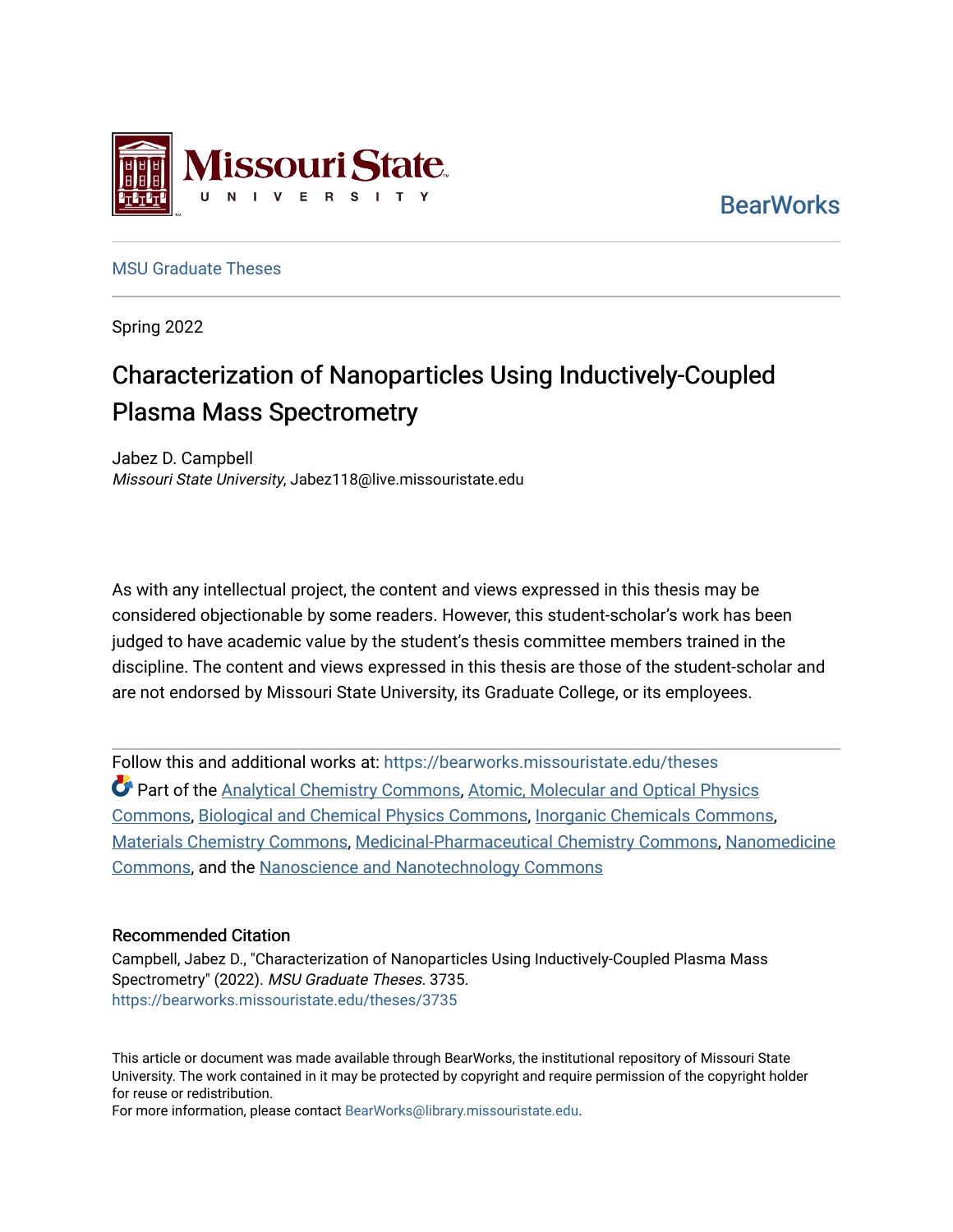# **CHARACTERIZATION OF NANOPARTICLES USING INDUCTIVELY – COUPLED**

## **PLASMA MASS SPECTROMETRY**

A Master's Thesis

Presented to

The Graduate College of

Missouri State University

In Partial Fulfillment

Of the Requirements for the Degree

Master of Science, Chemistry

By

Jabez Campbell

May 2022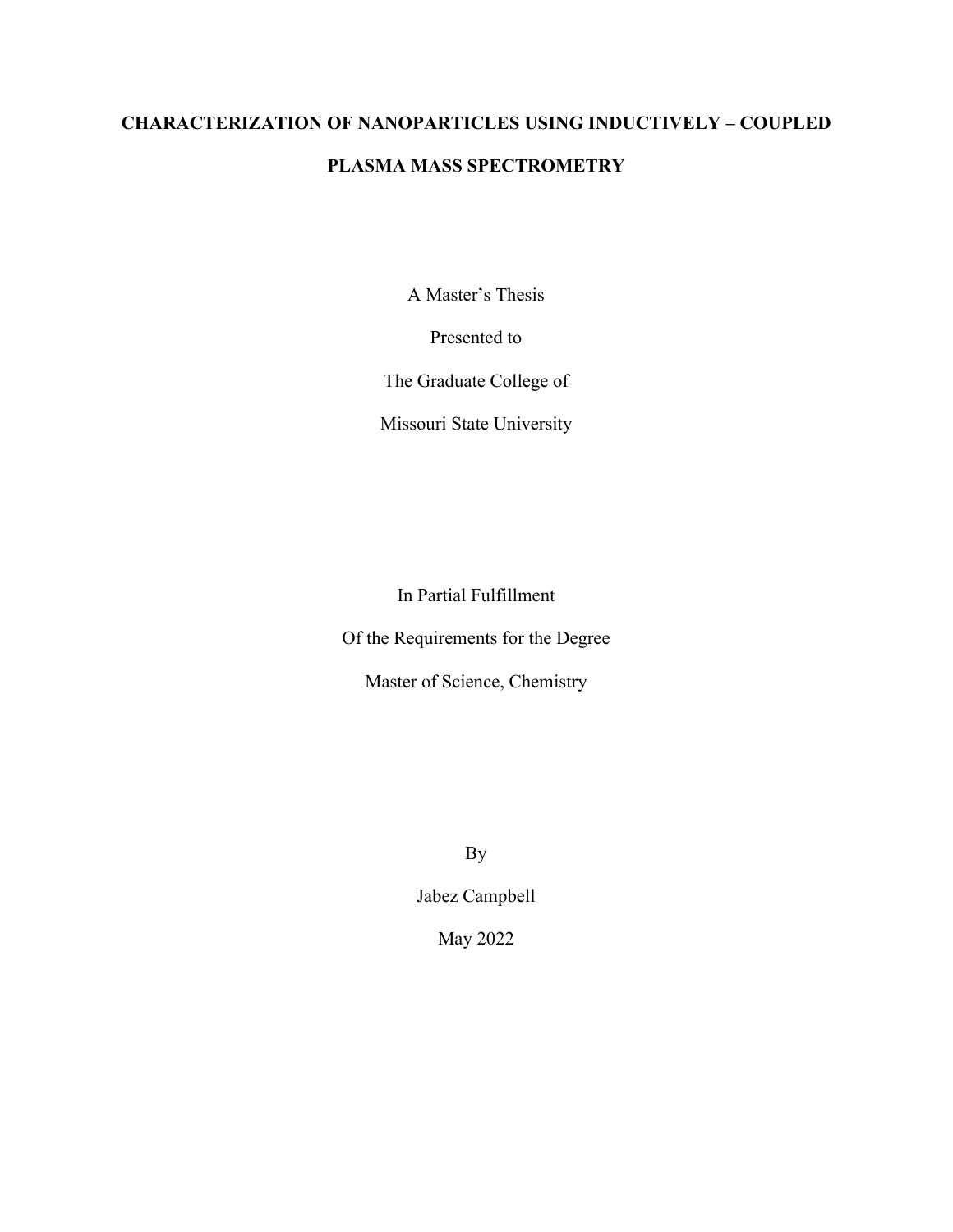Copyright 2022 by Jabez Campbell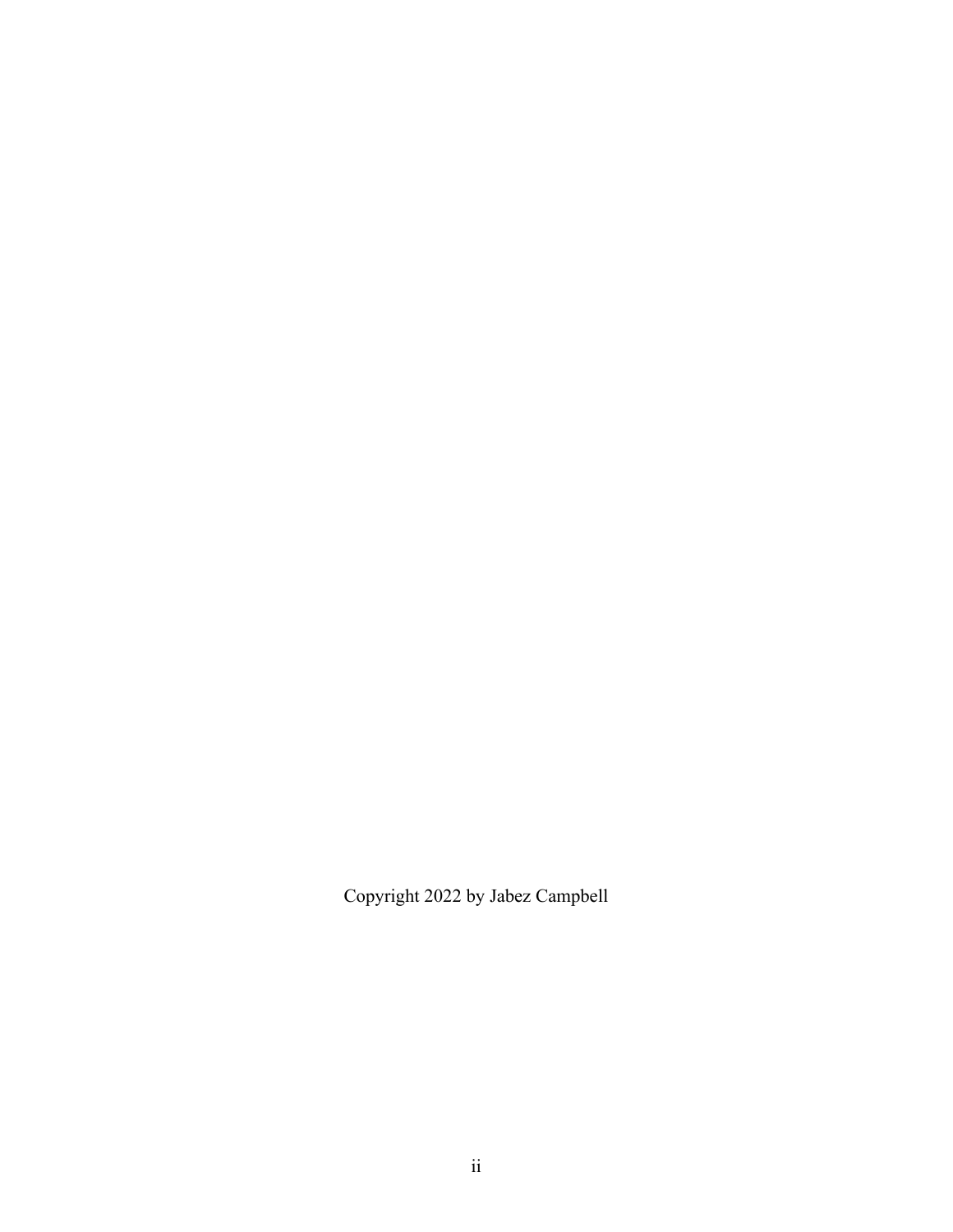#### **CHARACTERIZATION OF NANOPARTICLES USING INDUCTIVELY – COUPLED**

#### **PLASMA MASS SPECTROMETRY**

Chemistry

Missouri State University, May 2022

Master of Science

Jabez Duane Campbell

#### **ABSTRACT**

Nanomaterials are a relatively new class of materials that have many applications which span a wide host of fields from medical products to consumer products. The possible compositions and forms of nanomaterials are just as varied as the applications. Therefore, a versatile characterization method is needed for researchers and regulators alike to ensure nanomaterials are properly used. Single Particle Inductively Coupled Plasma Mass Spectrometry (SP-ICP-MS) is a functional method that could fill the characterization need in the nanomaterial research field. Using data from both SP-ICP-MS tests and data from literature established characterization methods, the viability of making SP-ICP-MS the standard method was assessed. Initially, the data from the SP-ICP-MS seemed to vary significantly from the expected results until the data was checked against the conventional methods. After the comparison, the variance in the data appeared to come from the nanoparticles used in the study instead of the testing method. Then the data from SP-ICP-MS was analyzed using Excel, in accordance with the manufacturer's application manual, in an attempt to recreate the observed results with limited success. In the end, the viability of SP-ICP-MS as a standard characterization method was not confirmed in practice because there were optimization issues and software problems that have not yet been resolved.

**KEYWORDS**: nanomaterial, nanoparticle, characterization, SP-ICP-MS, standard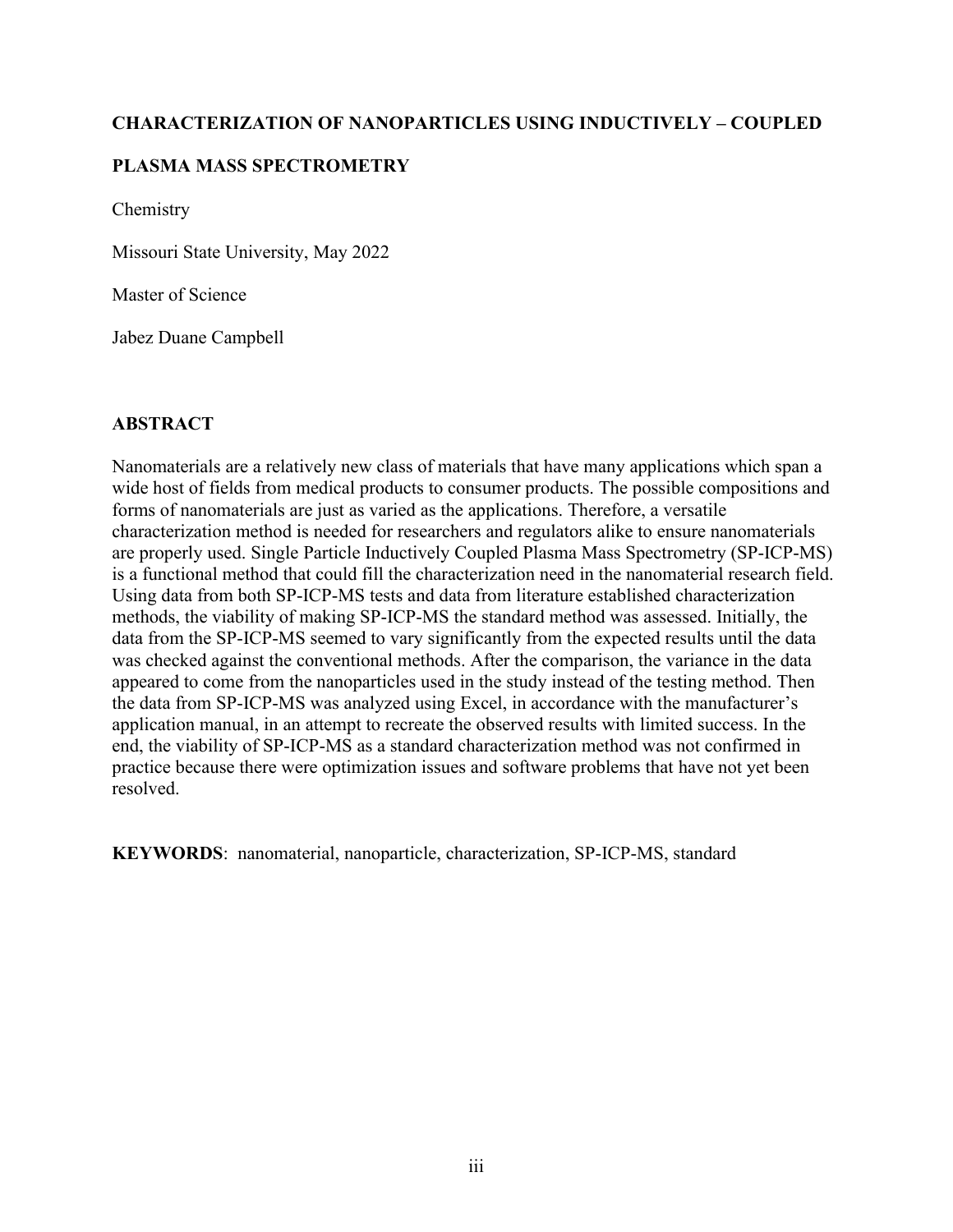#### **CHARACTERIZATION OF NANOPARTICLES USING INDUCTIVELY – COUPLED**

#### **PLASMA MASS SPECTROMETRY**

By

Jabez Duane Campbell

A Master's Thesis Submitted to the Graduate College Of Missouri State University In Partial Fulfillment of the Requirements For the Degree of Master of Science, Chemistry

May 2022

Approved:

Richard Biagioni, Ph.D., Thesis Committee Chair

Erich D. Steinle, Ph.D., Committee Member

Kartik C. Ghosh, Ph.D., Committee Member

Gautam Bhattacharyya, Ph.D., Committee Member

Julie Masterson, Ph.D., Dean of the Graduate College

In the interest of academic freedom and the principle of free speech, approval of this thesis indicates the format is acceptable and meets the academic criteria for the discipline as determined by the faculty that constitute the thesis committee. The content and views expressed in this thesis are those of the student-scholar and are not endorsed by Missouri State University, its Graduate College, or its employees.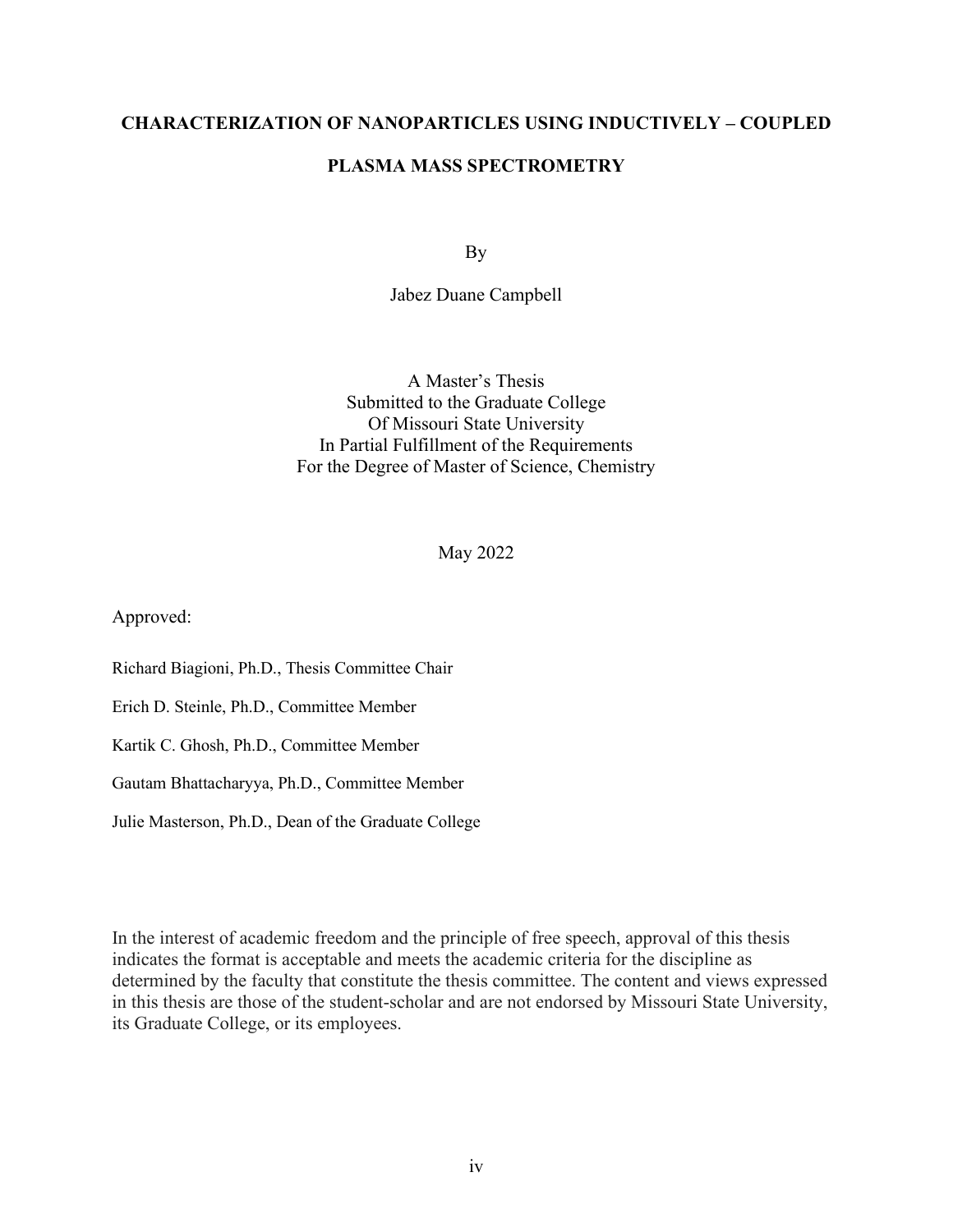## **ACKNOWLEDGEMENTS**

I dedicate this thesis to my wife, Sarah Campbell.

For all of the patience, grace, and support she has given me while I have completed this

accomplishment.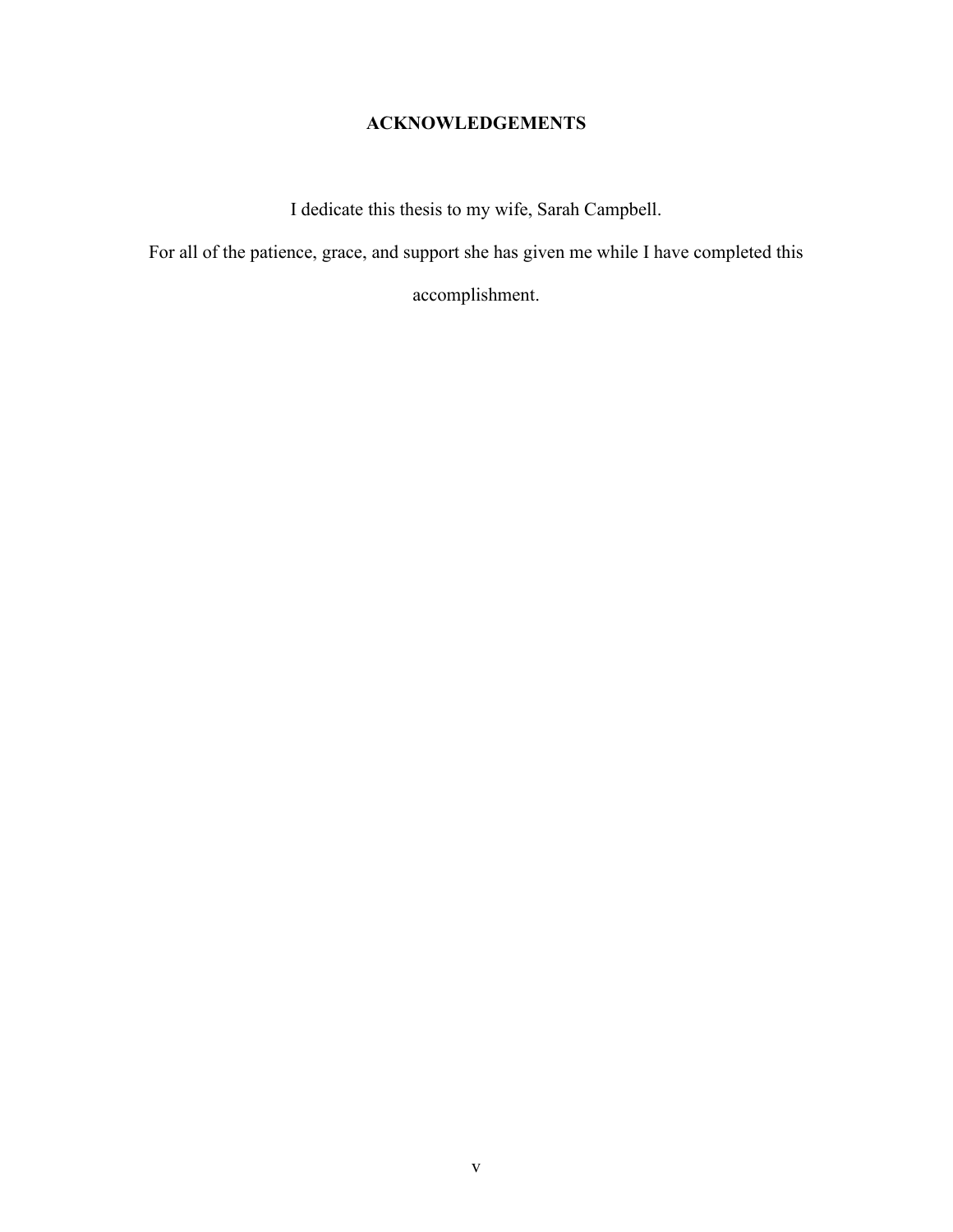### **TABLE OF CONTENTS**

| Introduction                                             | Page 1  |
|----------------------------------------------------------|---------|
| Nanomaterials                                            | Page 1  |
| Characterization of Nanoparticles                        | Page 4  |
| Single Particle ICP-MS (SP-ICP-MS)                       | Page 7  |
| Applications of SP-ICP-MS as Described in Literature     | Page 10 |
| Project Overview                                         | Page 14 |
| Materials and Methods                                    | Page 15 |
| Materials                                                | Page 15 |
| Methods                                                  | Page 16 |
| <b>QD ICP-MS Solution Preparation</b>                    | Page 16 |
| <b>QD ICP-MS Analysis</b>                                | Page 19 |
| <b>SP-ICP-MS Solution Preparation</b>                    | Page 19 |
| AuNP SP-ICP-MS Analysis                                  | Page 23 |
| Scanning Electron Microscopy (SEM) Sample Preparation    | Page 25 |
| <b>SEM Analysis</b>                                      | Page 25 |
| Dynamic Light Scattering (DLS) Sample Preparation        | Page 25 |
| <b>DLS</b> Analysis                                      | Page 26 |
| <b>Computer Analysis</b>                                 | Page 26 |
| Results                                                  | Page 27 |
| Quantum Dot Elemental Analysis for Fichter Group Samples | Page 27 |
| <b>SEM of AuNPs</b>                                      | Page 31 |
| <b>SP-ICP-MS</b>                                         | Page 32 |
| <b>DLS</b>                                               | Page 40 |
| <b>Computer Analysis</b>                                 | Page 46 |
| Conclusion                                               | Page 53 |
| Analysis of QDs from Fichter's lab                       | Page 53 |
| Suitability of SP-ICP-MS for Characterizing NPs          | Page 53 |
| References                                               | Page 56 |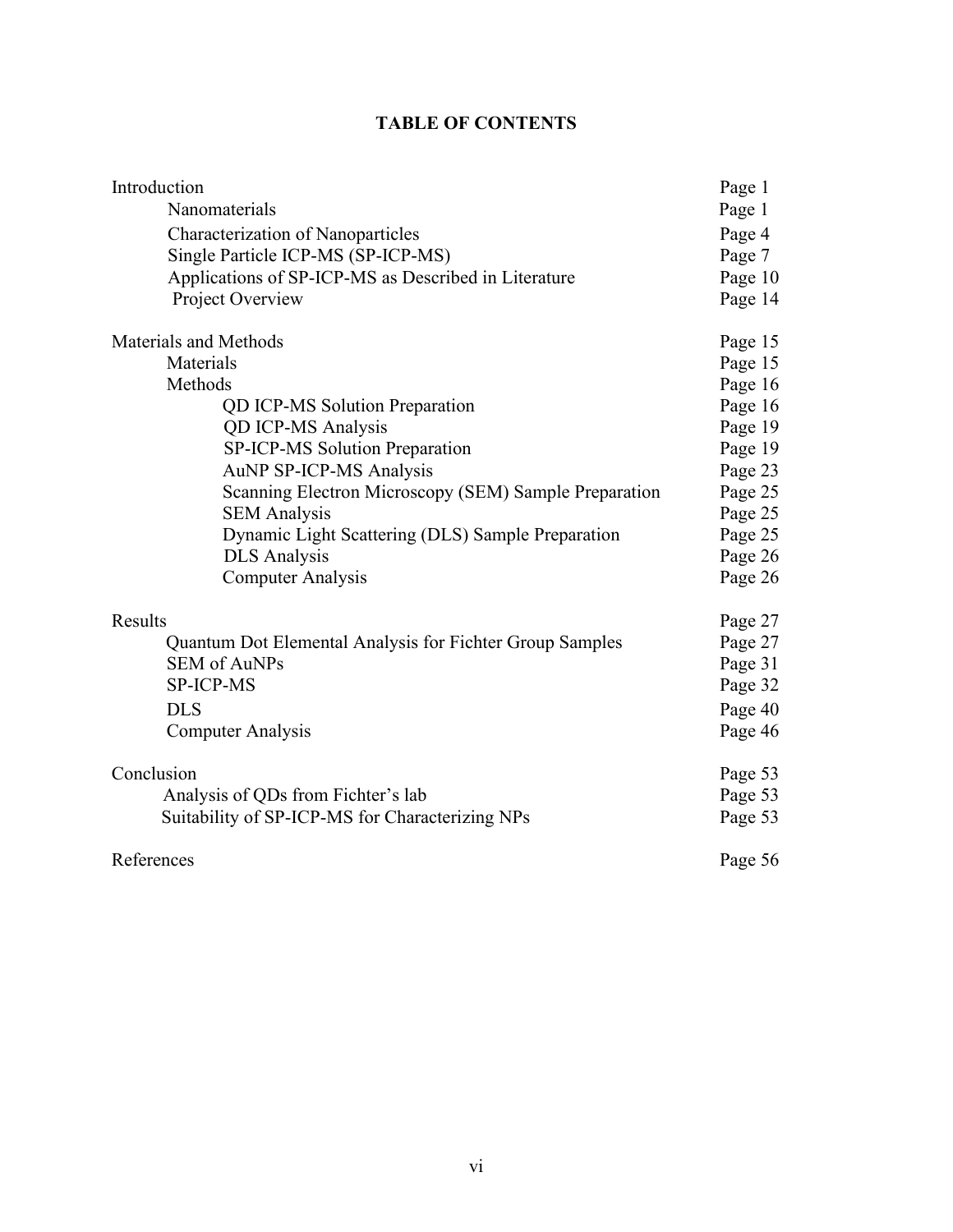## **LIST OF TABLES**

| Table 1. Quantum Dot Composition of Standards                         | Page 18 |
|-----------------------------------------------------------------------|---------|
| Table 2. Quantum Dot Sample Identities                                | Page 20 |
| Table 3. AuNP SP-ICP-MS Composition of 4 <sup>th</sup> Series Samples | Page 24 |
| Table 4. Quantum Dot Relative Elemental Composition                   | Page 27 |
| Table 5. Example SP-ICP-MS Results Data Table                         | Page 33 |
| Table 6. AuNP SP-ICP-MS Summary of 1 <sup>st</sup> Series Results     | Page 34 |
| Table 7. AuNP SP-ICP-MS Summary of 2 <sup>nd</sup> Series Results     | Page 35 |
| Table 8. AuNP SP-ICP-MS Summary of 3 <sup>rd</sup> Series Results     | Page 37 |
| Table 9. AuNP SP-ICP-MS Summary of 4 <sup>th</sup> Series Results     | Page 38 |
| Table 10. AuNP DLS Unfiltered Sample Data                             | Page 41 |
| Table 11. AuNP DLS Nylon Filtered Sample Data                         | Page 42 |
| Table 12. AuNP DLS Glass Fiber Filtered Sample Data                   | Page 43 |
| Table 13. AuNP DLS Summary of Sample Data                             | Page 45 |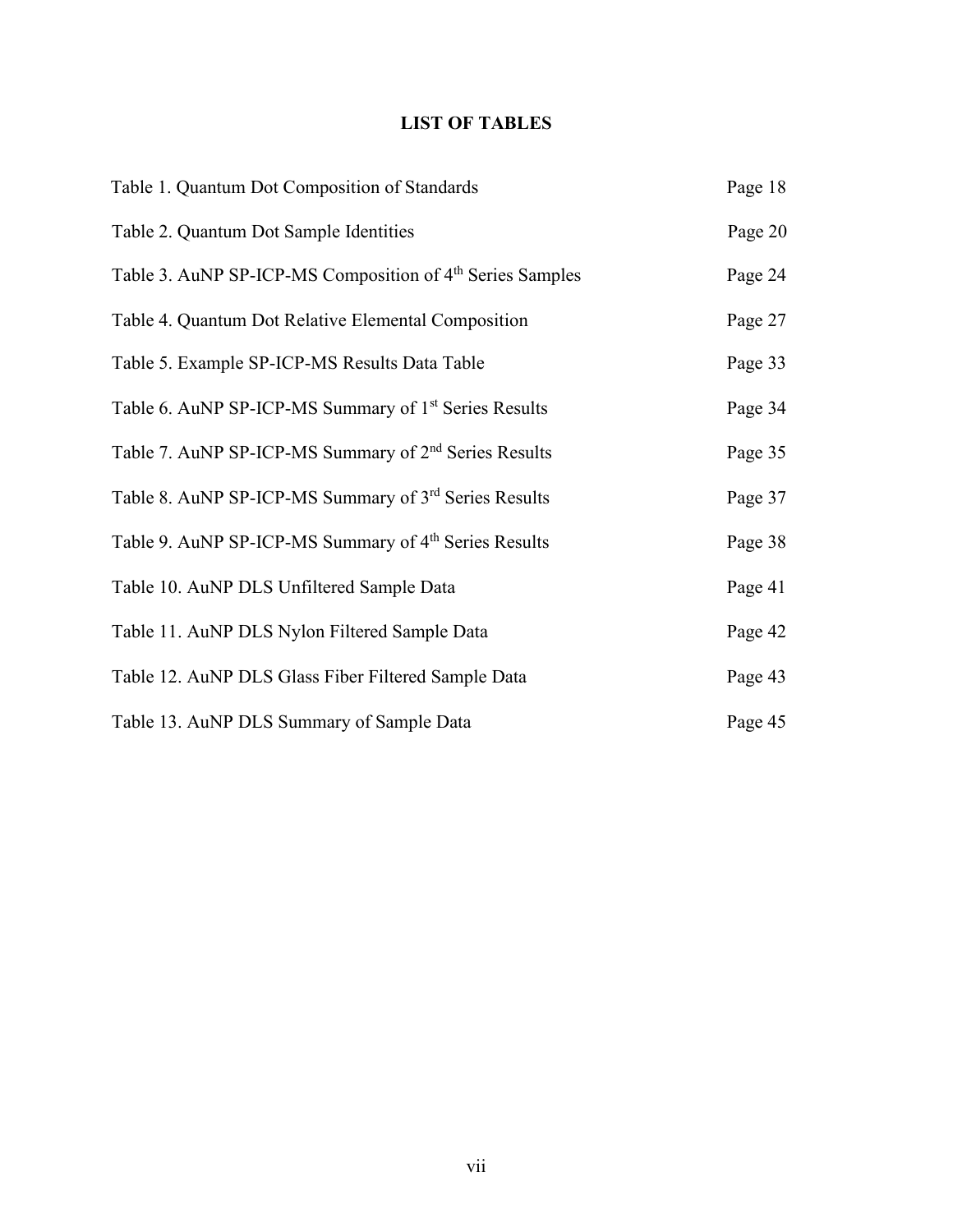## **LIST OF FIGURES AND EQUATIONS**

| Figure 1. Diagram of a Quantum Dot                                     | Page 15 |
|------------------------------------------------------------------------|---------|
| Figure 2. AuNP SEM Images                                              | Page 31 |
| Figure 3. Example SP-ICP-MS Data Histogram                             | Page 32 |
| Figure 4. SP-ICP-MS Software Data Workflow                             | Page 47 |
|                                                                        |         |
| Equation 1. Response Factor Formula                                    | Page 48 |
| Equation 2. Nebulization Efficiency Formula via Concentration          | Page 48 |
| Equation 3. Nebulization Efficiency Formula via Size                   | Page 49 |
| Equation 4. Standard Particle Mass Formula                             | Page 49 |
| Equation 5. Response Factor Formula via Nebulization Efficiency        | Page 50 |
| Equation 6. Standard Particle Mass Formula via Nebulization Efficiency | Page 51 |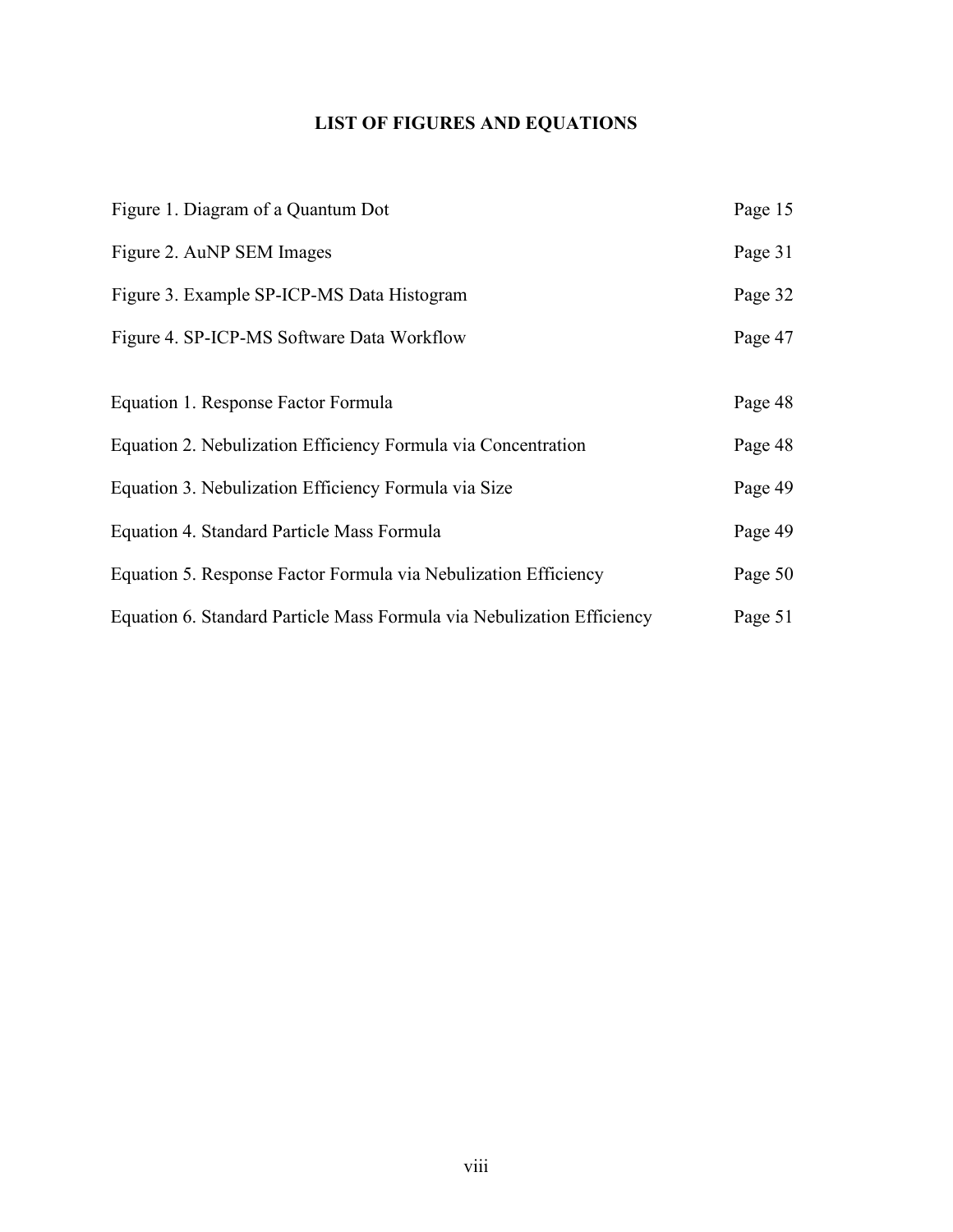#### **INTRODUCTION**

#### **Nanomaterials**

Nanomaterials are a class of materials that is currently under heavy investigation and also some scrutiny<sup>1</sup>. Nanomaterials are classified as any material that has at least one dimension that is 100 nanometers or less<sup>1</sup>. These materials can be composed of any element or any combination of elements and may be shaped in a wide variety of geometric shapes<sup>2</sup>. The common shapes that are observed for natural and engineered nanomaterials are two dimensional planes, geometric shapes, tubules and spherical particles<sup>2</sup>. Of the common shapes, spherical particles are the most frequently observed structure among both natural and engineered nanomaterials<sup>1</sup>. Among the possible compositions the ones most commonly seen in the literature are pure gold, pure silver, and metal oxides<sup>1,3</sup>.

The intense investigation of nanomaterials stems from the unique properties that the materials possess<sup>1</sup>. Properties such as cellular toxicity, optical characteristics, and specific reactivity vary greatly when the nanomaterial version of a substance is compared to the bulk form of the same substance<sup>1</sup>. For example, bulk gold is a solid material that has a yellow coloration while nanomaterial gold is a powder or suspension in liquid that has a red to black coloration. Also, nano-silver has increased targeted toxicity to bacterial cells compared to bulk silver when introduced to the human system<sup>1</sup>. These unique properties are indicative of the notion that nanomaterials have wide spanning applications<sup>1</sup>.

One problem that has arisen from the widespread applications of nanomaterials is the excessive eagerness of private companies to utilize these materials in products<sup>1</sup>. This eagerness has caused several commercial products that contain nanomaterials to be mass produced and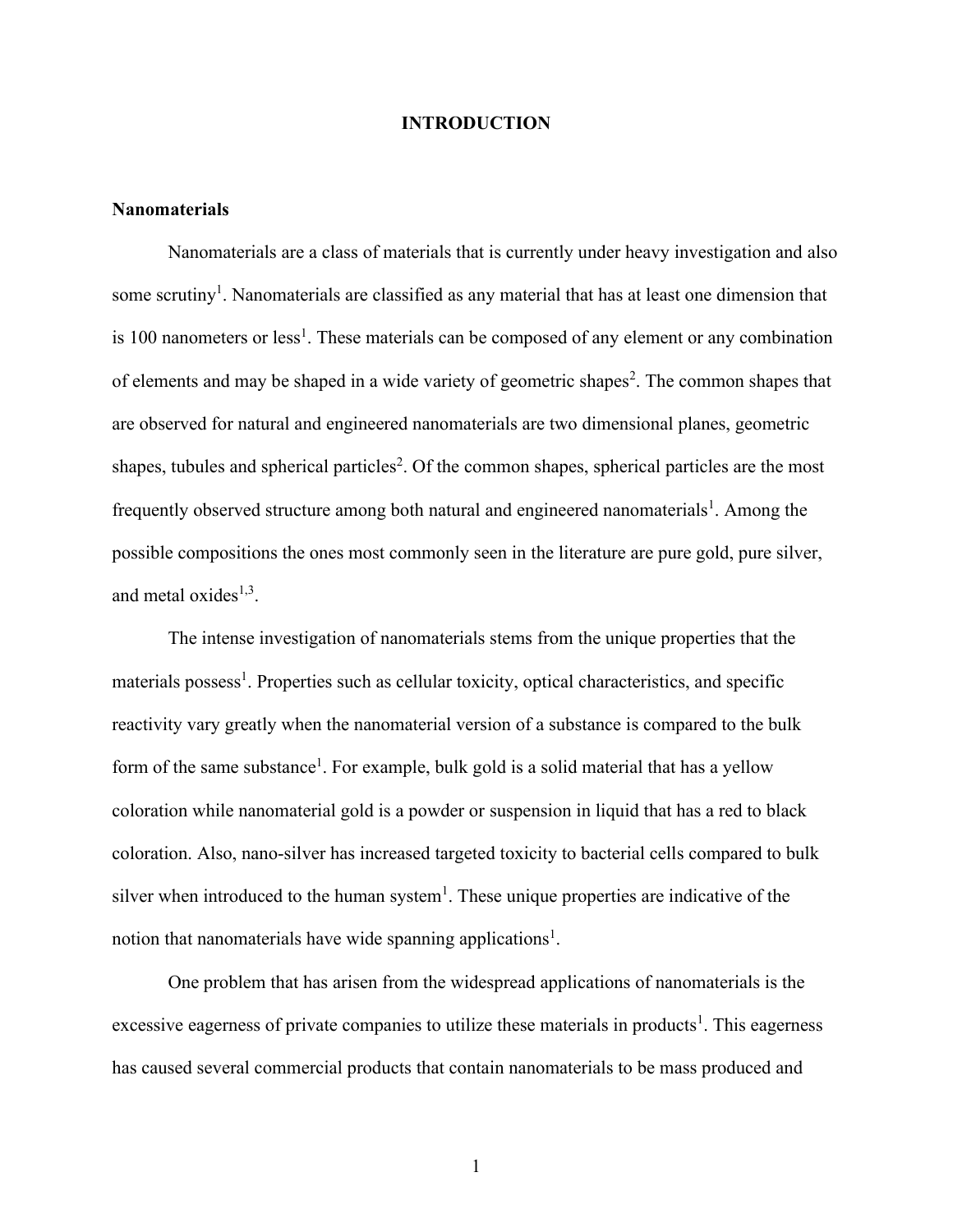distributed<sup>1</sup>. The problem comes with the fact that only a few long-term toxicological studies have been conducted on nanomaterials in general<sup>1</sup>. As such, companies are utilizing full airborne containment measures in factories and facilities to ensure worker safety<sup>4</sup>. While these measures depend on the specific company, one common component is the double bagging and dampening of waste materials to make sure that dust from dry waste does not pollute the air even after a significant amount of time<sup>4</sup>. So the question that comes to mind is, how can companies know that a product is safe for the general public when the effects on their workers is not fully known?

The academic community has also been grappling with the issue of understanding the long-term effects of nanomaterials. So far the long-term studies done have been focused on simple exposure, such as working with nanoparticles in a lab or factory setting<sup>1,4</sup>. But that only qualitatively indicates what the exposure from other nanomaterial products could induce. That means that the testing methods need to be just as versatile as the nanomaterials that are being analyzed to ensure consistent exposure studies.

Incidentally, the safety concern is commonly thought of as the secondary reason to conduct the afore mentioned long-term studies. Medical applications of nanomaterials, observed and proposed, were what legitimately piqued the interest of researchers across the world<sup>1</sup>. Already there are multiple FDA approved cancer treatments where nanomaterials are either the targeting mechanism or a part of the active ingredients<sup>1,4,5,6</sup>. Most of these treatments rely on the tendency of cancer cells to be less selective about what passes the cell membrane than regular cells5,6. This tendency allows the number of nanomaterial treatment particulates to build-up to toxic amounts in cancer cells while a normal cell might take in a few treatment particles, not enough to cause cell damage<sup>5,6</sup>. However, to date, the nanomaterial treatments are almost exclusively limited to stage three, stage four, and metastatic cancers<sup>6</sup>.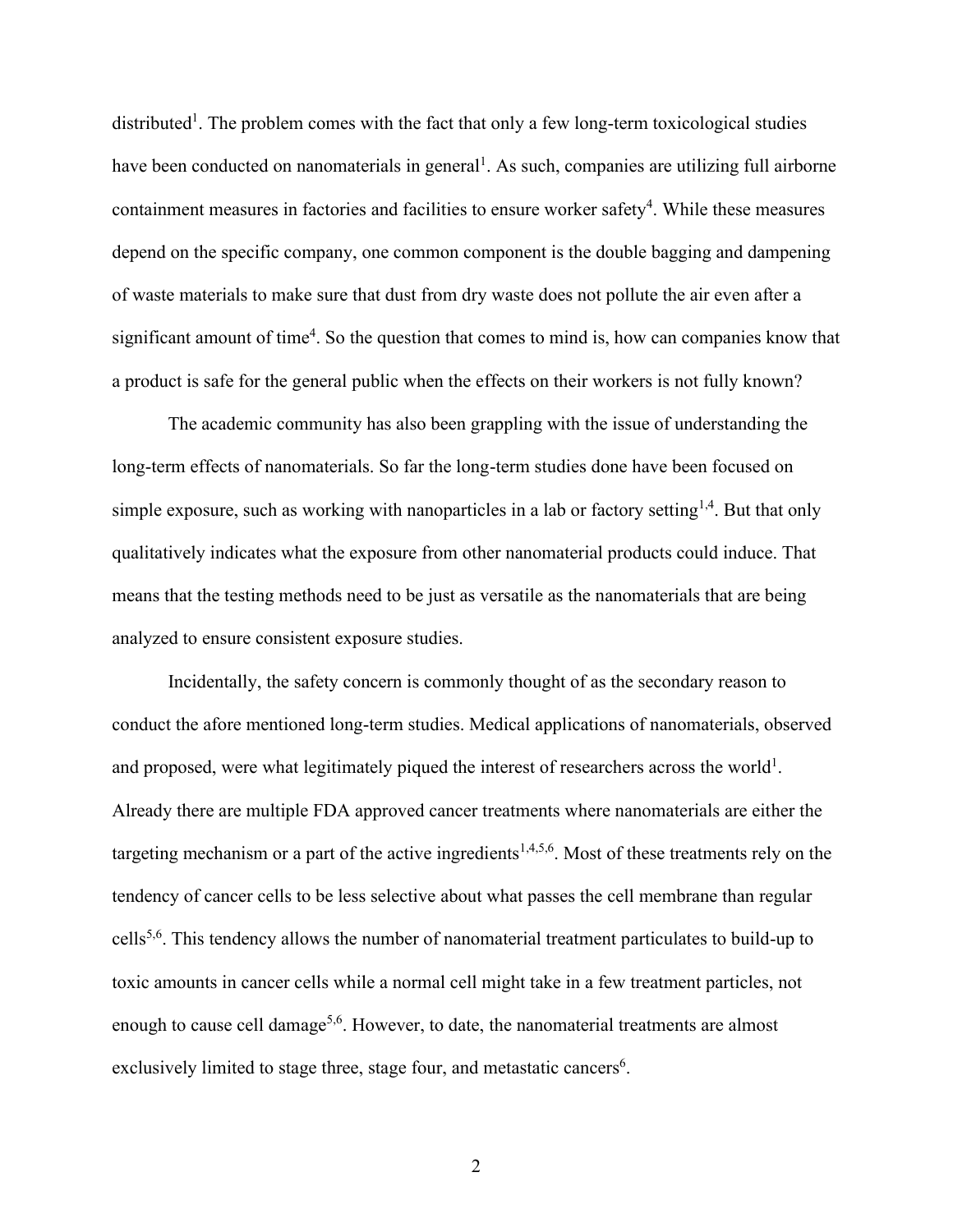The restricted use associated with the nanomaterial treatments comes from the doubleedged nature of the cytotoxicity of the treatments<sup>6</sup>. Like most chemotherapy agents, the treatments kill both normal cells and cancer cells and the effective treatments kill the cancer cells faster than the normal cells<sup>6</sup>. Since the true long-term effects of nanomaterials is not known, the approved treatments are restricted to cancer cases where drastic measures are needed to reign in the cancer growth<sup>1,6</sup>. So understanding of long-term effects could allow the expansion of the applicable medical treatment capabilities of nanomaterials.

The nanomaterials that are known to have these medical applications are significantly varied<sup>1,5,6,7,8</sup>. One nanomaterial that was on the forefront of these applications was pure gold nanomaterials. The complexity of the usable shapes and materials has ballooned since the research started, which can be seen by quickly glancing through product catalogues of companies like Sigma-Aldrich.

Another widely anticipated medical nanomaterial set is called a quantum dot<sup>1,7,8</sup>. Quantum dots (QDs) are multiple element nanoparticles which exhibit atom-like properties, most notably being the ability to have electrons move to higher energy states and produce light when returning to the ground state<sup>8</sup>. Many of the elements that are used to make QDs are also used in making semiconductors<sup>8</sup>. Elements such as cadmium, indium, lead, phosphorus, sulfur, selenium, and tellurium are combined as two element pairs or three element compounds in simple  $QDs<sup>8</sup>$ .

More complex QDs have a simple core dot with another material surrounding the core<sup>8</sup>. The shell compounds have more variety that the elements can be incorporated since zinc sulfide is a common outer shell for  $QDs<sup>8</sup>$ . Therefore, the unknown long-term effects of nanomaterials as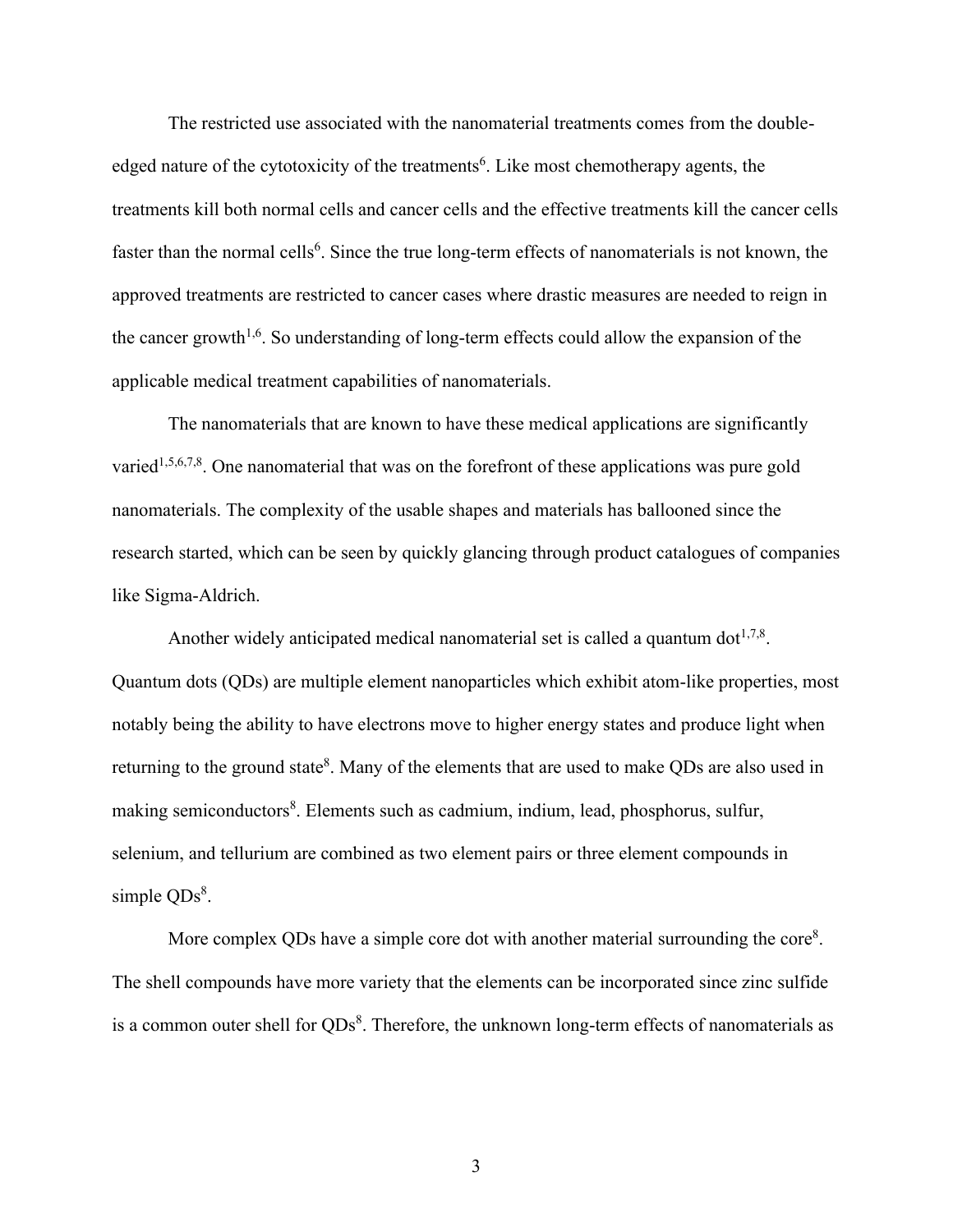well as the inherent complexity of characterizing nanomaterials, such as QDs, require consistent and quick techniques for determining the defining properties of nanomaterials.

#### **Characterization of Nanoparticles**

There are four essential characteristics used by researchers when characterizing

nanomaterials, and the essential characteristics are listed below.

- Polydispersity Index (PDI) a measure of the particle size uniformity
- Composition the elemental makeup of the nanomaterial
- Dimensions the physical dimensions and geometry of the particles
- Particle Number the number of particles suspended in a volume of liquid or the number of particles in a weight of powder

Currently, the three "gold standards" for characterizing nanomaterials are electron microscopy, elemental analysis, and surface plasmon resonance<sup>9</sup>. However, each of these characterization tests is only well established for one, possibly two, of the four essential characteristics: electron microscopy determines multiple essential characteristics while the other two methods only determine a single essential characteristic<sup>9</sup>.

Surface Plasmon Resonance (SPR) and Dynamic Light Scattering (DLS) are the optimum methods for the polydispersity index (PDI) of the nanomaterial in question<sup>10,11</sup>. DLS is a light scattering method where the Rayleigh scattering of the sample can be used to find an estimate of the particulate size in a sample based on the angle of deflection<sup>10</sup>. The variation in detected sizes can be displayed as a histogram to provide a graphical view of the size dispersion<sup>10</sup>. Then an equation can be used to convert the graphical representation into a single value which is called the polydispersity index. While this makes DLS an easy and inexpensive test to conduct there are certain aspects of nanomaterials that cause uncertainty in the size measurements of the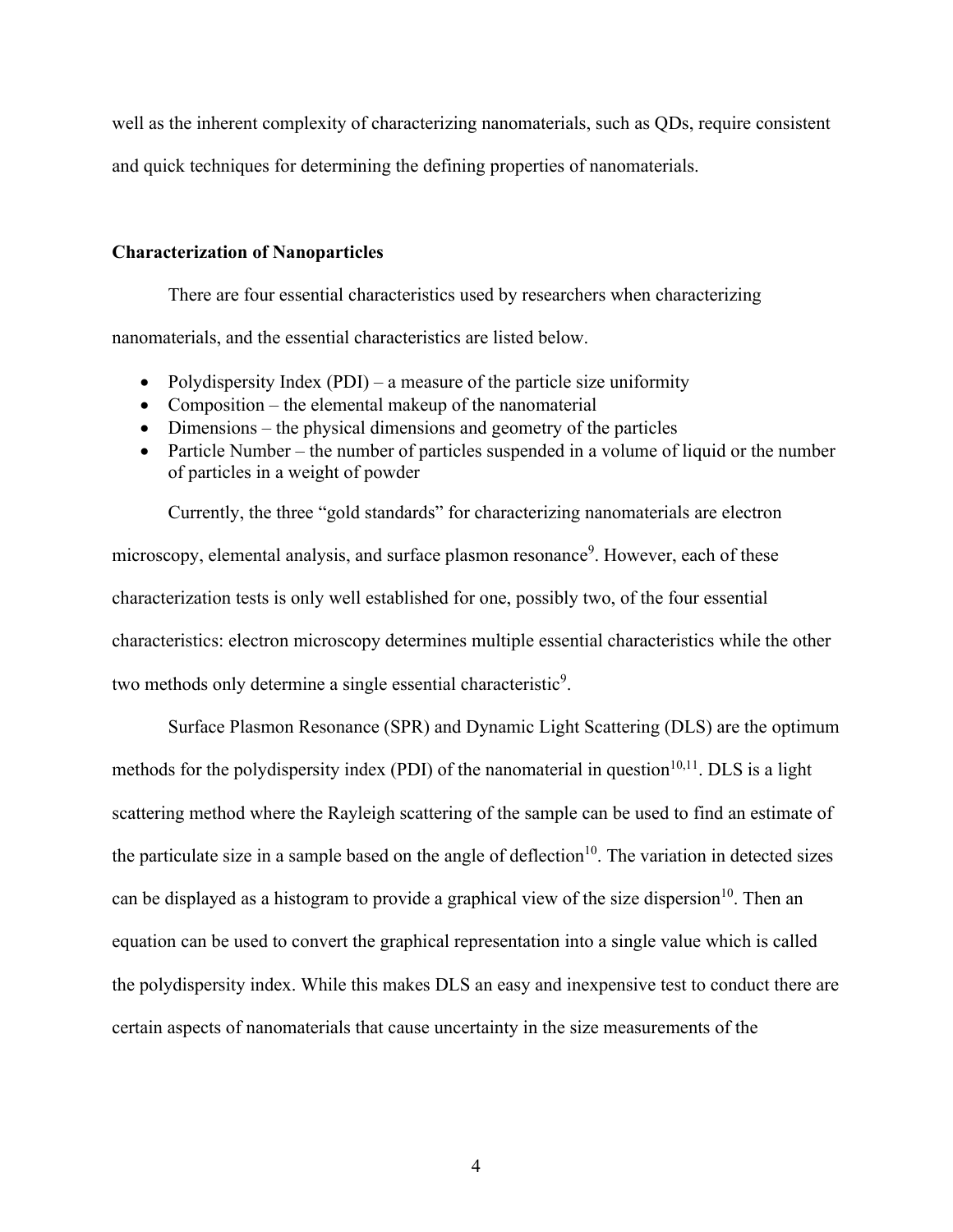particulates<sup>10</sup>. This uncertainty comes from the atom-like behavior of most nanoparticles imparted by the relatively similar sizes of true atoms and nanoparticles  $10,11$ .

A common characteristic of nanoparticles is a fluorescence-like property that is called plasmon resonance<sup>11,12</sup>. Plasmon resonance combines the conduction band interactions of the multiple atoms in the nanoparticle with the electron resonance properties of the individual atoms inside the nanoparticle<sup>11,12</sup>. When light of specific wavelengths hit a nanoparticle, electrons are excited into the conduction band and these excited electrons emit photons when they return to their initial ground states<sup>11,12</sup>. While the electrons are excited the small number of atoms in the nanoparticle allows for the electron to move between the atoms via that conduction band<sup>10,12</sup>. This electron motion is observed as a plasma-like layer that glosses over the surface of the nanoparticle<sup>12</sup>. As the light starts to hit the plasma-like electron layer on the nanoparticle both absorption and scattering of the light changes<sup>12</sup>. These changes are what cause the uncertainty in the size estimate from  $DLS^{10,12}$ .

SPR is another simple light-based method that utilizes much of the same calculations that are used with DLS but also takes account of the plasmon resonance<sup>12</sup>. In SPR measurements, an excitation light excites as well as scatters off of the nanoparticles in the sample $11,12$ . The reflected light is treated like the scattered light in DLS and the detectors also collect data on the emitted light<sup>11,12</sup>. The main difference between the DLS and SPR is that in SPR the wavelength of the emitted light has a linear correlation to the diameter of the nanoparticles<sup>11,12</sup>. The correlation still has some refinement needed to be precise across measurements on the specific diameter, but the correlation is strong enough that the variation in the diameter is exceptionally well described by the emission spectrum of SPR tests $11,12$ . Based on the uncertainty in DLS measurements and the strong correlation between emission wavelength and particle size, SPR is the method that is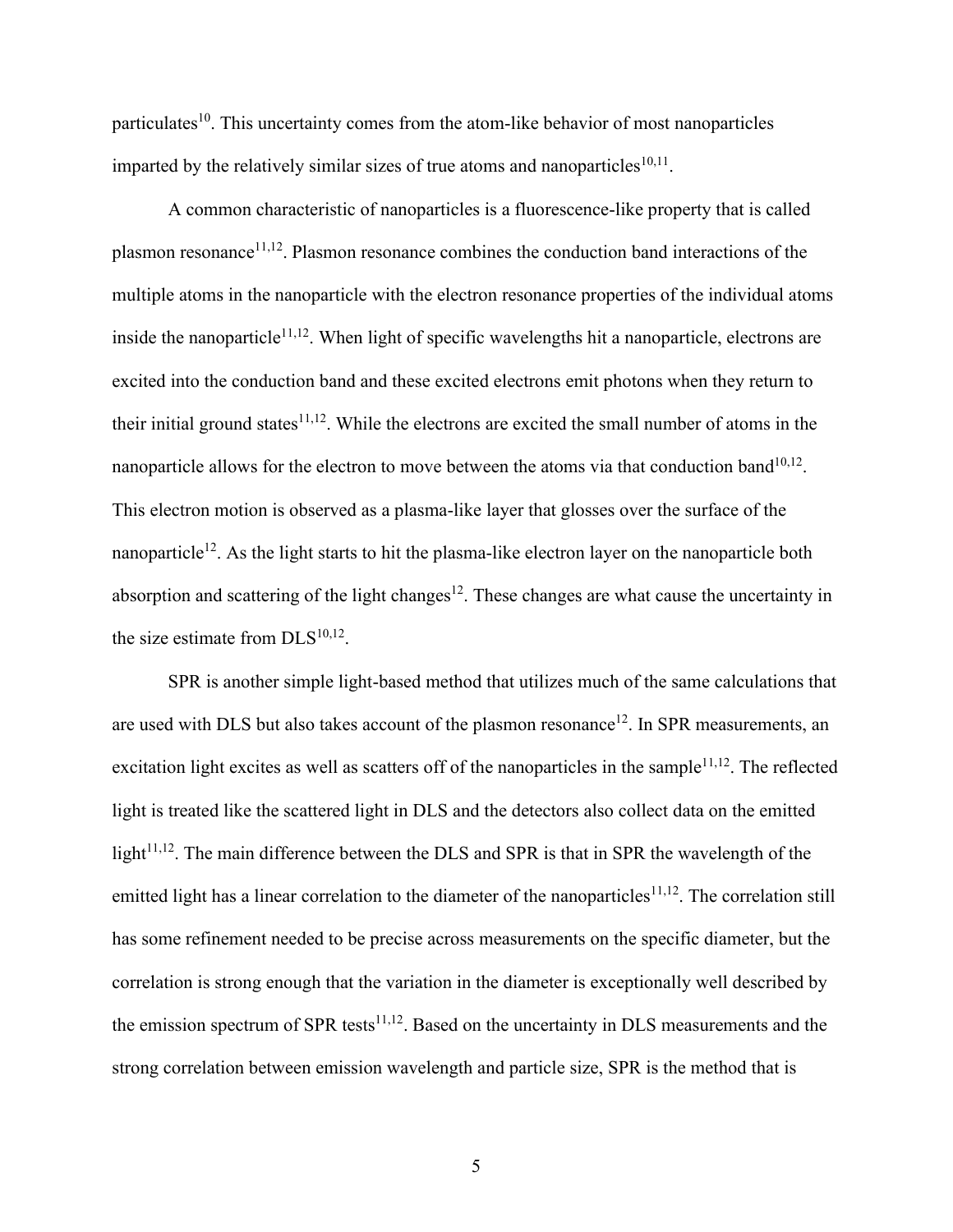considered the best method for measuring polydispersity index with DLS being an acceptable method in lieu of  $SPR^{10,11,12}$ .

Elemental analysis is the second optimum method used with nanomaterials and is used to determine the composition of the nanomaterial. While there are multiple tests that fall under the elemental analysis label, mass spectroscopy (MS) is the set of methods that relate closest to the nanomaterial golden standard<sup>9</sup>. Within the MS method set, literature commonly cites Inductively Coupled Plasma (ICP) and Electrospray Ionization (ESI) varieties of MS in the determination of the nanomaterials composition<sup>13</sup>. This is expected since ICP-MS is consistently used to determine the elemental identities of inorganic samples and ESI-MS is similarly the expected method used to find the elemental identities of organic or complex samples<sup>13</sup>. Based on most of the current literature, ICP-MS is the benchmark standard for the determination of the elemental composition of nanomaterial samples $9,13$ .

The last two essential characteristics of nanomaterials are particle dimensions or size and number of particles in the sample<sup>9</sup>. Both of these characteristics have the same gold standard test yet two separate methods of conducting the test are required for the different characteristics<sup>9</sup>. The test that is used for these last two characteristics is electron microscopy<sup>9</sup>. When size is the target of a test, Transmission Electron Microscopy (TEM) is considered the optimum method with Scanning Electron Microscopy (SEM) being a suitable quick replacement<sup>9,14</sup>. So the difference between the determination of the two characteristics using either TEM or SEM comes down to the focus of the test<sup>14</sup>. When determining the size of nanoparticles the individual conducting the test is focused on finding a single particle or a set of individual particles that represents the majority of the observed particles in the sample<sup>9,14</sup>. Once the target particle or particles have been found, the operator simply looks to find the clearest close up image of the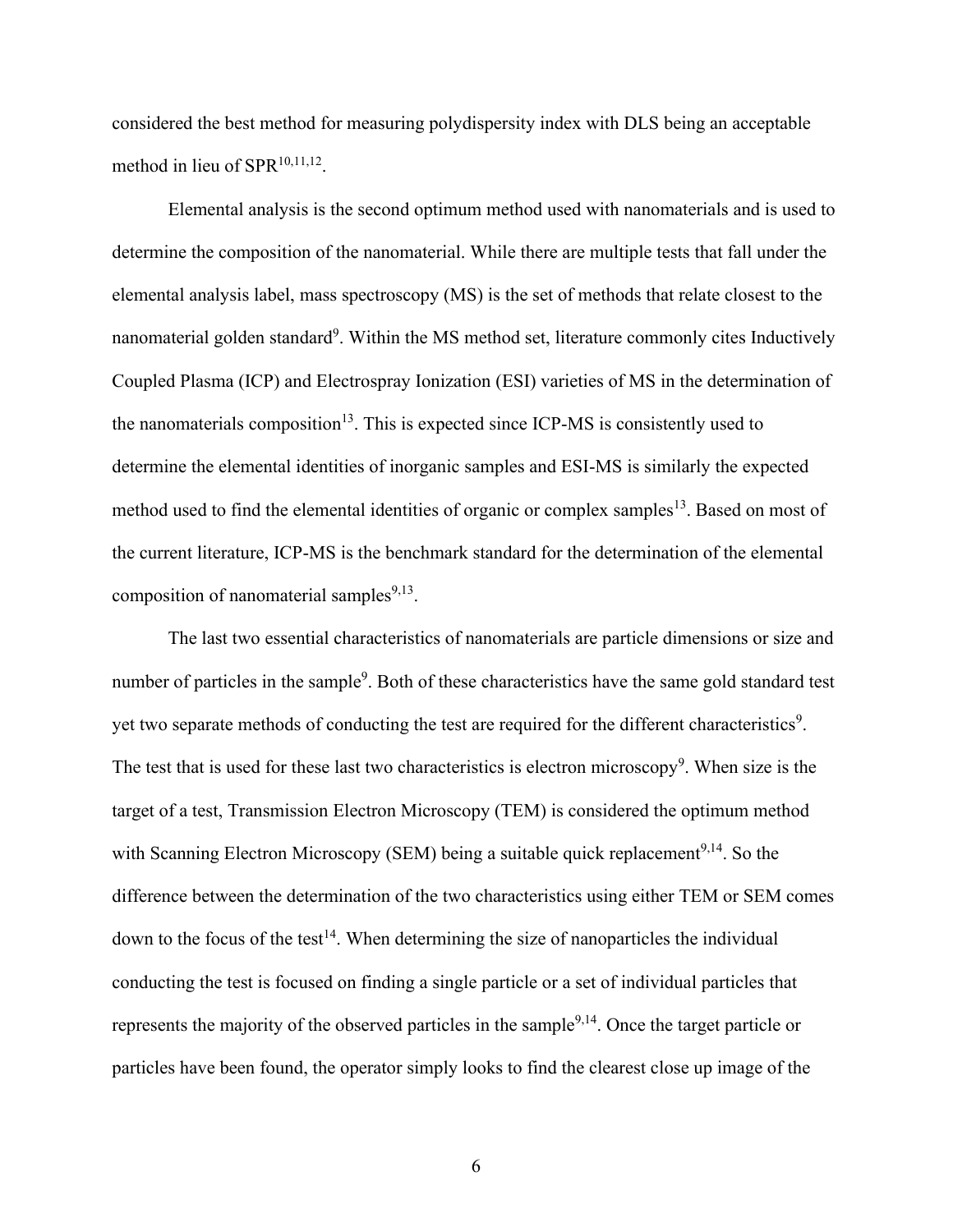target, enabling a precise determination of the three dimensional lengths of the particles<sup>14</sup>. That same operator must reset the sample slide when looking to provide answers about the number of particles in the sample<sup>14</sup>. For this characteristic, the operator is looking to find a representative portion of the slide, called a slide grid, which provides the operator with a simple but effective way to provide a number to the researchers<sup>14</sup>. The number of particles inside the grid is then extrapolated to a particle number for the entire sample based on the number of grids that the slide was broken into during the test<sup>14</sup>. Therefore, even with TEM being the benchmark standard for both particle size and particle number, a researcher still has to effectively run two tests on the same instrument to get the data required for characterization of the nanomaterial<sup>9</sup>.

#### **Single Particle ICP-MS (SP-ICP-MS)**

Single Particle ICP-MS might be the solution to characterizing nanomaterials with decreased financial investment and increased consistency. SP-ICP-MS is a specialized version of ICP-MS that allows for the analysis of individual particles that are suspended in a liquid sample<sup>15,2</sup>. This happens through quantitatively determining the elemental concentration in each individual particle that is analyzed<sup>15,2</sup>. Single Particle mode analysis is made possible through the use of Time Resolved Analysis (TRA) which is a data collection method that acquires data points rapidly<sup>2,15</sup>. The current capabilities of TRA method provided in the instrument's default software allows for the collection of a data point every 100 microseconds<sup>2,15</sup>. Part of the TRA analysis provided with SP-ICP-MS is the capability to aggregate multiple data points into a peak that can represent a single particle much like how a chromatography peak would be collected and displayed<sup>2,15</sup>. Yet this data aggregation is limited to TRA that is set to record data points less than 300 microseconds apart based on the theory that nanoparticles of any diameter will be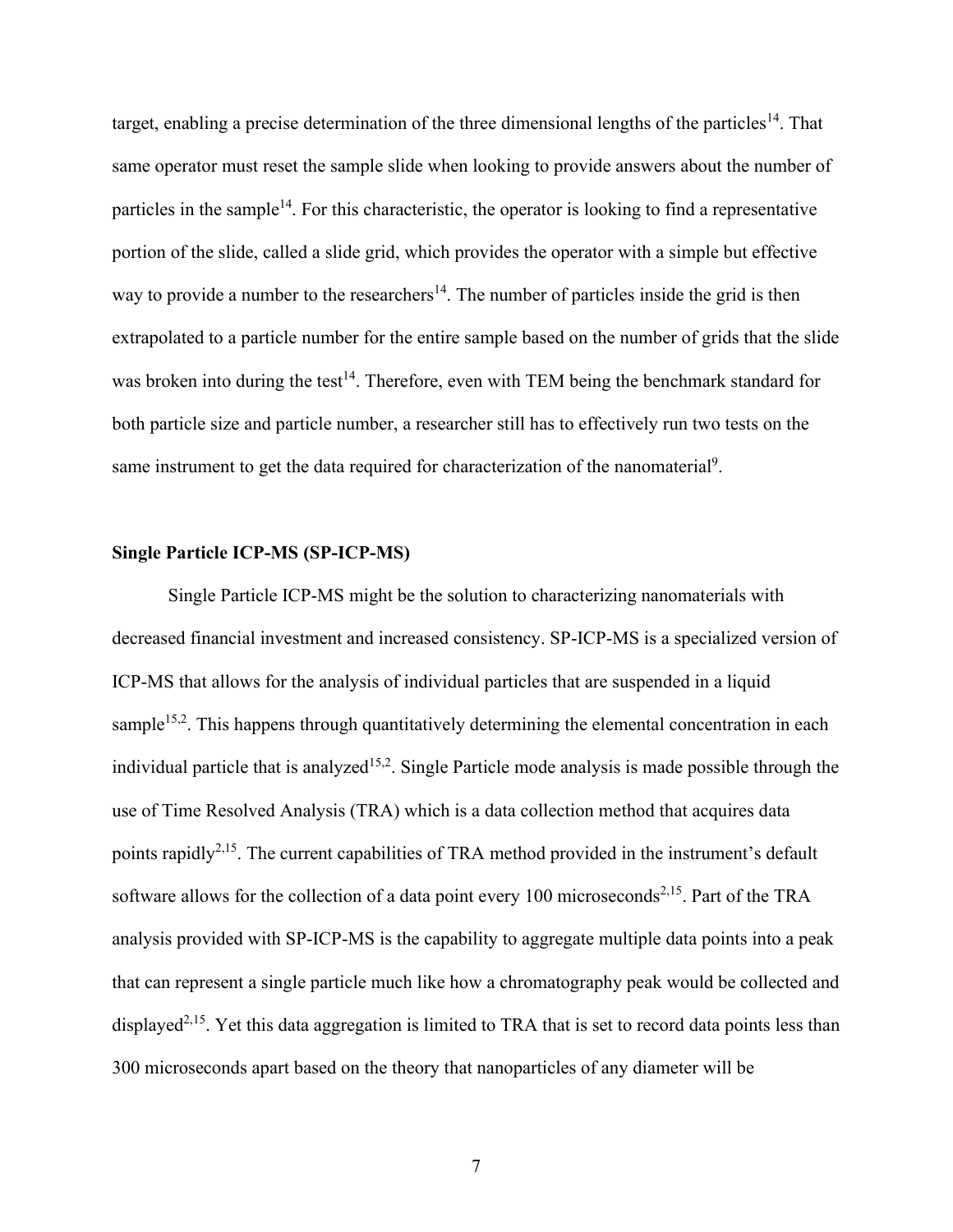completely detected within a 300 microsecond dwell time, where the dwell time is the time period for each measurement step<sup>2,15</sup>. For TRA that uses dwell times of 300 microseconds or larger, the data points are not aggregated meaning that the intensity of a single data point indicates the entire nanoparticle or the background<sup>15</sup>. These two types of TRA are called Fast TRA and Slow TRA based on whether or not the dwell time input into the software method allows for data aggregation<sup>15</sup>.

SP-ICP-MS that uses TRA allows the test that is the gold standard for nanoparticle composition to also become a viable test for determination of particulate size<sup>2,15</sup>. Particulate size can be determined based on the direct correlation of counts from the detector to number of atoms that impacted the detector<sup>15</sup>. The size is determined by using the number of atoms detected and a few preprogramed particle properties to calculate the volume of said particle<sup>15</sup>. Those preprogramed properties are material density, elemental sensitivity, and material to particle ratio<sup>15</sup>. Elemental sensitivity is most commonly determined during a calibration test by having the instrument take measurements of a known ionic solution sample which establishes how many counts from the detector correspond to a known approximate number of atoms of the specified element<sup>15</sup>. Both material density and material to particle ratio are properties that are entered into the software by the operator, which does require some details about the sample to be known prior to starting this analysis<sup>15</sup>. The material to particle ratio is simply a value from 1 to 0 that indicates the percentage of the particle that is made of the material being detected by the instrument<sup>15</sup>. To calculate the spherical volume corresponding to the particle's peak, the intensity is converted to mass of material using the elemental sensitivity<sup>15</sup>. Then the mass of material is converted to volume using the material density before the ratio is used to determine the volume of the entire particle<sup>15</sup>. The software also makes a determination of which peaks are particles and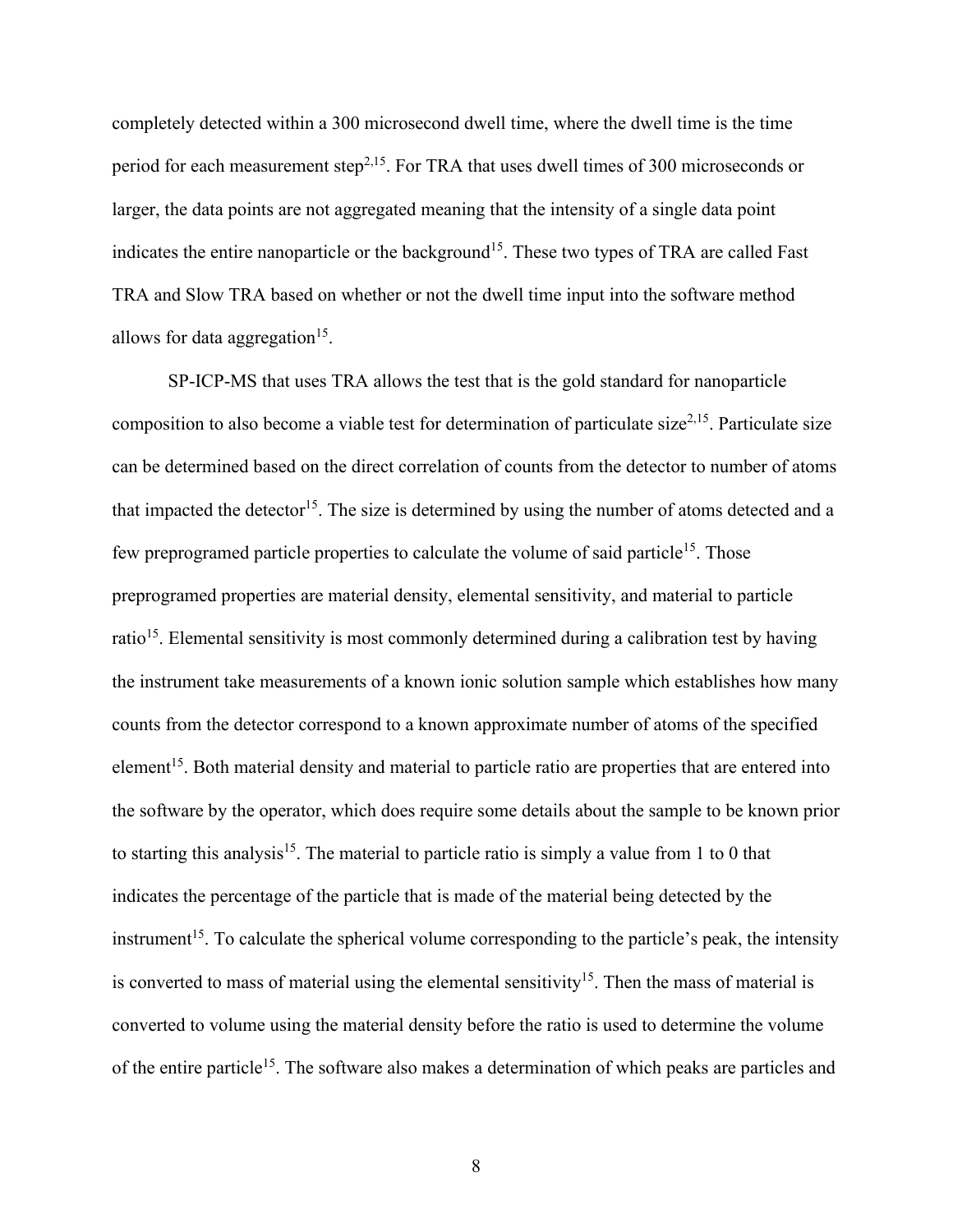which are background signals<sup>2,15</sup>. Background Estimated Diameter (BED) is the spherical volume calculation that is associated with the background intensities<sup> $2,15$ </sup>. After the size is calculated the software also records the frequency with which the various sizes of particles are seen throughout the test run<sup>15</sup>.

The software provided allows the recorded sizes to be displayed as a histogram<sup>15</sup>. This histogram is practically the same as the plots made from the data that the SPR and DLS methods use to calculate  $PDI^{16}$ , so SP-ICP-MS is again a possible test for replacing a benchmark standard<sup>15</sup>. Even though the histogram is not converted into a PDI value, the histogram is all that a researcher familiar with nanomaterials would need to have a qualitative estimate of that value<sup>15,16</sup>. As the histogram peak becomes narrower, the PDI value gets closer to  $0^{16}$ . Whereas when the peak spreads out and resembles the baseline or redistributes into multiple peaks the PDI value gets closer to  $1^{16}$ .

Along with the histogram, the software calculates the number of particles detected<sup>2,15</sup>. Using the recorded size and frequency data, the software displays the number of particles that were detected hitting the detector during the test<sup>15</sup>. Also the software calculates the particle concentration of the sample using some preprogrammed properties of the instrument and method<sup>15</sup>. The sample test time and flow rate of the sampler are the properties and the software determines the volume of sample tested with these properties<sup>15</sup>. When the volume and the previously found tested number of particles are combined in another calculation the software finds and displays the particle concentration for the sample<sup>15</sup>. Once again this determination of the sample particle concentration indicates that SP-ICP-MS can be used to characterize nanomaterials<sup>2,15</sup>.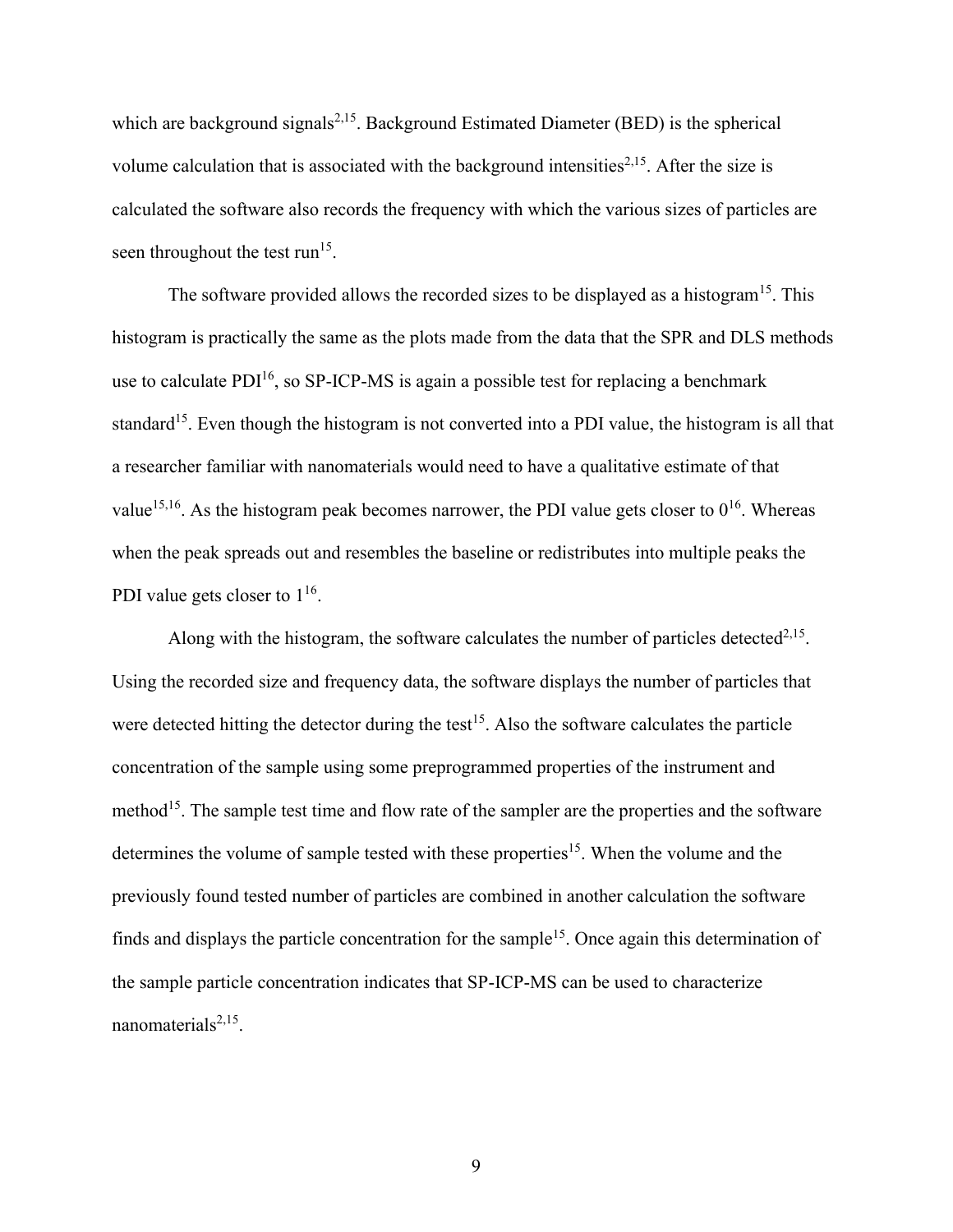There is evidence that SP-ICP-MS, or the shared instrumentation if not the methodology, could be a new optimum test in the nanomaterials field. As stated above SP-ICP-MS allows for the determination of a nanomaterial's poly-dispersion index, particulate size, and number of particles<sup>2,15</sup>. The same instrument allows for the determination of the elemental composition via conventional ICP-MS2,15. Since all four of the essential properties of nanomaterial characterization can be found with a single instrument after two tests, there is good reason to reconsider the use of three separate instruments and four different tests<sup>15</sup>. Even with the strong case for making SP-ICP-MS the single gold standard test for nanomaterial characterization, the method is a newly developed method<sup> $2,15$ </sup>. This indicates that more research needs to be performed using this technique to ensure that the method can legitimately earn the benchmark standard status $^{2,15}$ .

#### **Applications of SP-ICP-MS as Described in Literature**

In the existing literature that describes the SP-ICP-MS method there are two main groups of papers. One group focuses on the general use of the method, which means that the studies examine several nanoparticle compositions or compare the method to other established characterization techniques<sup>19,21,22,23</sup>. The second group of papers focuses on improving the method for specific purposes, which means that a single nanoparticle composition, and sometimes a single size of nanoparticle, is analyzed during the studies<sup>17,18,20,24</sup>. Both groups of literature are important in legitimizing the need and usefulness of the SP-ICP-MS method. Yet the two approaches cause confusing and possibly contradictory conclusions when new researchers are searching through the literature base.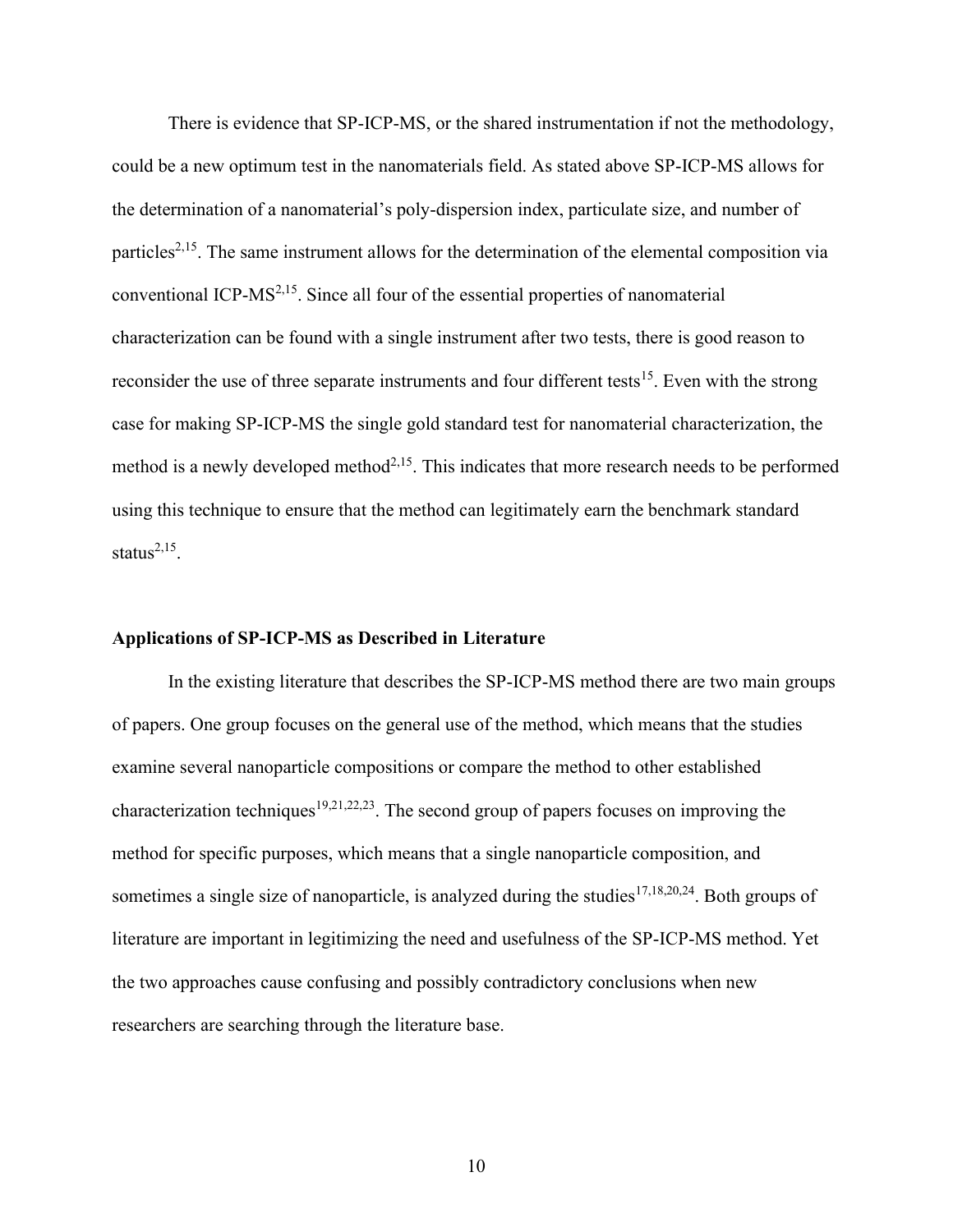An example of this contradictory effect is the possibility of lower detection limits<sup>17,18,19,20,21,22,23,24</sup>. While both camps agree that there is an absolute limit to the detection capabilities of SP-ICP-MS there are two different thought processes when the two camps are compared<sup>18,19</sup>. The general use camp indicates that the mathematics demonstrate that we are already achieving the best possible detection limits without creating more sensitive instrumentation<sup>19,21,22,23</sup>. This differs from the specific use camp in that most of the literature produced by this group shows improved capabilities through the addition of extra steps in the analysis process<sup>17,18,20,24</sup>. Adding the process steps does affect the sensitivity of the overall method via reducing the background noise of the samples in the vast majority of papers<sup>17,18,24</sup>. However the addition of steps required specific-use applications is in conflict with the widespread accessibility and reduced costs that the general-use camp strives to maintain<sup>17,18,19,20,22,24</sup>.

Another component of the contradictory conclusions gathered from the literature base is related to the conversion of the raw data to analyzed results. Whether the paper comes from the general-use camp or the specific-use camp just about all of the papers that include successful analysis of nanoparticles using SP-ICP-MS incorporate analysis techniques that are not a part of the instrument software or require modifying the instrument software techniques  $17,18,19,20,21,22,23,24$ . Yet the way that SP-ICP-MS is described in most future use scenarios throughout the literature involves seperate software connected to the instrument analyzing the raw data without modification which maximizes the usefulness of the method $19,21,22,23$ .

In the general-use literature base, the researcher developed algorithms that provide higher signal-to-noise ratios or refine the formulas for determining specific variables in the SP-ICP-MS calculation scheme. Pace et. al. (2011) focused on refining the formulas for transport or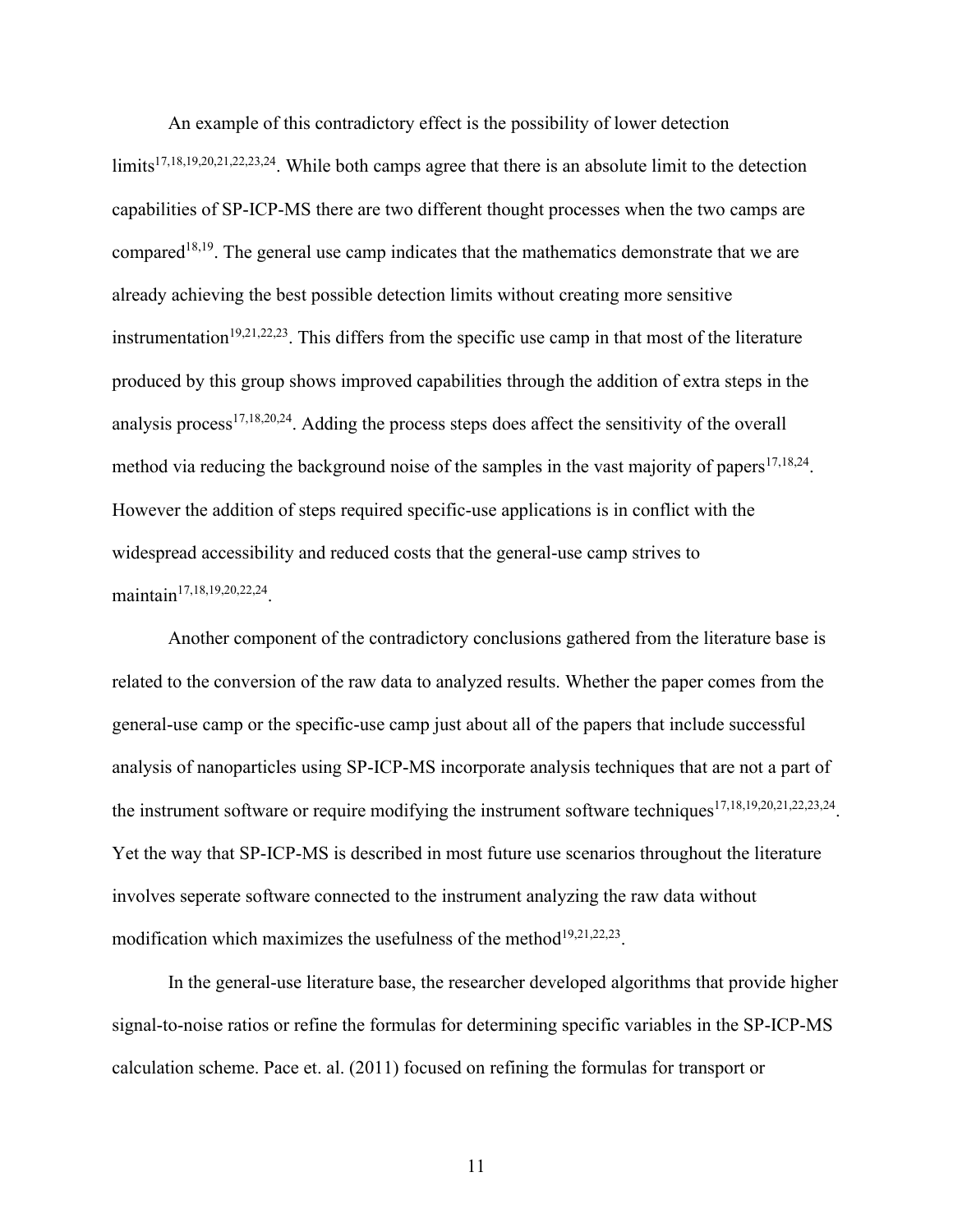nebulization efficiency, which is a root variable that nearly all calculation schemes concerning SP-ICP-MS require to function correctly<sup>23</sup>. To be precise, the nebulization efficiency value is what allows the instrument software to determine the particle concentration of a sample after the particle events have been identified<sup>23</sup>. The nebulization efficiency was then refined by continued work from the research group, which allowed for the determination of how nebulization efficiency relates to particle size<sup>21</sup>. These two relationships allow analysts to make characterization determinations on unknown samples, since the size of particle and how numerous the particles are in the sample can be found with one analysis test<sup>21</sup>. Laborda et. al. presented a review of the capabilities of SP-ICP-MS which also went into detail about the mathematics of the method<sup>22</sup>. The mathematical explanations show that sample particle concentration needs to be low enough that a single particle is detected during one dwell period to optimize the Time-Resolved Analysis, size detection is limited by the detection efficiency of the instrument, dissolved concentration and particle mass concentration can be differentiated by analyzing the data pulses in a frequency histogram, and all of the analysis can be done quantitatively or qualitatively based on which formulas the acquired data is run through during data processing<sup>22</sup>. Further research in Lee, et. al. provided a method for estimating the size detection limit for various elements along with some empirical data that correlates to the estimates<sup>19</sup>. The paper shows how to convert the peak intensities into both particle mass and particle diameter using the nebulization efficiency constant, the sensitivity of the instrument and the constant nanoparticle density<sup>19</sup>. From this knowledge base, any individual with an ICP-MS instrument that has Time-Resolved Analysis capabilities can conduct SP-ICP-MS analysis on their samples.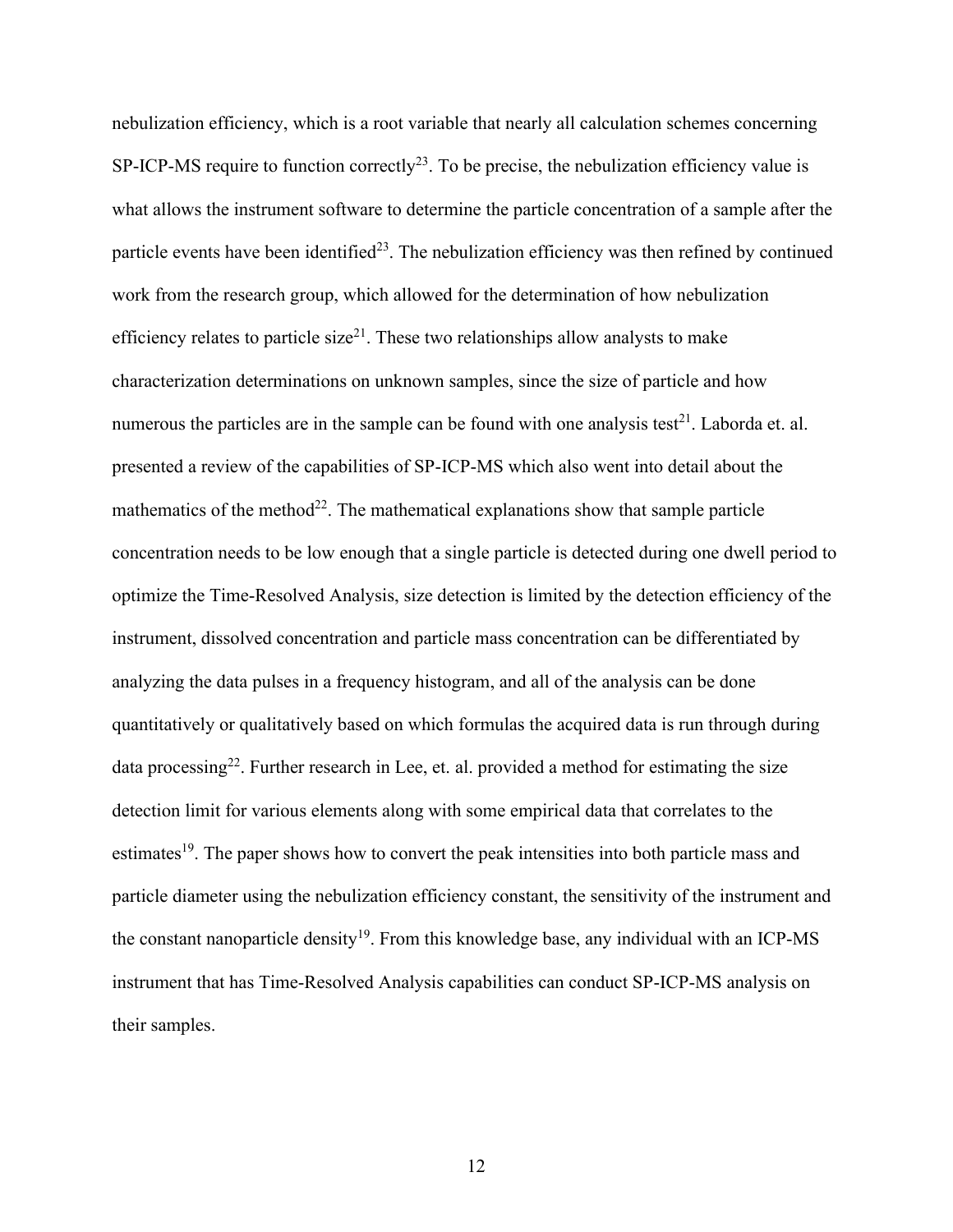The specific-use group literature tends to start with a specific material to test and then determines the best additions to make for optimizing the analysis of that material. In Touriniemi, et. al., a feasibility study was conducted on environmental samples containing silver nanoparticle<sup>17</sup>. Particles in the 40 nm to 80 nm were optimally detected in a 5 millisecond dwell time with a researcher designed algorithm for analyzing the data that identified peaks of 5 times the standard deviation as nanoparticle events<sup>17</sup>. The work presented by Hadioui, et. al. showed that reducing the dissolved metal concentrations in the sample improves both better resolved nanoparticle peaks and a lower detection limit in their analysis of silver nanoparticles<sup>18</sup>. An ionexchange column was incorporated into the SP-ICP-MS system as the method for reducing the dissolved metal content in the samples<sup>18</sup>. Hadioui, et. al. again used the ion-exchange column coupled SP-ICP-MS to show that the commercially significant zinc oxide nanoparticle can be analyzed in environmental monitoring settings<sup>20</sup>. During the analysis of wastewater samples, the results showed that there are already some nanoparticles being released into the environment based on tests of unspiked water samples<sup>20</sup>. Upconversion nanoparticles, which are similar to QDs, were the focus of analysis in Meyer, et. al. and an adjustment to the mass filter bandwidth was used to optimize the analysis<sup>24</sup>. This increase of the Quadrupole Mass filter bandwidth allowed for the small diameter particles (10nm) or low mass fraction nanoparticles (less than 5% of nanoparticle by mass) to be detected more consistently when compared to the background noise via an increase of the signal to noise ratio by a multiplier of  $3.7<sup>24</sup>$ . All of the specific-use methodologies do have considerable advantages in the proposed settings.

To conclude, the research into SP-ICP-MS is dispersed in various directions and yet seem to be lacking a focal point aside from analyzing nanomaterials. For prospective researchers there are several routes that can be taken to achieve the goal of characterizing or making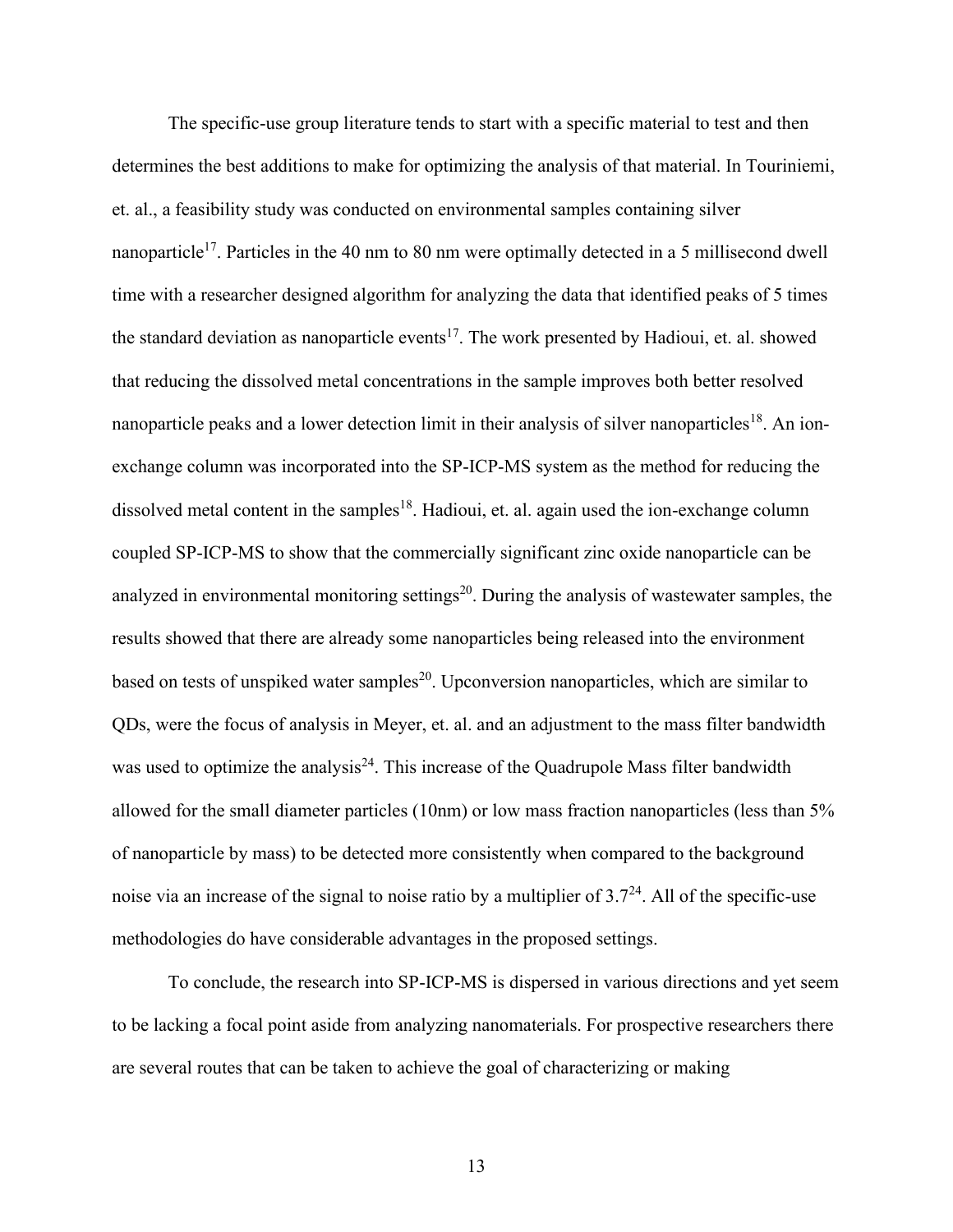determinations about the target nanomaterials. Unfortunately, there is not a lot of data to show which route of the several is most advantageous for the new researcher.

#### **Project Overview**

This project was conducted as part of the effort to establish SP-ICP-MS as a characterization method and bolster the nanomaterial research on Missouri State University campus. The initial stages of the project consisted of standard ICP-MS tests meant to determine the relative amounts of the elements in previously synthesized QDs from the Fichter Lab, which was studying fluorescent indium phosphide core-zinc sulfide shell QDs doped with gadolinium for potential medical diagnostic and therapeutic applications. Since the relative amounts were all the information required the analysis was conducted with the already optimized method of normal ICP-MS. In future research, the analysis could be extended to the use of SP-ICP-MS to measure the sizes of the QDs.

Before utilizing SP-ICP-MS on the Fichter group's QDs, the basic capabilities of the method needed to be established using known samples. A series of SP-ICP-MS measurements were carried out on commercially available gold nanoparticles of varying sizes and these studies were supplemented with DLS and SEM measurements. The overall goal was to create working methods that research groups across campus could benefit from while completing their own nanomaterial research. If a method for SP-ICP-MS measurements is successfully established, the method should be a valuable characterization method that benefits the research on the Missouri State University campus.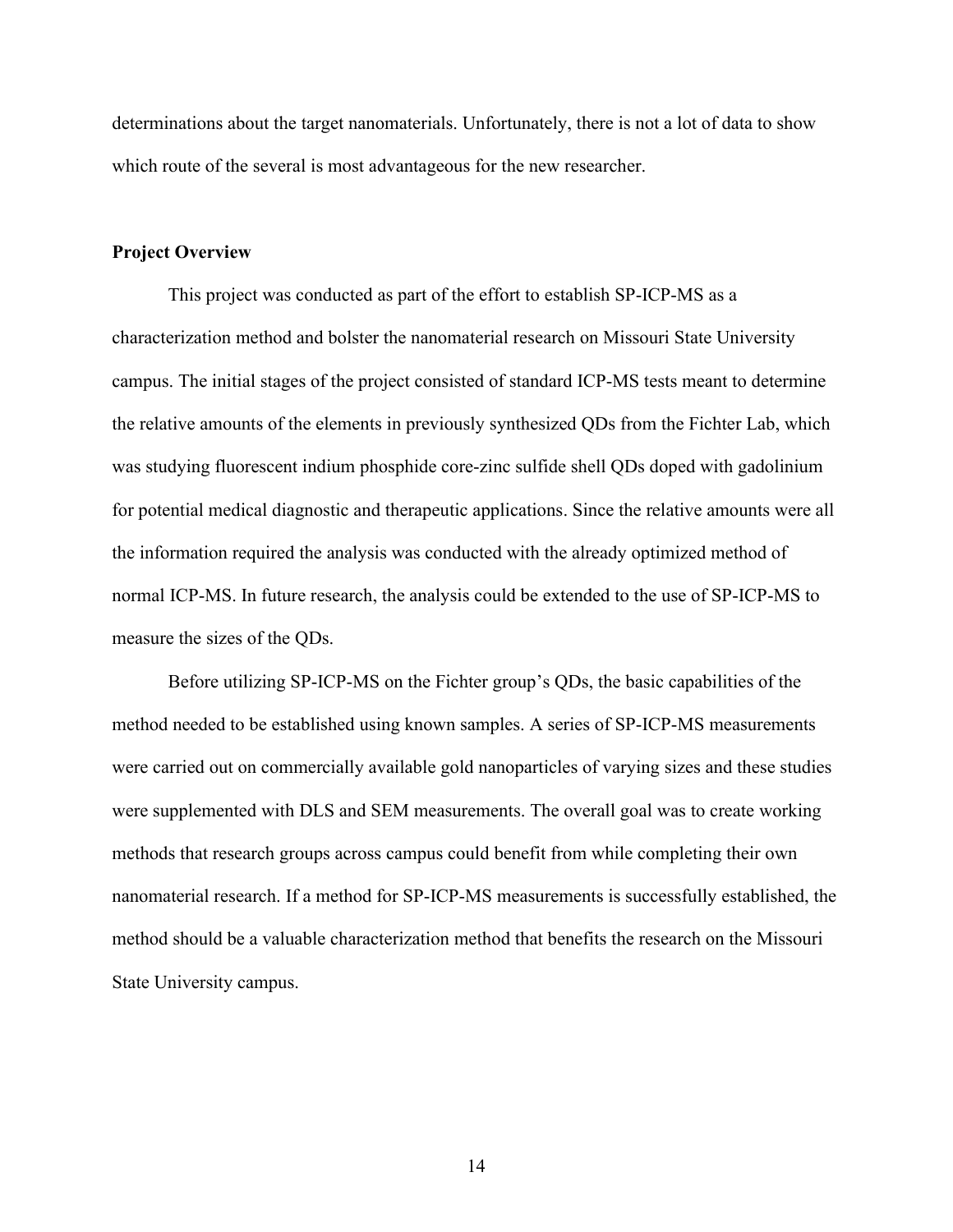#### **MATERIALS AND METHODS**

#### **Materials**

 Quantum Dots from Fichter Lab: Gadolinium doped indium phosphide core with zinc sulfide shell Quantum Dots [Gd:InP/ZnS QDs] (powdered or dissolved in nitric acid) shown in Figure 1, indium phosphide core QDs, were provided by Molly Duszynski of Dr. Fichter's lab



**Figure 1. Simple Diagram of a Quantum Dot Particulate with labels.**

 Gold Nanoparticles: Cytodiagnostics gold nanoparticle – 50 nanometers (stabilized with citric acid in 0.1 mM phosphate buffered saline solution); Sigma gold nanoparticle  $-5$ nanometers and 10 nanometers (stabilized with citric/possibly tannic acid in 0.02% sodium azide solution); all three of which came from Dr. Bersara of the Physics Department. The age and storage history of these nanoparticle samples was not known. Towards the end of the studies, a 20 nanometers suspension (stabilized in 0.1 mM phosphate buffered saline solution) was acquired from Sigma.

 Deionized Water: 18.2 milliohms double deionized (DDI) was provided by a Thermo-Scientific Barnstead E-Pure system.

Nitric Acid: concentrated nitric acid from Sigma-Aldrich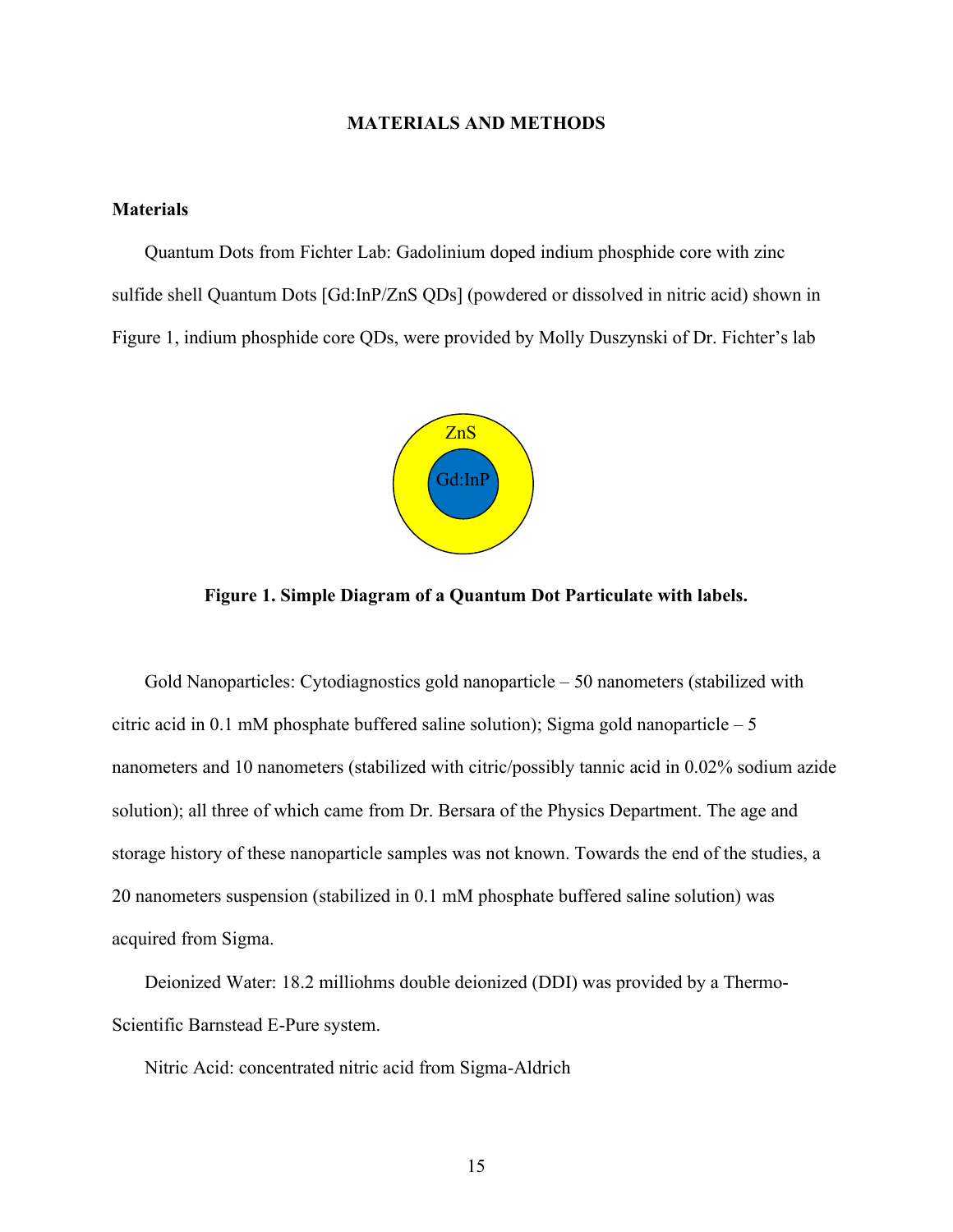ICP Standards: ICP-grade standards were acquired from various sources: gold (10,000  $\mu$ g/mL) from SPEX CertiPrep; zinc (10,000  $\mu$ g/mL), indium (10,000  $\mu$ g/mL) and phosphorus (10,000 μg/mL) from Ricca; sulfur (10,000 μg/mL) from EM Science; scandium (10,000 μg/mL) from Trace Cert; lanthanum (10,000 μg/mL) from Ricca; cadmium (10,000 μg/mL) from Ricca

Gadolinium Chloride: Gadolinium chloride powder was provided from Dr. Fichter's lab

 Other Labware: Micropipettes from Fisher (Fisherbrand); 15 mL and 50 mL polypropylene Falcon tubes were purchased from Fisher, sterile autosampler tubes from Thermo Scientific, reagent bottle dispensing pump.

Sample measurements were conducted on a Mettler Toledo Analytical Balance.

 Inductively Coupled Plasma – Mass Spectrometer (ICP-MS) system: Agilent 7900 operating under Mass Hunter software, which could be operated in both standard and single particle modes. Plasma was generated from an Argon gas stream with a forward power of about 1500 kW and a reverse power of about 700 kW with normal operating fluctuations.

 Dynamic Light Scattering: NanoBrook Omni Particle Sizer from Brookhaven Instruments Scanning Electron Microscope: FEI Quanta 200 Scanning Electron Microscope

#### **Methods**

**QD ICP-MS Solution Preparation.** The stock gadolinium solution was made by dissolving 10 mg GdCl<sup>3</sup> powder (provided by the Fichter Lab) in 1 mL DDI water, resulting in a 5.97 mg/ml Gd solution. A standard stock solution (SS) was made by pipetting and mixing 2.5 mL from both the indium and the phosphorus standards, 500  $\mu$ L from both the zinc and the sulfur standards, 210 μL from the gadolinium solution, 37.5 mL of concentrated nitric acid, and bringing to volume with DDI water to make the final 50 mL SS solution which was stored in a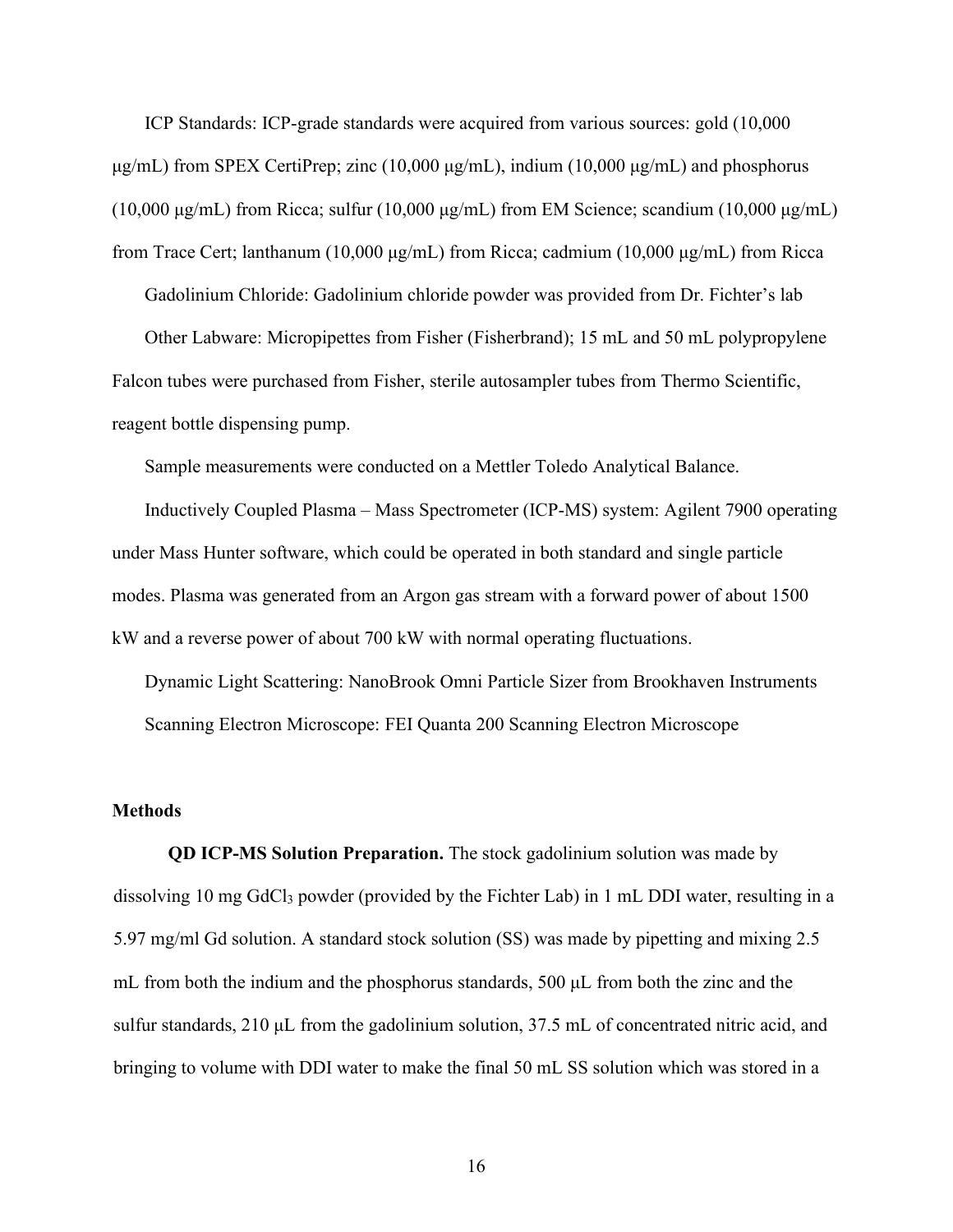Falcon tube. This mixture was a 500 μg/mL In and P, 100 μg/mL Zn and S, and a 25 μg/mL Gd solution. Then an internal standard solution (ISS) was made by mixing 5 mL of cadmium standard, 5 mL of lanthanum standard, 5 mL of scandium standard, 5 mL of nitric acid, and bringing to volume with DDI water to make a 25 mL ISS solution (2000 μg/mL of Cd, La, and Sc each) which was stored in a falcon tube.

The six calibration standards were 100%, 20%, 4%, 2%, 1%, and 0% solutions using the SS solution as the stock with all six standards having 0.5% of the final volume being from the ISS solution. To make the standards, a volume of SS solution was pipetted out of the stock. Then the volume, along with DDI water, was used in a series of dilutions that made a 20% dilution, a 4% dilution, a 2% dilution, and a 1% dilution. After that the corresponding amount of ISS solution was added to turn the remaining volume, the 20% dilution, the 4% dilution, the 2% dilution, and the 1% dilution into the 100% standard, the 20% standard, the 4% standard, the 2% standard, and the 1% standard respectively. The 0% standard was made by adding ISS solution to a volume of DDI water such that the final concentration of ISS was 0.5%. The composition of the standards is shown in Table 1.

The sample solutions were made from the eleven Quantum Dot samples provided by the Fichter lab and a zinc sulfide powder. Sample labels given here, e.g. 0/75X Gd:InP/ZnS (2/11/19), are as given by the Fichter lab, and represent the different synthetic variations and preparation dates of the samples. Series 1 was analyzed as is from the given sample of 400 μg/mL solution of Gd:InP/ZnS dissolved in a 75% nitric acid solution. Series 2-4 were prepared from about 10 mg of each of the given samples which were then separately dissolved in 50 mL of 75% nitric acid solution to make the series samples. Series 2 was made from the sample 1.0X Gd:InP/ZnS powder and Series 3 was made from the sample 0.75X Gd:InP/ZnS (2/11/19)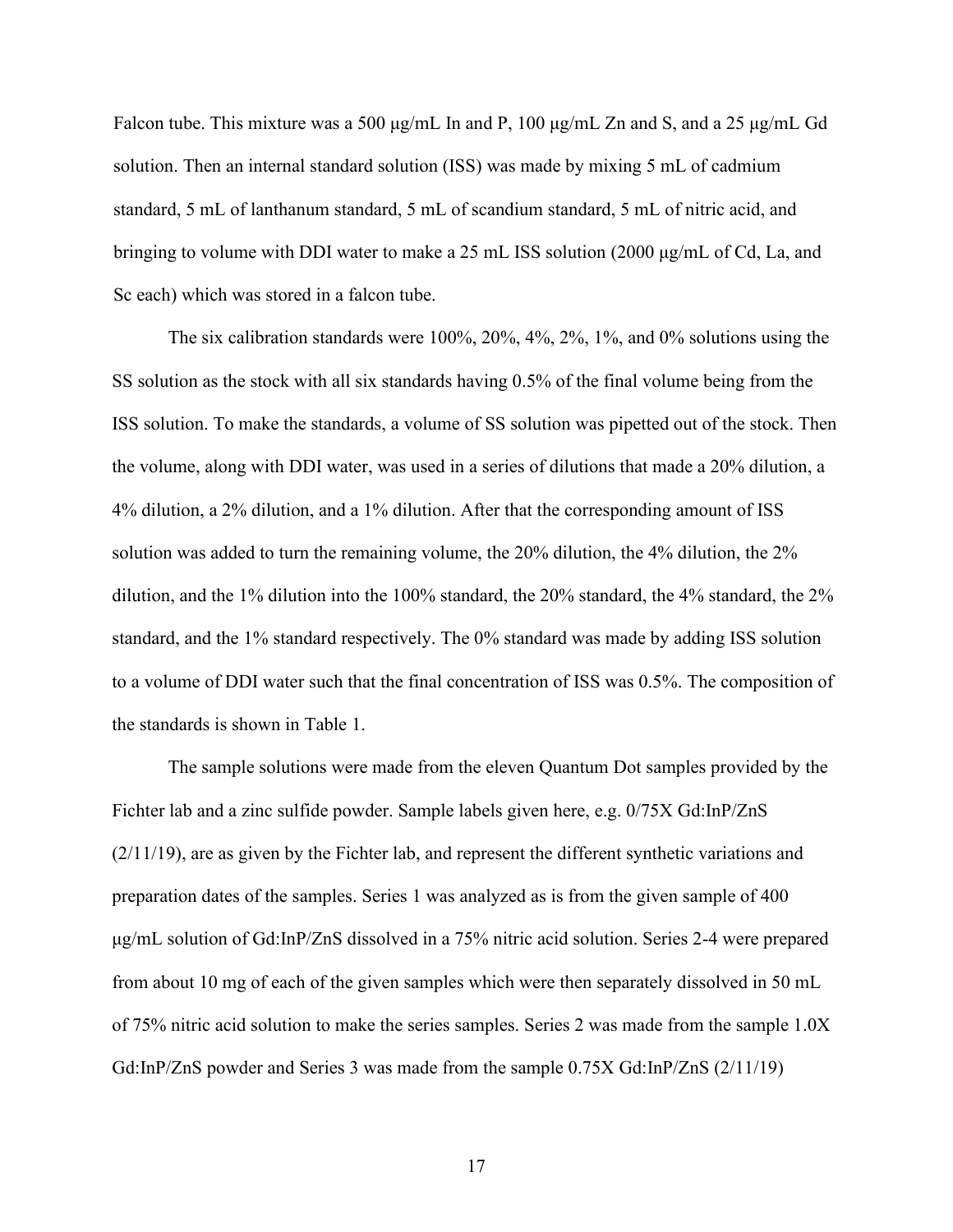powder. Finally Series 4 was made from the sample 0.75X Gd:InP/ZnS (1/20/19) powder. In addition, 4.7 mg of zinc sulfide powder was mixed with about 1 mL of nitric acid and 50 μL of ISS solution then brought the volume of 10 mL with DDI water to make the ZnS sample. Series 5-11 were prepared from 1 - 2 mg of each given sample which were then separately dissolved in 1 mL of nitric acid and 50 μL of ISS solution then brought to the final volume of 10 mL to make the series samples. The given samples that correspond to the series samples are as follows; Series 5 is InP cores in oleylamine, Series 6 is InP/ZnS (nonthesis), Series 7 is 1.0X Gd:InP/ZnS,

| <b>Solution Name</b>           | <b>Standard Components (µg/mL)</b> |                  |                  |                  |                  | <b>Internal</b>  |                  |                   |                  |
|--------------------------------|------------------------------------|------------------|------------------|------------------|------------------|------------------|------------------|-------------------|------------------|
|                                |                                    |                  |                  |                  |                  |                  |                  | <b>Components</b> |                  |
|                                |                                    |                  |                  |                  |                  |                  | $(\mu g/mL)$     |                   |                  |
|                                | HNO <sub>3</sub>                   | Gd               | In               | ${\bf P}$        | S                | Zn               | Cd               | La                | Sc               |
|                                | $(\frac{9}{\text{V}}\text{V})$     |                  |                  |                  |                  |                  |                  |                   |                  |
| <b>Gd Stock</b>                | $\boldsymbol{0}$                   | 5970             | $\boldsymbol{0}$ | $\boldsymbol{0}$ | $\boldsymbol{0}$ | $\boldsymbol{0}$ | $\boldsymbol{0}$ | $\boldsymbol{0}$  | $\boldsymbol{0}$ |
| <b>Standard Stock (SS)</b>     | 75                                 | 25               | 500              | 500              | 100              | 100              | $\boldsymbol{0}$ | $\boldsymbol{0}$  | $\boldsymbol{0}$ |
| <b>Internal Standard (ISS)</b> | 20                                 | $\boldsymbol{0}$ | $\boldsymbol{0}$ | $\boldsymbol{0}$ | $\boldsymbol{0}$ | $\boldsymbol{0}$ | 2000             | 2000              | 2000             |
| <b>Calibration 100%</b>        | 20                                 | 25               | 500              | 500              | 100              | 100              | 10               | 10                | 10               |
| <b>Calibration 20%</b>         | 20                                 | 5                | 100              | 100              | 20               | 20               | 10               | 10                | 10               |
| <b>Calibration 4%</b>          | 20                                 | $\mathbf{1}$     | 20               | 20               | $\overline{4}$   | $\overline{4}$   | 10               | 10                | 10               |
| <b>Calibration 2%</b>          | 20                                 | 0.5              | 10               | 10               | $\overline{2}$   | $\overline{2}$   | 10               | 10                | 10               |
| <b>Calibration 1%</b>          | 20                                 | 0.25             | 5                | 5                | $\mathbf{1}$     | $\mathbf{1}$     | 10               | 10                | 10               |
| <b>Calibration 0%</b>          | 20                                 | $\boldsymbol{0}$ | $\boldsymbol{0}$ | $\boldsymbol{0}$ | $\boldsymbol{0}$ | $\boldsymbol{0}$ | 10               | 10                | 10               |

**Table 1. Composition of Standard Solutions used in the QD ICP-MS Analysis.**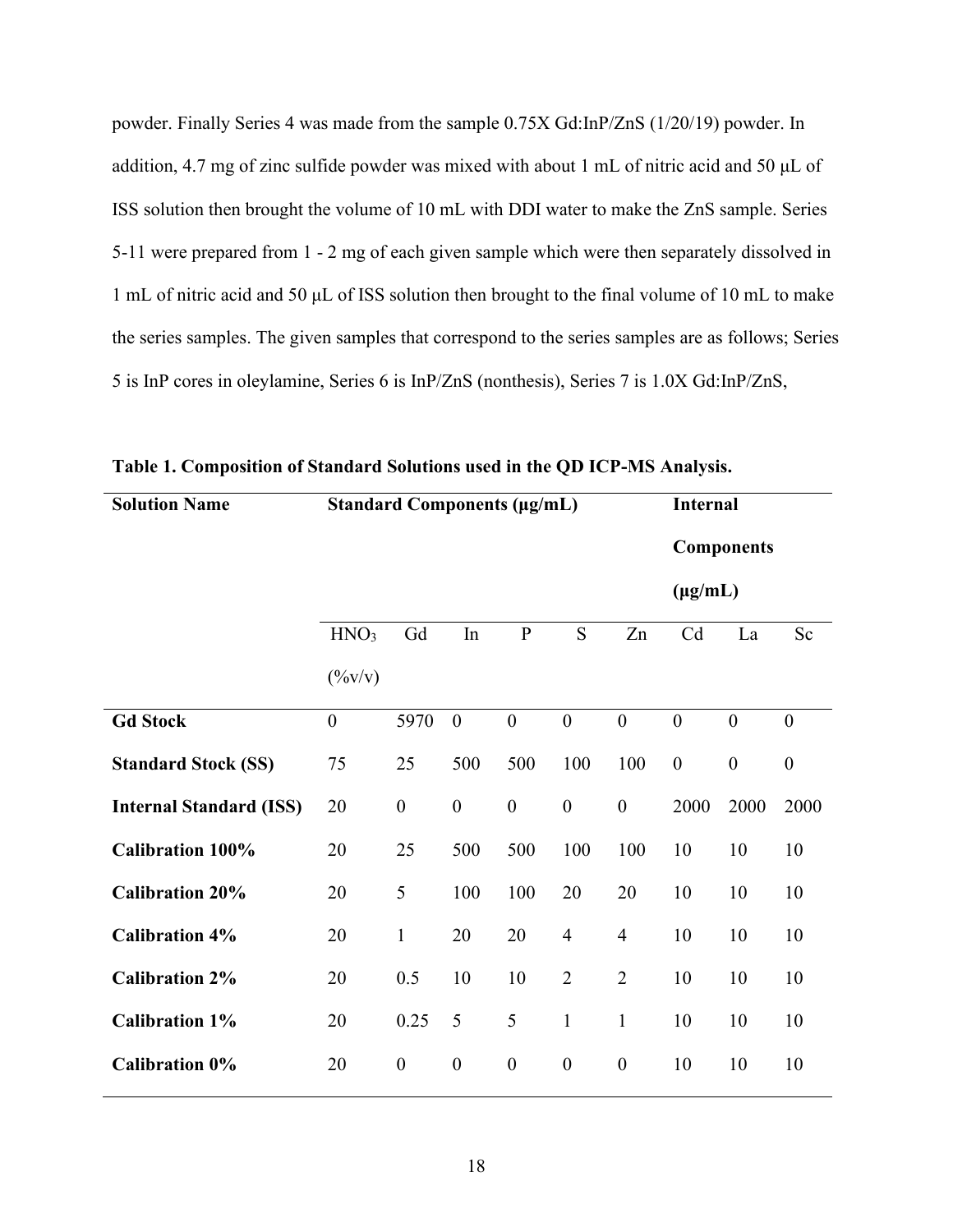Series 8 is 1.5X Gd:InP/ZnS, Series 9 is 2.0X Gd:InP/ZnS, Series 10 is Gd:InP/ZnS shell doped, and Series 11 is InP/ZnS (thesis). The sample identities are shown in Table 2. Finally, these samples were remade as needed so that they could be used in ICP-MS analysis.

**QD ICP-MS Analysis.** The standards and samples that had been prepared were run through an Agilent 7900 series ICP-MS system with autosampler. The test was run using the provided software on a multiple element analysis method.

**SP-ICP-MS Sample Preparation.** The provided gold nanoparticle (AuNP) solutions were diluted to make working stock solutions that were then used to make all the standards and samples. All three provided AuNP solutions were individually diluted 5000-fold with DDI water (10 μL of solution into a 50 mL volumetric flask that was then brought to volume). After the solution in the flask was well mixed the solution was put into a small amber bottle and labeled as the working stock solution for that particular AuNP. An ionic gold (Au) working stock solution was made by diluting the gold ICP standard to 20 μg/mL. Next the first series of samples were made by diluting 10 μL of the working stock solutions (three AuNP and one Au) to 10 mL with DDI water inside separate plastic test tubes and a reference Au solution was made by transferring the undiluted Au working stock solution to a plastic test tube. The parameters used to test these first series samples were 1.1 L/min of argon, 1550 W of plasma power, 60 seconds for acquisition time, and a 0.0001 second dwell time. All of the parameters except the dwell time are the default settings and the dwell time was chosen to maximize the data points collected with the thought that the extra data points would help in characterizing the smallest of the AuNPs.

The second series of samples were made such that a minimum of 360 nanoparticles were expected to reach the detector so that there would be an appropriate amount of nanoparticle events for analysis with the Single Particle Software. For the 50 nanometer particles, 2 mL of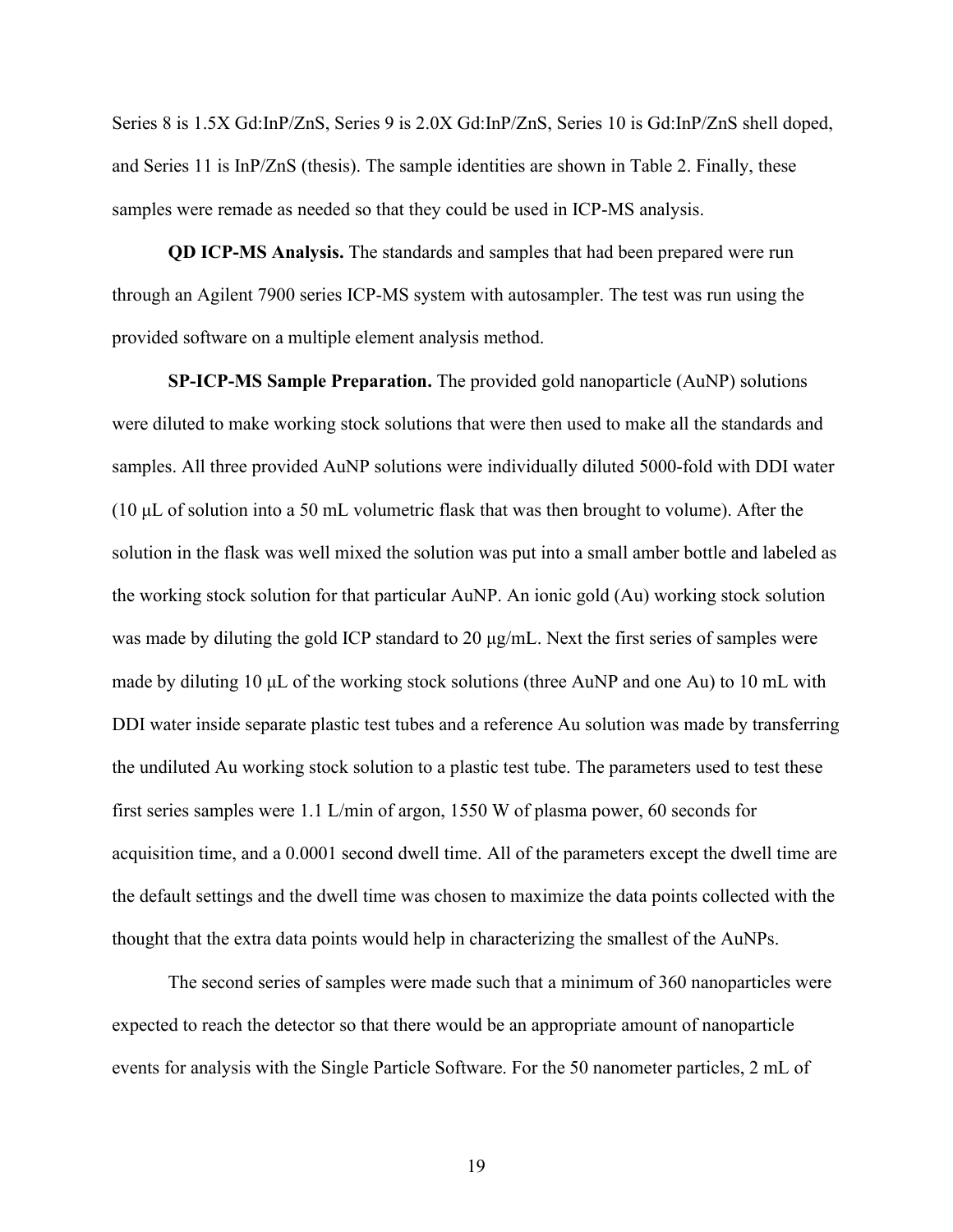| <b>Sample</b>           | <b>Quantum Dot Particle Type</b>                                                   |
|-------------------------|------------------------------------------------------------------------------------|
| <b>Series</b>           |                                                                                    |
| ZnS                     | 4.7mg Zinc Sulfide powder dissolved in 1mL of Nitric Acid and mixed with 50µL      |
|                         | ISS then/brought to 10mL with DDI water                                            |
| 1                       | Pre-dissolved (75% Nitric Acid) 400µg/mL Gd:InP/ZnS Solution                       |
| $\boldsymbol{2}$        | $\sim$ 10mg 1.0X Gd:InP/ZnS powder dissolved in 50mL of 75% Nitric Acid            |
| 3                       | $\sim$ 10mg 0.75X Gd:InP/ZnS (2/11/19) powder dissolved in 50mL of 75% Nitric Acid |
| $\overline{\mathbf{4}}$ | $\sim$ 10mg 0.75X Gd:InP/ZnS (1/20/19) powder dissolved in 50mL of 75% Nitric Acid |
| 5                       | 1-2mg InP cores in Oleylamine powder dissolved in 1mL of Nitric Acid and mixed     |
|                         | with 50µL of ISS then brought to 10mL with DDI water                               |
| 6                       | 1-2mg InP/ZnS (nonthesis) powder dissolved in 1mL of Nitric Acid and mixed with    |
|                         | 50µL of ISS then brought to 10mL with DDI water                                    |
| 7                       | 1-2mg 1.0X Gd:InP/ZnS powder dissolved in 1mL of Nitric Acid and mixed with        |
|                         | $50\mu$ L of ISS then brought to 10mL with DDI water                               |
| 8                       | 1-2mg 1.5X Gd:InP/ZnS powder dissolved in 1mL of Nitric Acid and mixed with        |
|                         | 50µL of ISS then brought to 10mL with DDI water                                    |
| 9                       | 1-2mg 2.0X Gd:InP/ZnS powder dissolved in 1mL of Nitric Acid and mixed with        |
|                         | $50\mu$ L of ISS then brought to 10mL with DDI water                               |
| 10                      | 1-2mg Gd:InP/ZnS shell doped powder dissolved in 1mL of Nitric Acid and mixed      |
|                         | with 50µL of ISS then brought to 10mL with DDI water                               |
| 11                      | 1-2mg InP/ZnS (thesis) powder dissolved in 1mL of Nitric Acid and mixed with       |
|                         | 50µL of ISS then brought to 10mL with DDI water                                    |

|  |  |  | Table 2. Sample Identities of the Sample Series used in the QD ICP-MS Analysis. |  |
|--|--|--|---------------------------------------------------------------------------------|--|
|  |  |  |                                                                                 |  |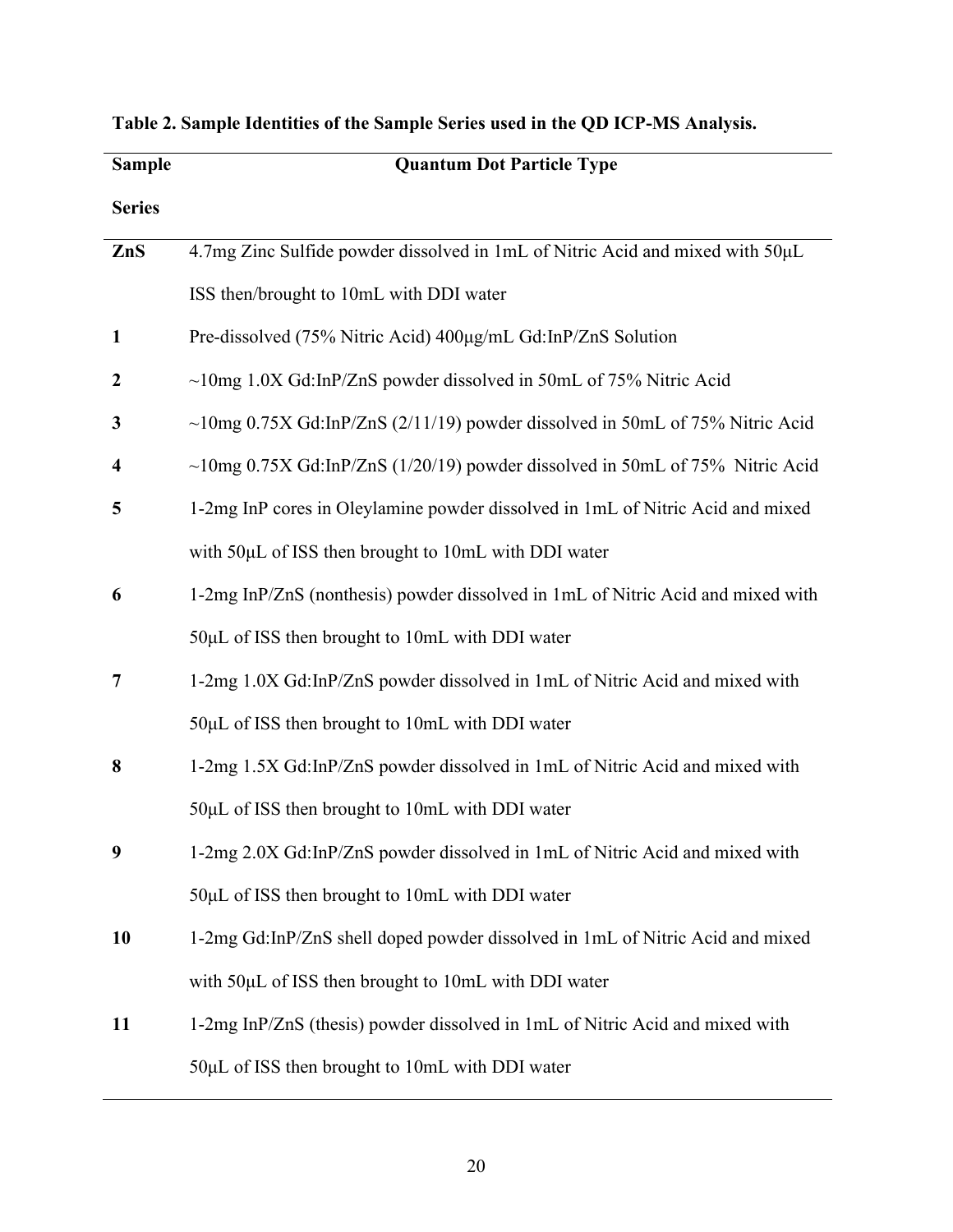the 50 nm working stock solution was diluted to 10 mL with DDI water and stored in a plastic test tube. A tuning solution for specific calibration of the instrument was made by diluting 500 μL of the Au working stock solution to 10 mL with DDI water and stored in a plastic test tube. Also the sample solutions for the 5 nanometer particles and the 10 nanometer particles did not change from the first series. The parameters used to test these second series samples were 1.1 L/min of argon, 1550 W of plasma power, 60 seconds for acquisition time, and a 0.0003 second dwell time. All parameters were set to default except the dwell time, which was chosen to maintain collection of single nanoparticle events while reducing the data point count to a number that was manageable for hand analysis.

The third series of samples were made such that the expected number of nanoparticles reaching the detector would be approximately equivalent when comparing the different sizes of nanoparticles. The expected number of nanoparticles was calculated using an atoms per particle factor, based on the atomic diameter of gold and reported gold nanoparticle densities, and the reported concentrations of either gold or particles in the original AuNP stocks. For each size of nanoparticle there were four nanoparticle analysis rates chosen to for the desired samples; High rate (H) was about 3000 NP/min, Medium rate (M) was about 1650 NP/min, Low rate (L) was about 300 NP/min, and Ultralow rate (U) was about 150 NP/min. Samples 50L, 10L, and 5H were prepared in the same way that the second series samples were made. 50H was made by diluting 12.5 μL of the original stock solution to 50 mL with DDI water inside a glass volumetric flask then the solution was stored in a labeled amber bottle. 50M was made by diluting 6.89 mL of working stock solution to 10 mL with DDI water in a plastic test tube which is also where the sample was stored. 50U was made by diluting 1 mL of 50L to 5 mL with DDI water in a plastic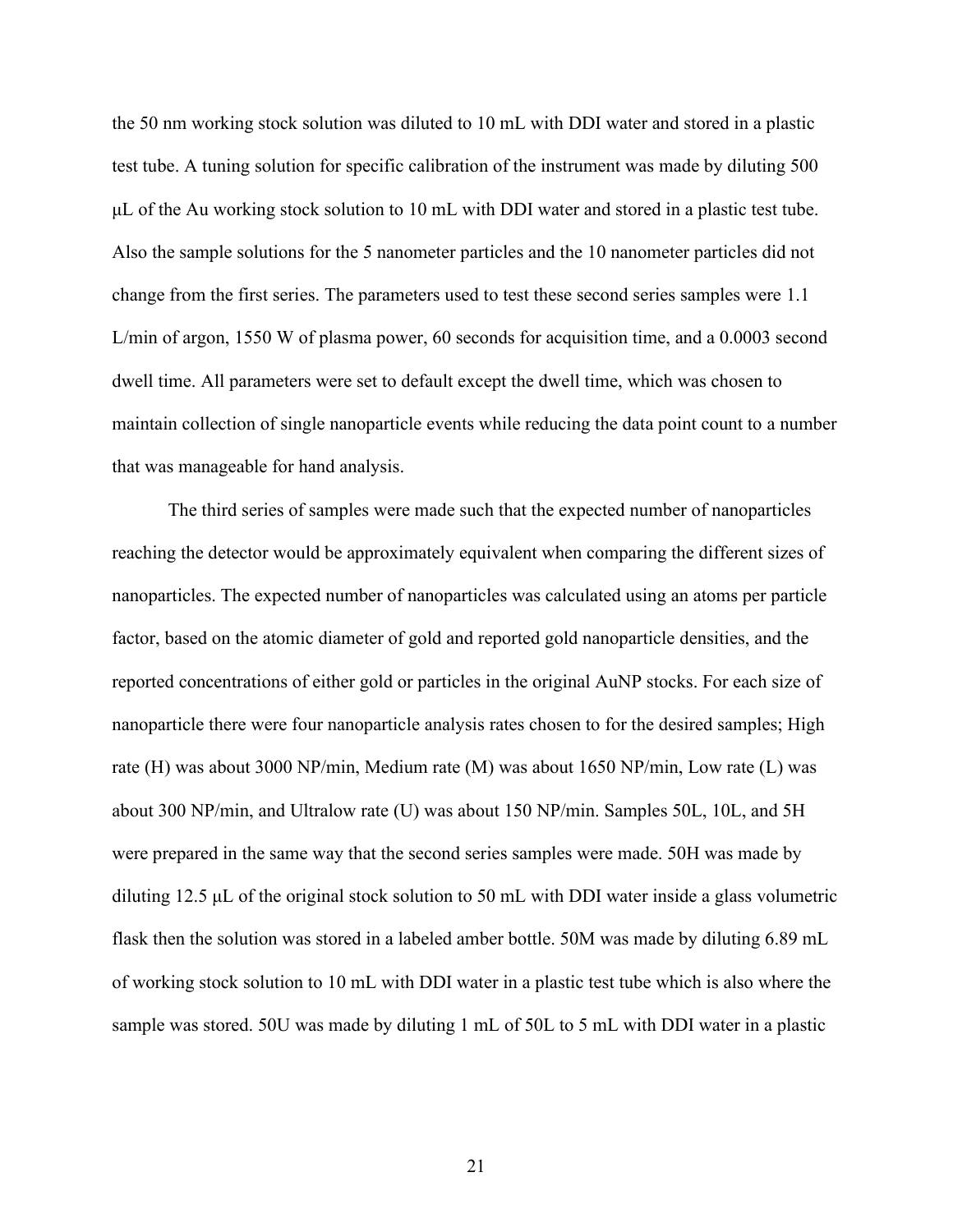test tube which is also where the sample was stored. 10H was made by diluting 76.5 μL of working stock solution to 10 mL with DDI water inside of a plastic test tube which is also where the sample was stored. 10M was made by diluting 42 μL of working stock solution to 10 mL with DDI water in a plastic test tube which is also where the sample was stored. 10U was made by diluting 1 mL of 10L to 5 mL with DDI water in a plastic test tube which is also where the sample was stored. 5M was made by diluting 5.5 μL of working stock solution to 10 mL with DDI water in a plastic test tube which is also where the sample was stored. 5L was made by diluting 5 μL of working stock solution to 50 mL inside a glass volumetric flask then the solution was stored in a labeled amber bottle. 5U was made by diluting 1 mL of 5L to 5 mL with DDI water in a plastic test tube which is also where the sample was stored. The parameters used to test these third series samples were 1.1 L/min of argon, 1550 W of plasma power, 60 acquisition time, and a 0.0003 second dwell time. The parameters were unchanged from the previous series.

The fourth and last series, which was conducted after the corollary studies that are described later in this paper, used a phosphate buffered saline solution to improve the stability of samples and incorporated an additional standard prepared from a freshly acquired 20 nm AuNP solution. A liter solution of 1 mM phosphate buffered saline (PBS) was made by dissolving 1.1484 g of potassium chloride, 0.0962 g of monobasic sodium phosphate, and 0.0284 g of dibasic sodium phosphate in a liter of DDI water. A concentrated stock (355.5 ng/mL) was made for the 20 nm AuNP solution by mixing 336 μL of the original 20 nm solution with 5 mL of 1 mM PBS and bringing the solution to volume in a 50 mL glass volumetric flask before the Concentrated 20 nm stock was stored in a labeled amber bottle. Then a Working 20 nm stock (71.1 pg/ml) was made by mixing 10 μL of Concentrated 20 nm stock with 5 mL of 1 mM PBS and bringing to volume in a 50 mL glass volumetric flask before storing the solution in a labeled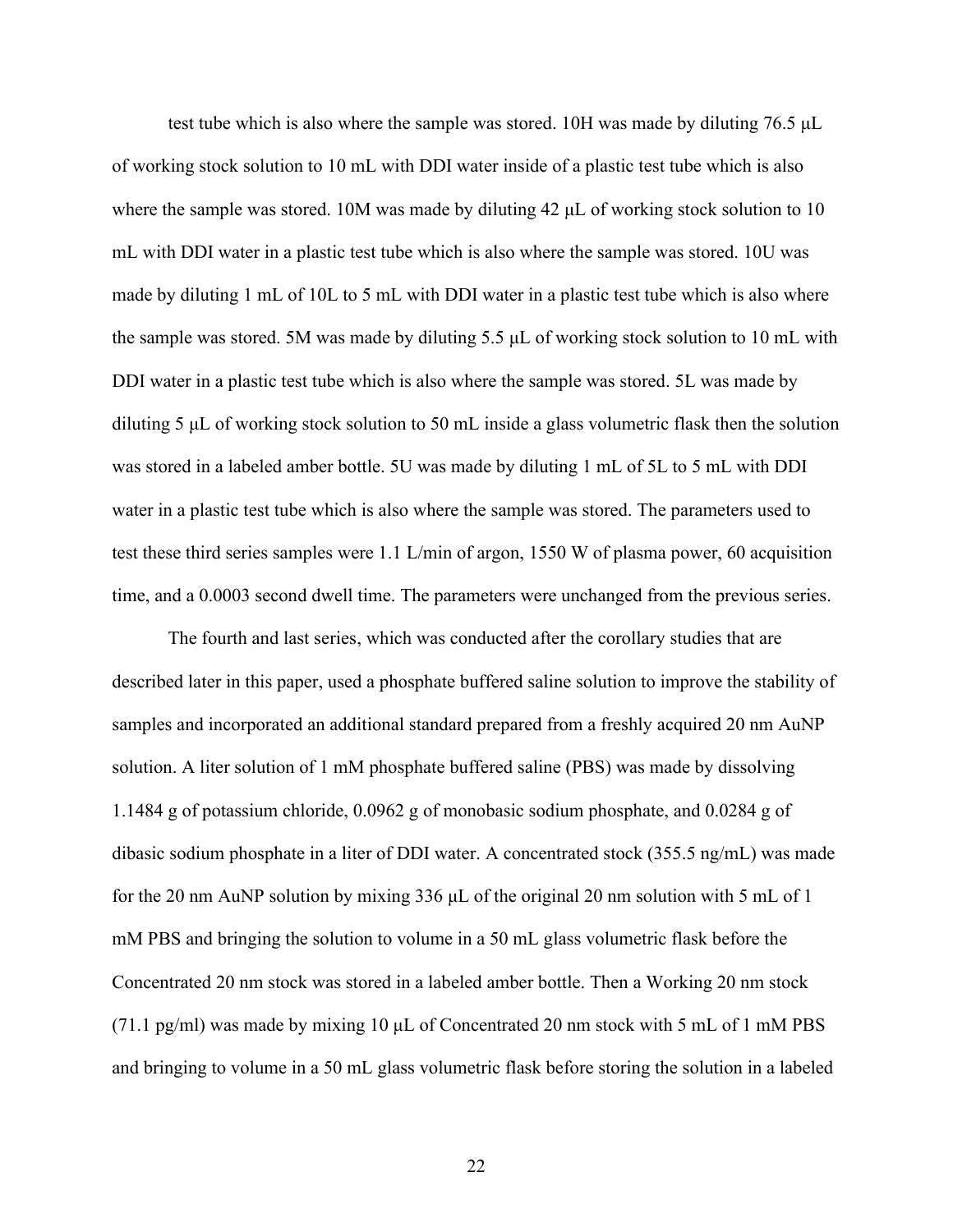amber bottle. Originally, the Concentrated 20 nm stock and the Working 20 nm stock were made to easily mix a standard solution that would contain about 1 ppb 20 nm AuNPs. Then after reconsidering the particle number contained in a 1 ppb 20nm AuNP solution, the two stocks were used as samples where the 20L sample was made with straight working 20 stock and 20 H sample was made with straight concentrated 20 stock. Both of the 20 nm samples were made and stored in plastic test tubes. 5L sample was made by mixing 1 mL of 1 mM PBS with 9 mL of 5L solution in a plastic test tube. 5 H sample was made by mixing 1 mL of 1 mM PBS with 9 mL of working 5 stock in a plastic test tube. 10L sample was made by mixing 1 mL of 1 mM PBS with 8 μL of working 10 stock and brought to 10 mL with DDI water in a plastic test tube. 10H sample was made by mixing 1 mL of 1 mM PBS with 9 mL of working 10 stock in a plastic test tube. 50L sample was made by mixing 1 mL of 1 mM PBS with 1 mL of 50H solution and brought to 10 mL with DDI water in a plastic test tube. 50H sample was made by mixing 1 mL of 1 mM PBS with 9 mL of 50H solution in a plastic test tube. Also a blank sample was made by mixing 1 mL of 1 mM PBS with 9 mL of DDI water in a plastic test tube. All fourth series samples were vortexed at level 10 for about 10 seconds before being tested. The compositions of all the fourth series solutions are shown in Table 3. The parameters used to test these fourth series samples were 1.1 L/min, 1550 W of plasma power, 60 seconds acquisition time, and a 0.0003 second dwell time. The parameters were again unchanged from the previous series. Finally, all the samples described in this section were remade as needed for the SP-ICP-MS analysis.

**AuNP SP-ICP-MS Analysis.** The standards and samples were run through an Agilent 7900 series ICP-MS system with autosampler. Each test was run after calibrating the instrument with a provided general tuning solution and a specific Au tuning solution when applicable. The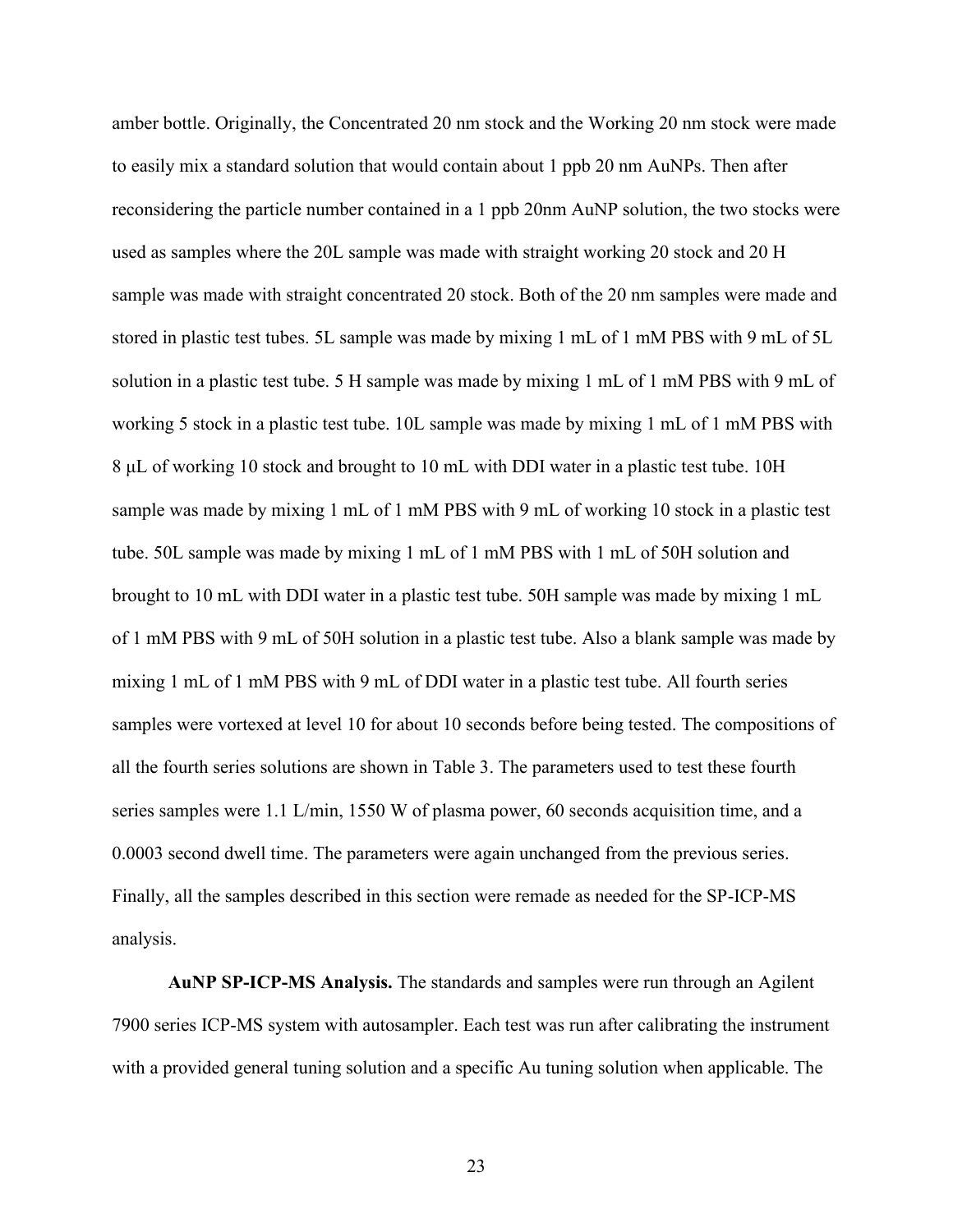| <b>Sample Name</b>     | <b>Component Quantities</b>                | <b>Final Volume</b> |
|------------------------|--------------------------------------------|---------------------|
| 1mM PBS Buffer         | 1.1484g KCl, 0.0962g NaHPO4, 0.0284g       | 1 Liter             |
|                        | Na2PO4, DDI water                          |                     |
| <b>20 Concentrated</b> | 336µL 20nm Original Stock, 5mL 1mM PBS     | 50 Milliliters      |
| Stock/20H              | Buffer, DDI water                          |                     |
| 20 Working Stock/20L   | 10μL 20 Concentrated Stock, 5mL 1mM PBS    | 50 Milliliters      |
|                        | Buffer, DDI water                          |                     |
| 5H                     | 9mL 5 Working Stock, 1mL 1mM PBS Buffer    | 10 Milliliters      |
| 5L                     | 9mL 5L from 3rd Series, 1mL 1mM PBS Buffer | 10 Milliliters      |
| 10H                    | 9mL 10 Working Stock, 1mL 1mM PBS Buffer   | 10 Milliliters      |
| 10L                    | 8µL 10 Working Stock, 1mL 1mM PBS Buffer,  | 10 Milliliters      |
|                        | DDI water                                  |                     |
| 50H                    | 9mL 50H from 3rd Series, 1mL 1mM PBS       | 10 Milliliters      |
|                        | <b>Buffer</b>                              |                     |
| 50L                    | 1mL 50H from 3rd Series, 1mL 1mM PBS       | 10 Milliliters      |
|                        | Buffer, DDI water                          |                     |
| <b>Blank</b>           | 1mL 1mM PBS Buffer, DDI water              | 10 Milliliters      |

**Table 3. Composition of Solutions used in the fourth series of SP-ICP-MS tests.**

methods were made based on the software Single Particle single element analysis default settings with slight changes. These default settings that ended up being used were the acquisition time (1 minute), various gas flow rates (1.1 L/min of argon), and response factor values (either 200000 CPS/ppb or calculated during method). The default dwell time was increased from 0.1 milliseconds to 0.3 milliseconds to decrease the file size of each test after the first series was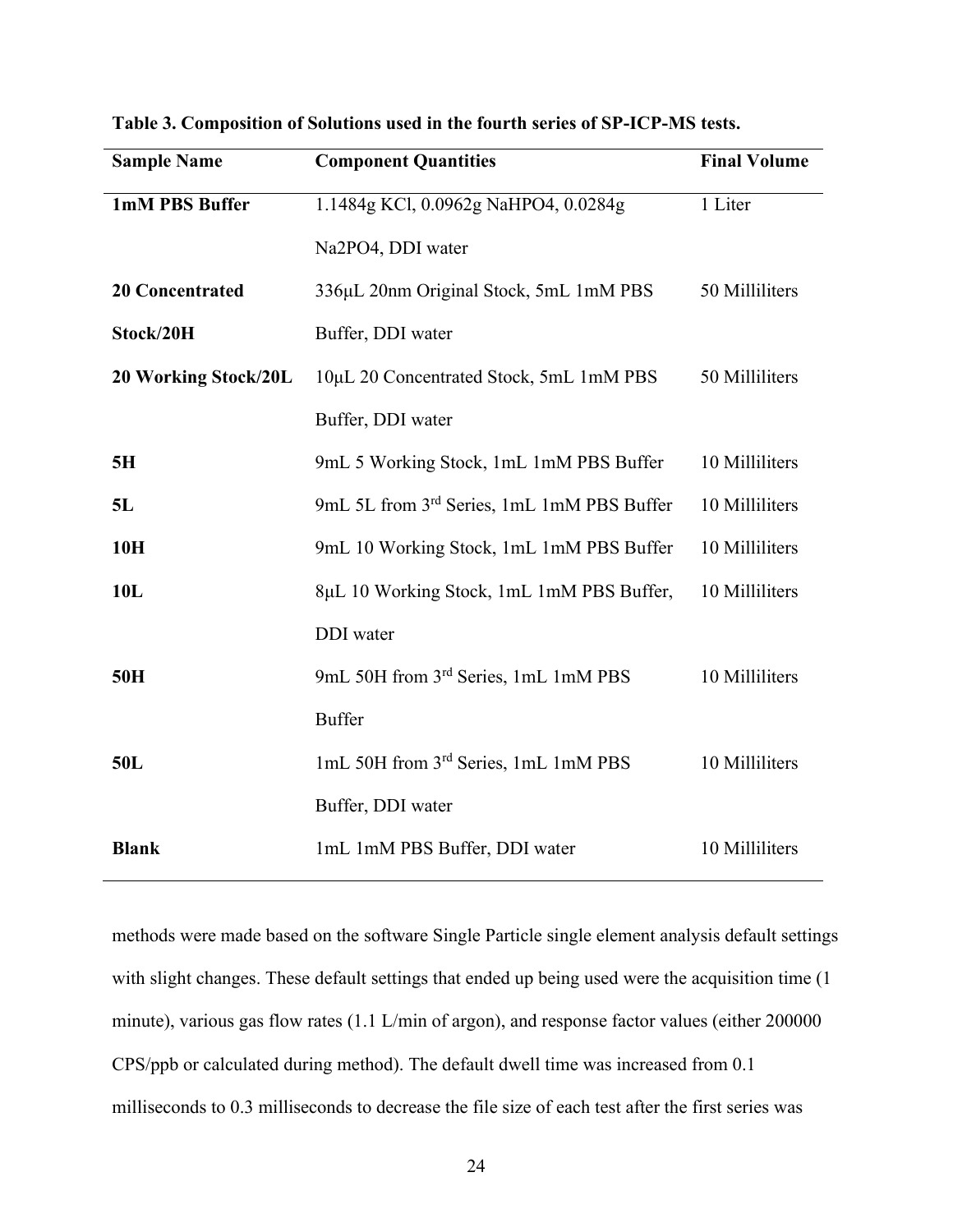tested and the default density for gold was changed from 19.0 g/mL to 19.37 g/mL to reflect previous literature. The setting changes were made to attempt optimization of the method.

**Scanning Electron Microscopy (SEM) Sample Preparation.** The first slide prepared for SEM analysis was setup by transferring a few drops of the original stock solution of the 50 nm AuNPs onto an aluminum slide that had copper tape placed on the slide. The solution was dried by touching a corner of a Kimwipe to the drop of solution to remove the excess liquid. Then a methanol solution was added to the location the solution was placed and after a minute the methanol was dried with another Kimwipe. A second slide was prepared using an aluminum slide with copper tape attached and the same sample solution transferred to the tape, with the solution being dried through placement in a Dri-Rite desiccator vessel for about three days. A third slide was prepared using an aluminum slide with carbon tape attached and the original 50 nm AuNP stock solution was transferred onto the tape. The third slide was placed in a Dri-Rite Desiccator vessel for months.

**SEM Analysis.** The SEM instrument was operated by Dr. Ridwan Sakidja while I observed. After the prepared slide was placed in the instrument and the program indicated everything was operational, the settings were manipulated in order to acquire the clearest SEM image at various positions on the slide.

**Dynamic Light Scattering (DLS) Sample Preparation.** There were no standards prepared for the DLS method because the software did not require a standard to function properly. The first series of samples were the working stock solutions for the three sizes of AuNPs pipetted into three separate polystyrene absorption cuvettes (2 frosted sides). The second series of samples were 200 μL of the working stock solution for the three sizes of AuNPs diluted to 2 mL with DDI water then transferred into separate polystyrene cuvettes. In the second series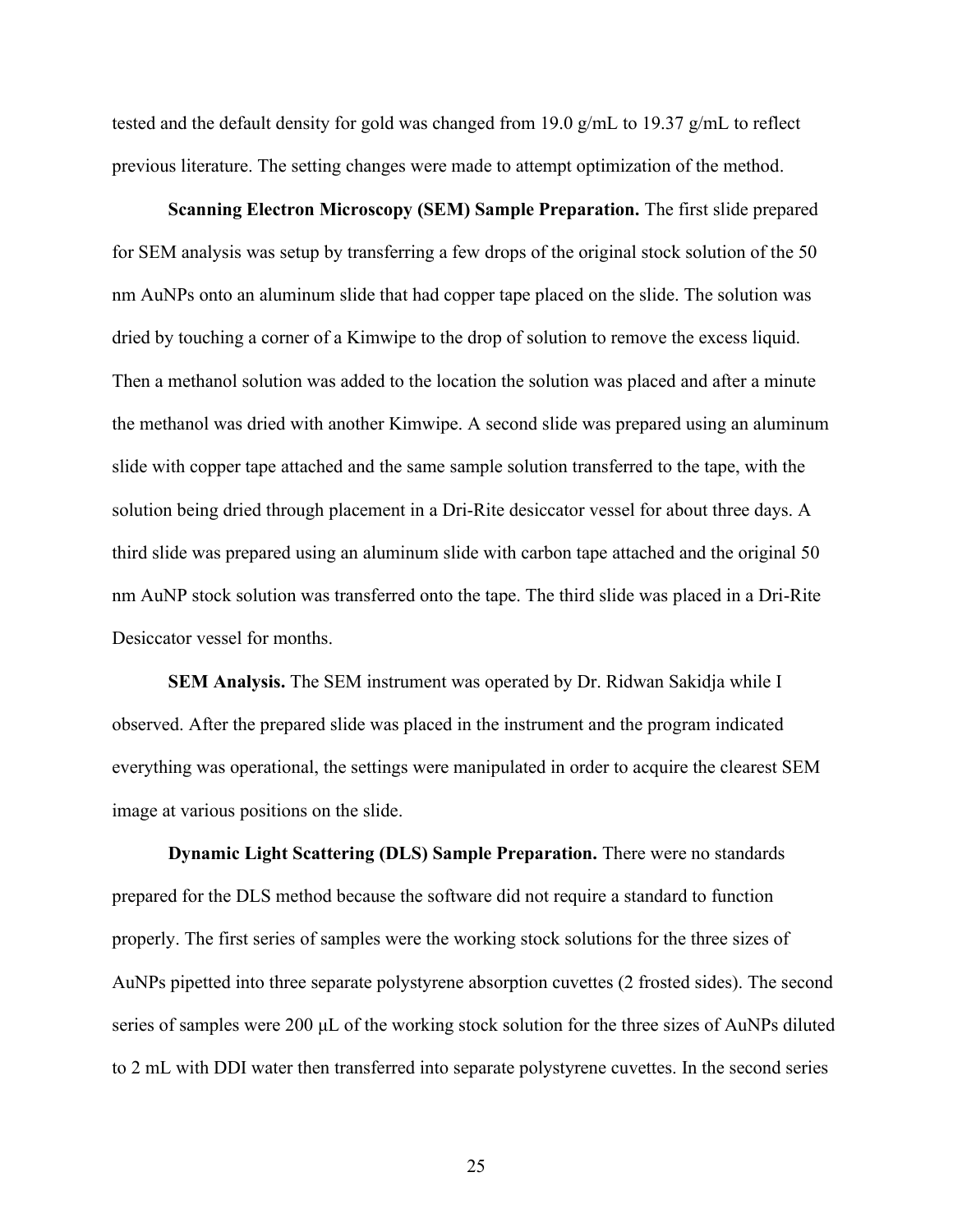of samples each AuNP size had three samples, so one sample was simply transferred into the cuvette and called unfiltered. Another sample was transferred to the cuvette by being passed through a 0.45 micron nylon syringe filter twice. The third sample was transferred to the cuvette by being passed through a 0.7 micrometer glass fiber syringe filter twice. The cuvettes that held the samples for testing were capped with plastic cuvette caps so that the samples could be stored and reused for every test.

**DLS Analysis.** The samples were run using a BrookHaven NanoBrook Omni Particle Sizer instrument. A custom method was used for the analysis with the parameters being square polystyrene cell, 60 seconds duration, 25 °C temperature, 10 second equilibration, NNLS (nonnegative least squares) data analysis, no dust filter, 0.2 real refractive index, unspecified sample concentration, automatic baseline, and varied configuration and detector angles. After a test the displayed data from the three runs were recorded by hand before setting up the method for the next test. The recorded data was double checked with the electronic records in the software after a series of tests.

**Computer Analysis.** Attempts to recreate results from SP-ICP-MS tests using the raw data and equations given by the manufacturer of the instrument, were conducted in order to determine how much of the inconsistencies seen in results were from the samples. Equations found in the Single Particle manual were used in conjunction with Excel 2019 to do the calculations. The raw data used in the calculations were the tabulated data sets provided by the tests as well as the input values that correspond to constants used in the calculations.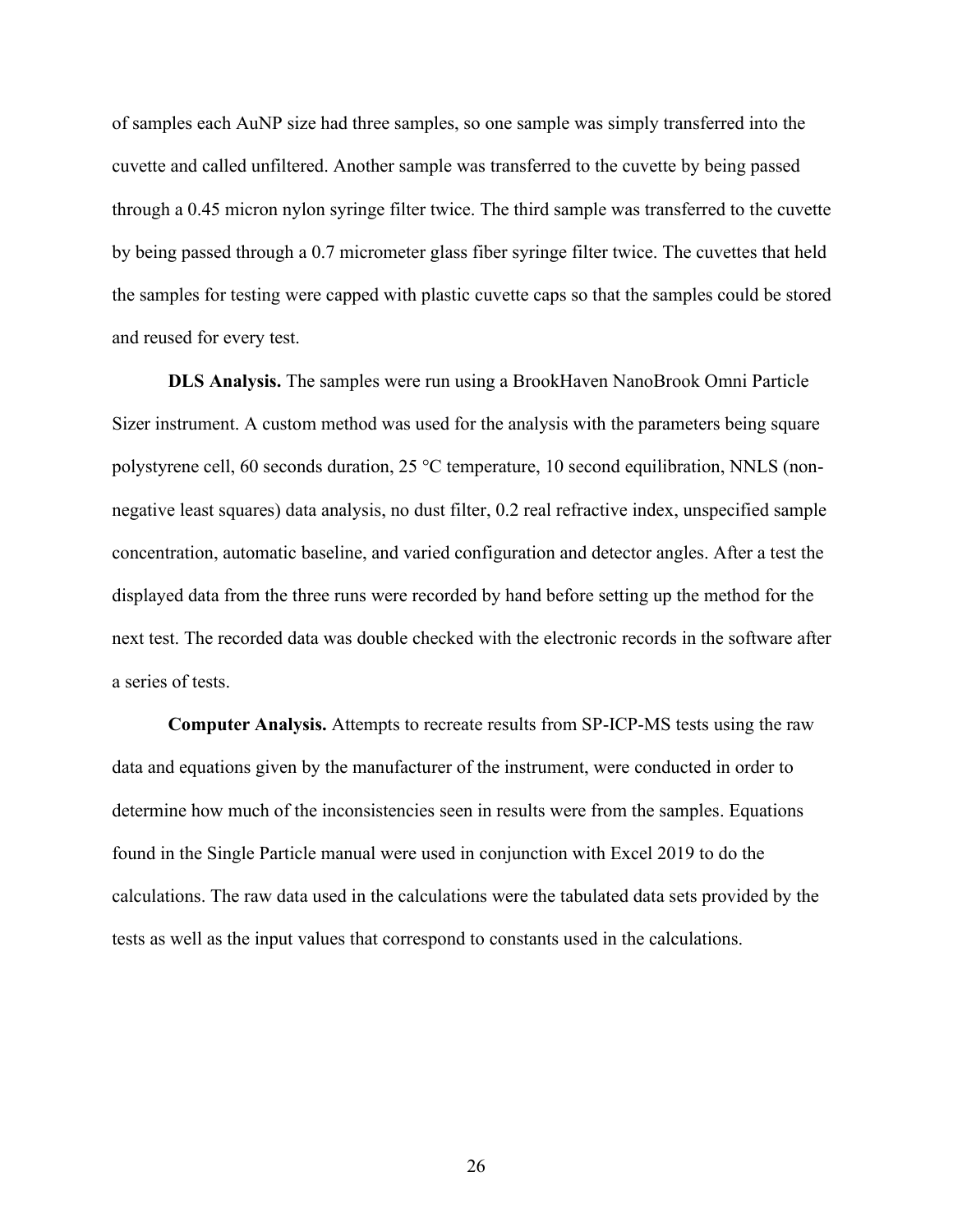#### **RESULTS**

#### **Quantum Dot Elemental Analysis for Fichter Group Samples**

The raw data from the instrument was analyzed in Excel to find the elemental concentrations present in the samples and later the analyzed data from three separate data sets were combined to form the presented data. In this data set the five elements that were supposed to be in the Quantum Dots synthesized by the Fichter lab were selected for detection by the instrument. Those five elements were phosphorus, sulfur, zinc, indium, and gadolinium.

| <b>Sample</b>                  | [Zn]/[S] | $[\ln]/[P]$ | [Gd]/[In] | $([In]+[Gd])/[P]$ |
|--------------------------------|----------|-------------|-----------|-------------------|
| ZnS powder                     | 1.28     |             | 0.0520    |                   |
| Gd:InP/ZnS                     | 18.3     | 0.330       | 0.469     | 0.485             |
| $1.0X$ Gd:InP/ZnS              | 0.786    | 0.302       | 0.238     | 0.374             |
| $0.75X$ Gd:InP/ZnS $(2/11/19)$ | 0.762    | 0.270       | 0.464     | 0.395             |
| $0.75X$ Gd:InP/ZnS $(1/20/19)$ | 0.745    | 0.269       | 0.470     | 0.395             |
| <b>InP</b> cores in Oleylamine | 0.580    | 2.01        | 0.000137  | 2.01              |
| InP/ZnS (nonthesis)            | 0.795    | 0.493       | 0.000082  | 0.493             |
| $1.0X$ Gd:InP/ZnS              | 0.803    | 1.53        | 0.0202    | 1.56              |
| 1.5X Gd:InP/ZnS                | 0.711    | 1.04        | 0.0773    | 1.12              |
| $2.0X$ Gd:InP/ZnS              | 0.704    | 0.569       | 0.251     | 0.713             |
| Gd:InP/ZnS shell doped         | 0.826    | 0.861       | 0.0606    | 0.913             |
| $In P/ZnS (thesis)$            | 0.836    | 0.892       | 0.0215    | 0.911             |

**Table 4. Molar Ratios of the five elements detected in the ICP-MS analysis of the Quantum Dot samples.**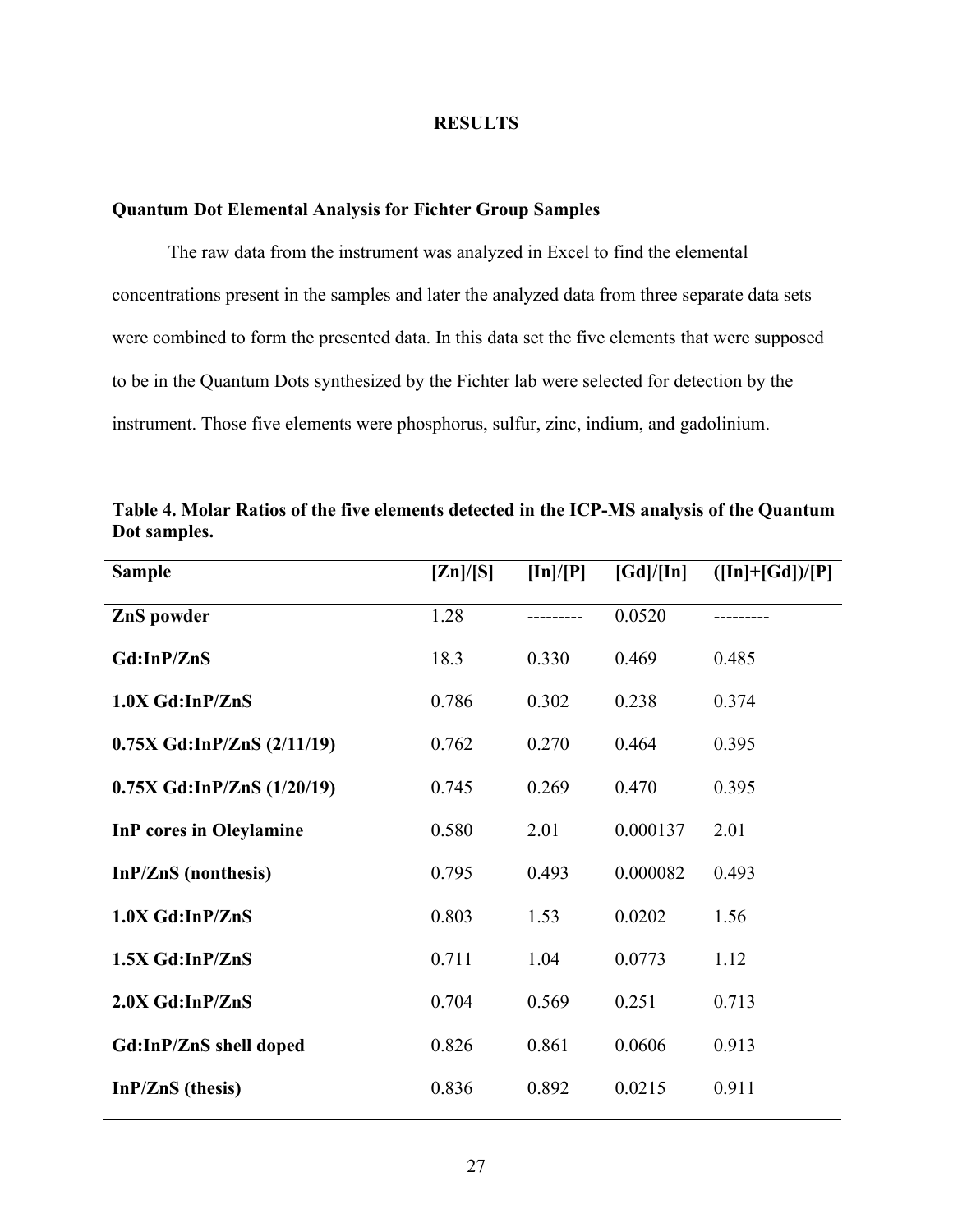which range from 0.58 to 18.31 with the most frequently seen ratio being around 0.75, show that the balance of sulfur and zinc in the particles is not in line with the expectation for a zinc sulfide shell of a nanoparticle. The logical expectation for inorganic shells on nanoparticles is that the inorganic compound forms a crystalline layer of the compound that interacts with the core in such a way that the core and shell form an ionic bond like interface. That interface is where the cations and anions essentially just change elemental identities in the crystal pattern. Therefore, the ratio of zinc to sulfur should be about 1 for all of the samples in Table 4.

The ratio of indium to phosphorus ranged from 0.27 to 2.01 with the common ratios being about 0.3 and about 0.9. These ratios indicate that the indium to phosphorus balance is also not conforming to the expectations based on the bulk formula. All of the samples in Table 4 should have an indium to phosphorus ratio that ranges from about 0.5 to 1, based on how much gadolinium the indium phosphide lattice incorporated during the specific synthesis method.

The ratios of gadolinium to indium ranged from 0.02 to 0.47, excluding outliers, with the common ratios being about 0.05, about 0.25, and about 0.47. These ratios cannot truly be analyzed like the other three ratios, since the gadolinium content varies in all of the samples based on the synthesis method. The samples also vary with where in the QD the gadolinium was expected to be incorporated, which would mean that gadolinium is not necessarily replacing indium in the crystal lattice.

The ratio of (indium plus gadolinium) to phosphorus range from 0.37 to 2.01 with the most common ratios being about 0.4 and about 0.9. These ratios indicate that there is an imbalance of phosphorus when compared to the combined content of indium and gadolinium in the analyzed particles. The premise of the synthesis was to have gadolinium atoms simply replace a variable amount of indium atoms while maintaining an indium phosphide crystal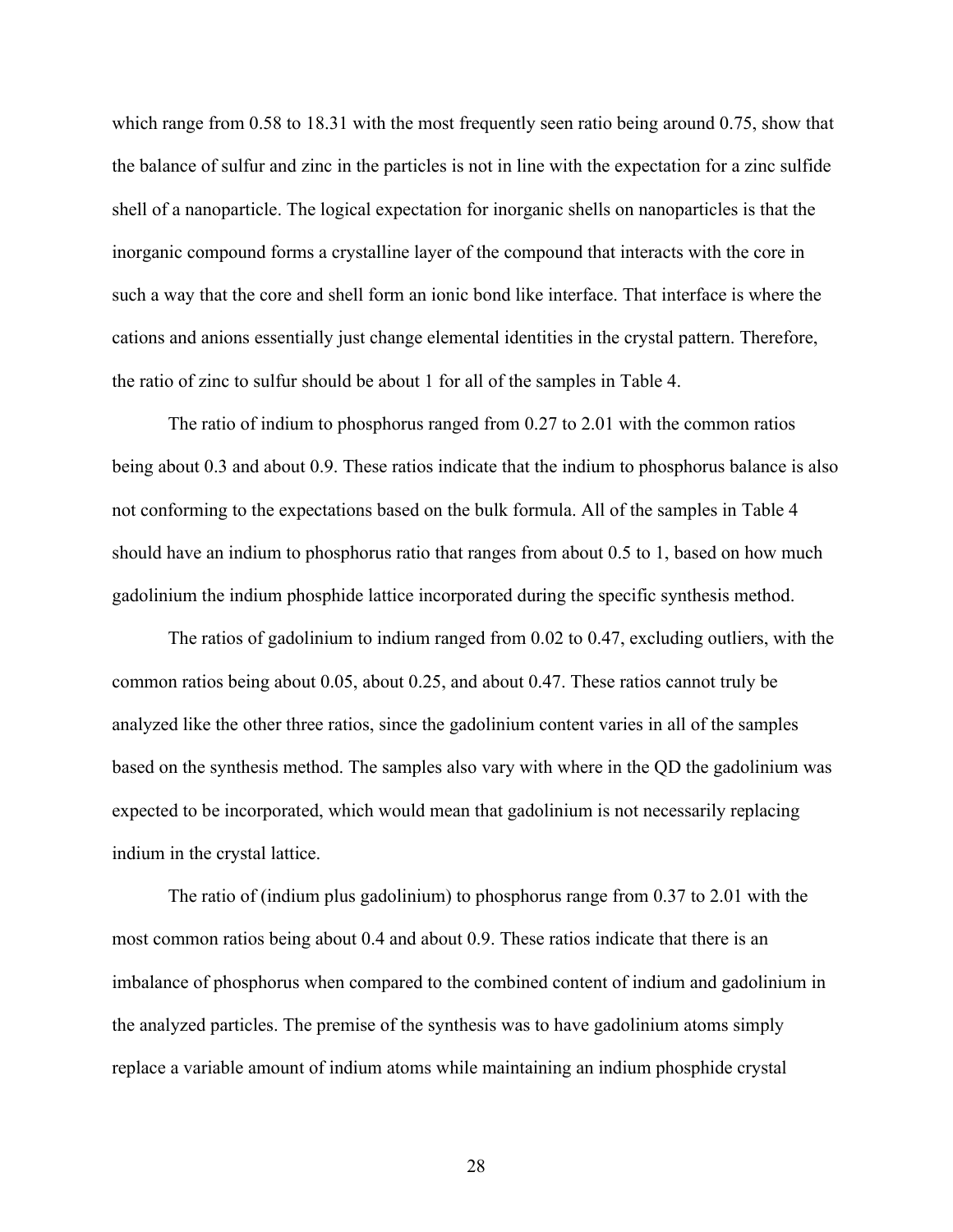structure within the QD. Therefore, the combined indium and gadolinium to phosphorus ratio should have been about 1 in all of the samples shown in Table 4.

There are many possible explanations for these observed elemental imbalances, that range from inconsistent dissolution method to selective dissolution of samples and even include a hypothesis about unexpected synthesis events. One potential reason that the Gd:InP/ZnS (Series 1) sample appears as an outlier is the fact that this sample was provided by the Fichter group as a dissolved solution, while all the other samples were provided as powders that were then dissolved during sample preparation. Because the two sets of digestions were conducted by different individuals possibly using different digestion protocols, the digestion outcomes could be different. These differing outcomes could be from various parameters such as the concentration of acid used, the amount of time the samples were sonicated, how the samples were mixed with the acid, and the ratio of acid to sample in the digestion.

Another explanation for the presented results comes from selective digestion which could be linked to the method of digestion. Since nitric acid was used to digest all the samples and the observations indicate that the cation metals were the elements that are underrepresented. There is a possibility that while in the dissolution matrix the cationic metals form oxides, which are insoluble and caused the liquid autosampler of the ICP-MS instrument to be unable to sample the oxides. This inability to sample all of the given sample would cause the observed skewed elemental contents, however there is no precedent for this variety of dissolution reaction found in literature.

Yet another possible explanation is that an unexpected process in the synthesis could account for the missing cationic metal content of the QDs. There is the logically expected trend that specific materials with equivalent lattice structures will form layered QDs where the lattice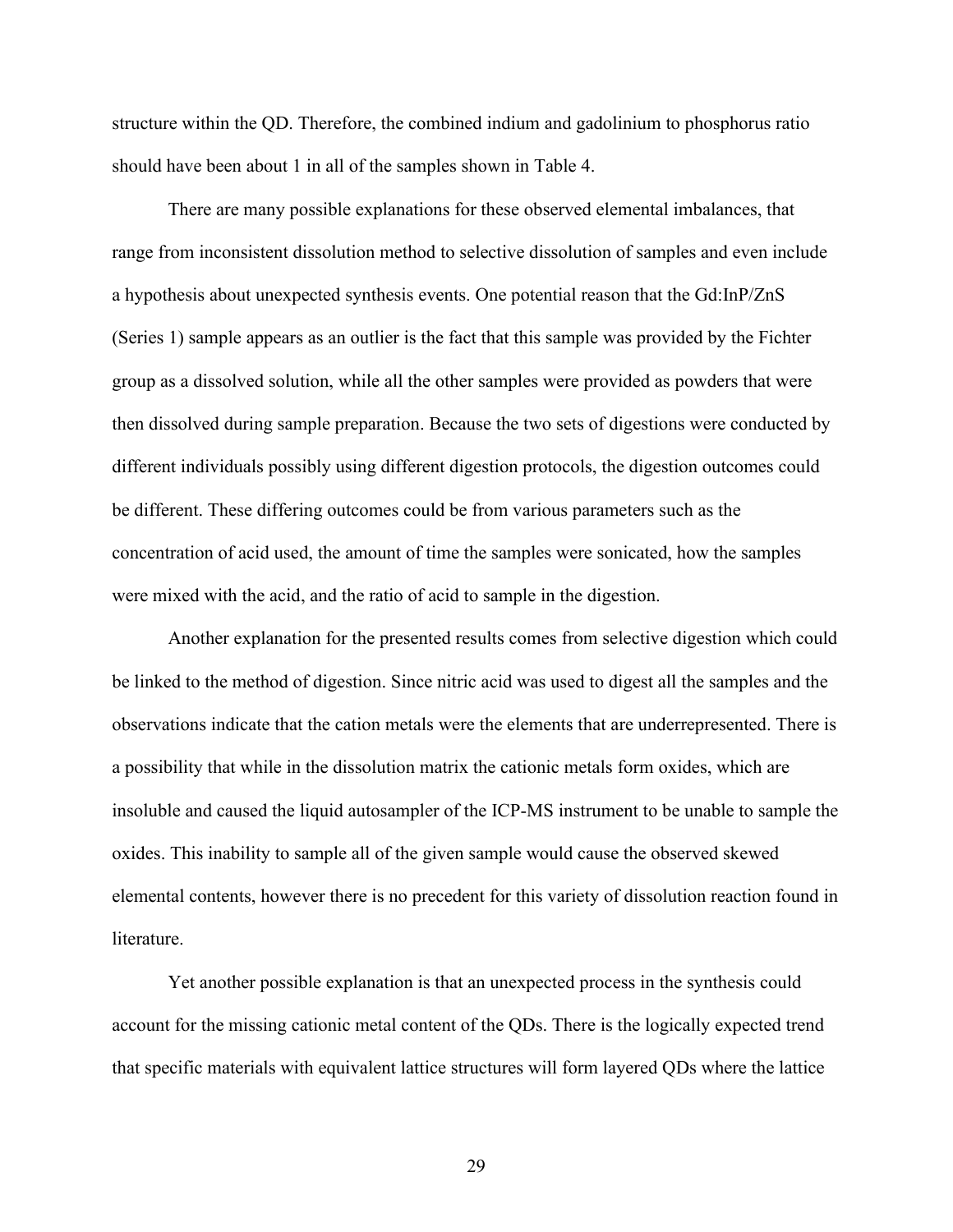of the core material is continued by the shell material when the QD is synthesized. Based on the intended synthesis method these QDs were supposed to have two layers, which would have been an indium phosphide core and a zinc sulfide shell. The unexpected synthesis comes from the inclusion of the known material phosphorus sulfide in the final QD. Adding phosphorus sulfide into the possible QD materials would convert the two-material structure into a three-material composite. This three-material composite would be made of an indium phosphide core, a phosphorus sulfide interface layer, and a zinc sulfide outer shell. Therefore, the two-material structure assumes that the interface is a clean and fast transition with the first layer of zinc atoms as well as the last layer of indium atoms possibly interacting with both phosphorus and sulfur. The three-material composite assumes that the transition from the InP core to the ZnS shell was not abrupt and the two compositions were separated by a transition layer of sulfur and phosphorus. This separation causes less of the total QD volume to contain the expected cationic metals, which would show elemental results fairly similar to the observed results. If this hypothesis were to be used in the analysis of the observed results, then the conclusion could be made that a thin but significant interface layer was formed during the QD synthesis. However, descriptions of methods for preparing phosphorus sulfide all involve reactions between the elemental forms of phosphorus and sulfur<sup>25,26</sup>. Therefore, there are no examples in literature of ionic phosphorus and ionic sulfur reacting to form phosphorus sulfide as would be required for the hypothesis to be confirmed.

All QD samples that were analyzed for this article were synthesized by the Fichter research group, and there is insufficient information to assess whether there were systemic issues with their preparation that could have led to the large deviations in the composition of the particles compared to the expected compositions or impurities or some other explanation.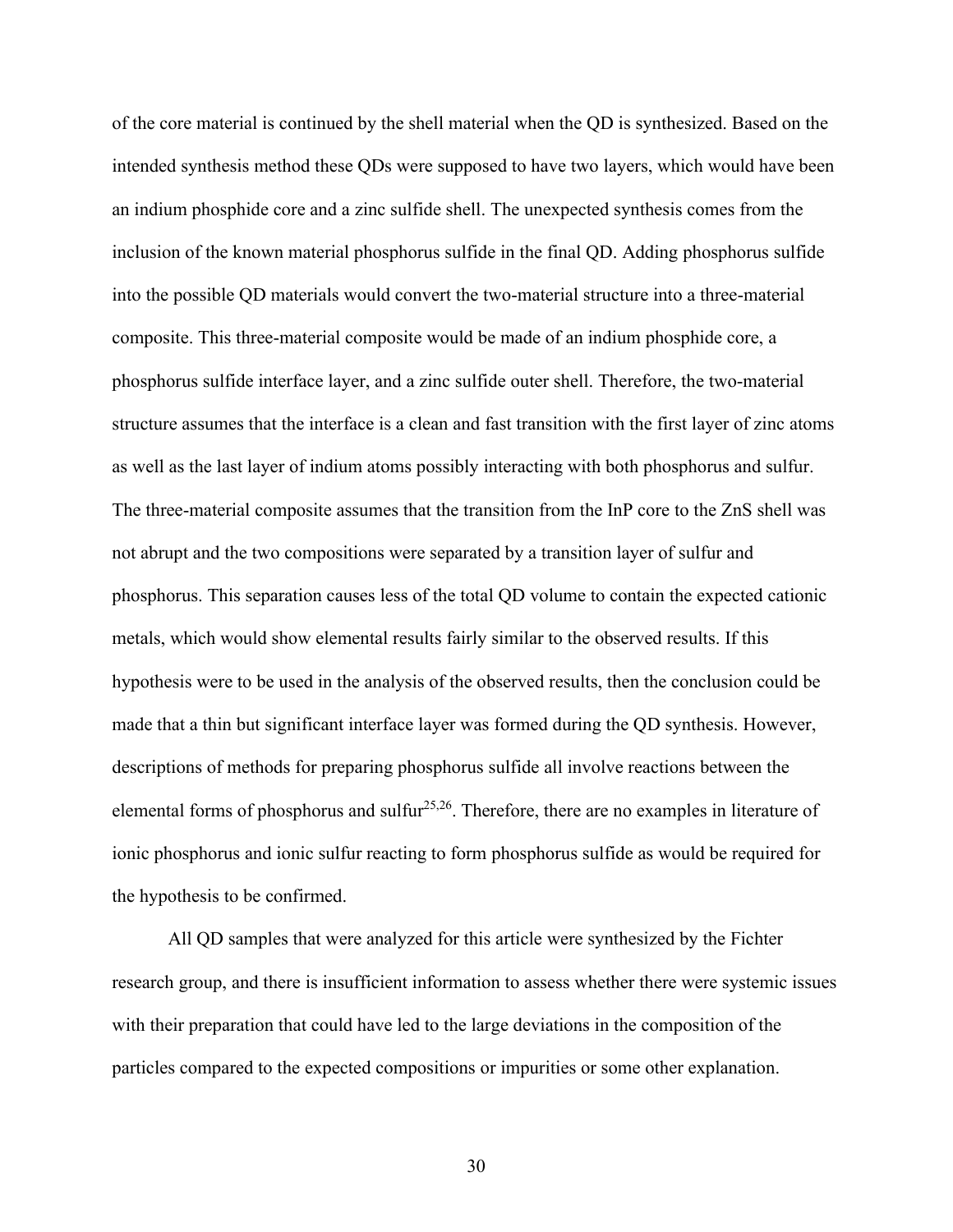#### **SEM of AuNPs**

SEM measurements were completed in an attempt to confirm the dimensions of the original AuNP samples. During the session when the first slide was analyzed, an excessive amount of negative charge buildup that decreases the image quality, slide charging, was seen over the vast majority of the slide. There were small isolated regions where structures and particles could be seen. In these regions microparticles were seen, as shown in Image A of Figure 2. While analyzing the second slide the same slide charging effect was observed except that the magnitude of the charging in certain portions of the slide were diminished compared to the first slide. The portions of diminished charging allowed for the visualization of copper phosphate nanoflower structures, shown in Image B of Figure 2, which are believed to be the cause of the surface charging effect. Areas of aggregated 50 nm AuNPs were also found during the analysis of the second slide and are shown in Image C of Figure 2.

Unfortunately, the third slide was never analyzed so there was no clear determination of the extent that the 50 nm particles were aggregated. Even so, the evidence shown here does



**Figure 2. A collection of SEM depicting the results of analysis. Image A shows the observed microparticles seen on the first SEM slide. Image B shows the Copper Nanoflower formations. Image C shows the aggregated nanoparticles seen on the second SEM slide.**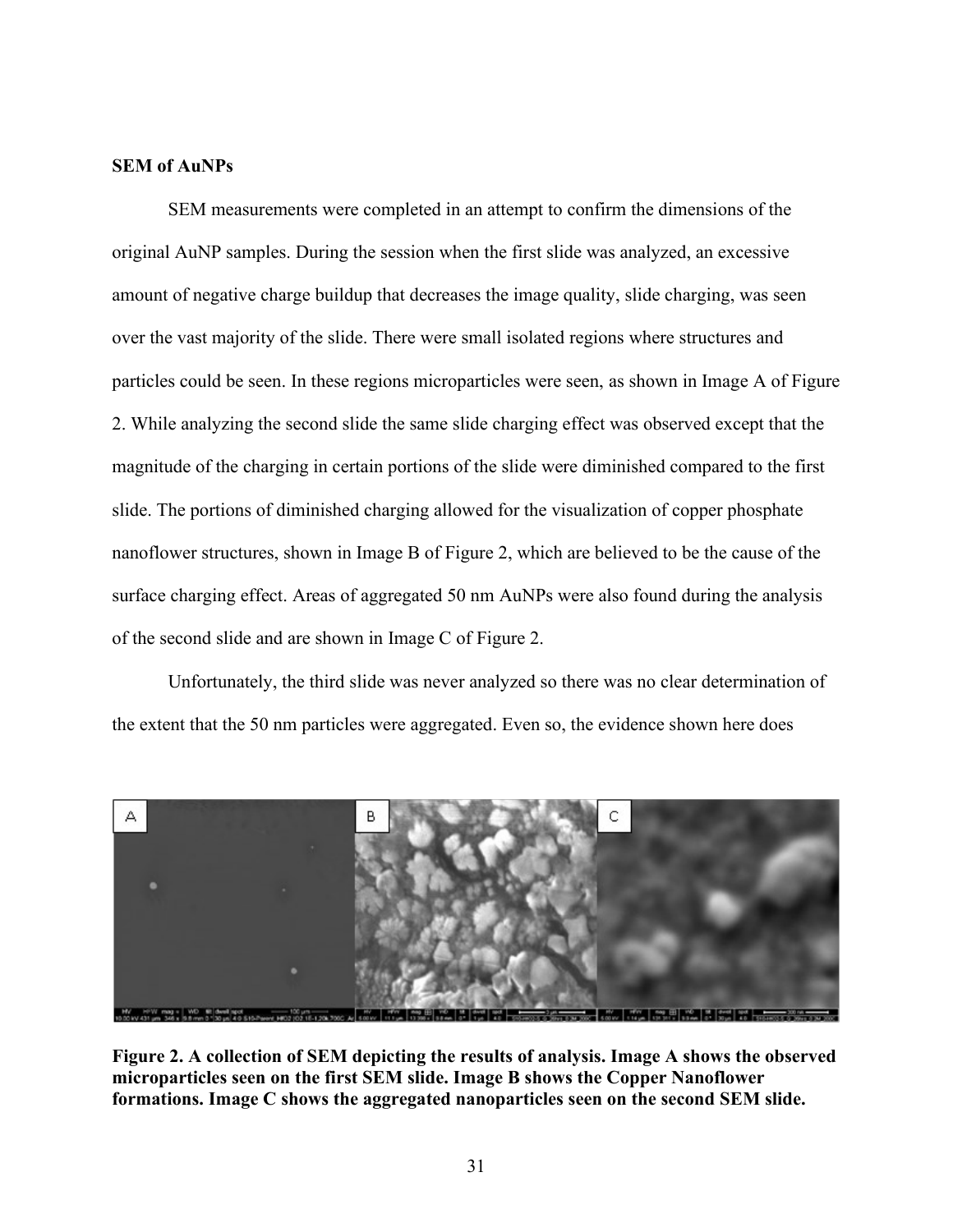indicate that there were aggregated particulates present in the original 50 nm AuNP stock solutions. This means that the samples used in the SP-ICP-MS analysis for 50 nm, 10 nm, and 5 nm are subject to suspicion concerning the accurate size of the particles and number of particles in the samples.

#### **SP-ICP-MS**

While the results displayed by the SP-ICP-MS software was not captured in an image. An example of the results display, with a few missing columns, is shown in Table 5. In Figure 3, there is an example of a particle size histogram is depicted.



**Figure 3. Example Histogram of 20L Sample Shown in the Results Display Above.**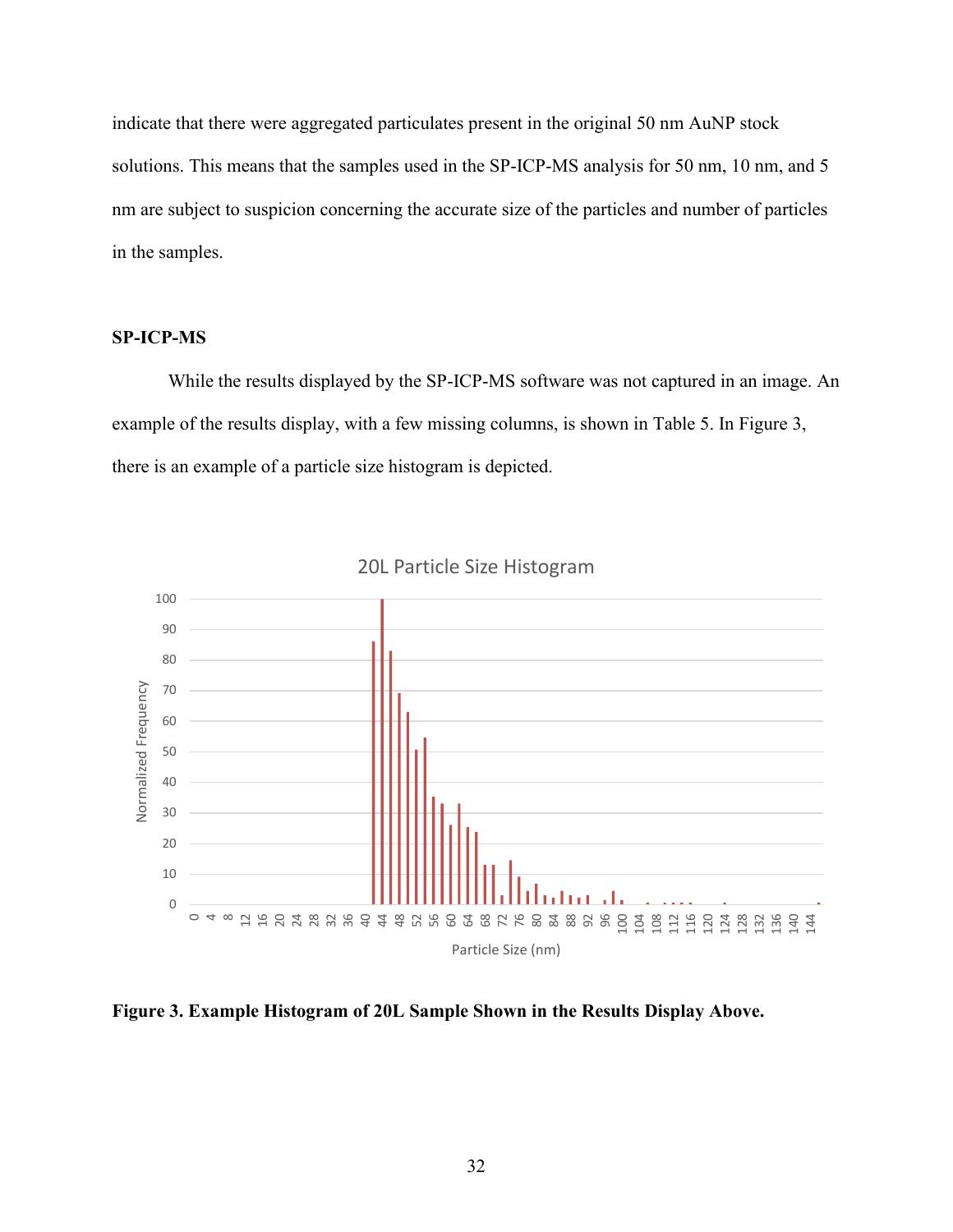| <b>Type</b> | <b>Sample</b><br><b>Name</b> | Nebul.<br>Eff. | # of<br><b>Particles</b> | Particle<br>Conc. | <b>Mass</b><br>Conc. | Ionic<br>Conc. | <b>BED</b><br>(nm) | Median<br><b>Size</b> |
|-------------|------------------------------|----------------|--------------------------|-------------------|----------------------|----------------|--------------------|-----------------------|
|             |                              |                |                          | (particles/l)     | (ng/l)               | (ppb)          |                    | (nm)                  |
| IonicBlk    | <b>PBS</b>                   |                |                          |                   |                      | $\overline{0}$ |                    |                       |
| IonicStd    | Au ref                       |                |                          |                   |                      | 20             |                    |                       |
| (AN)        |                              |                |                          |                   |                      |                |                    |                       |
| IonicBlk    | <b>PBS</b>                   |                |                          |                   |                      |                |                    |                       |
| <b>RM</b>   | 20 ref                       | 0.004          | 1115                     | 7.90E+08          | 64                   | < 0.0000       | 2.34               | 17                    |
| Sample      | <b>PBS</b>                   | 0.004          | 238                      | $1.70E + 08$      | 18.6                 | < 0.0000       | 8.58               | 18                    |
| Sample      | $5 L$                        | 0.004          | 437                      | $3.10E + 08$      | 43.3                 | < 0.0000       | 9.65               | 20                    |
|             | sample                       |                |                          |                   |                      |                |                    |                       |
| Sample      | $10 L$                       | 0.004          | 332                      | $2.30E + 08$      | 17.1                 | < 0.0000       | 7.74               | 17                    |
|             | sample                       |                |                          |                   |                      |                |                    |                       |
| Sample      | 20L                          | 0.004          | 1014                     | $7.20E + 08$      | 1313.1               | 0.0516         | 10.59              | 49                    |
|             | sample                       |                |                          |                   |                      |                |                    |                       |
| Sample      | 50L                          | 0.004          | 230                      | $1.60E + 08$      | 25.8                 | < 0.0000       | 9.43               | 19                    |
|             | sample                       |                |                          |                   |                      |                |                    |                       |
| Sample      | <b>PBS</b>                   | 0.004          | 53                       | 3.70E+07          | 3.4                  | < 0.0000       | 6.92               | 16                    |
| Sample      | 5 H                          | 0.004          | 872                      | $6.20E + 08$      | 382.3                | 18.5066        | 24.13              | 38                    |
|             | sample                       |                |                          |                   |                      |                |                    |                       |
| Sample      | $10H$                        | 0.004          | 487                      | 3.40E+08          | 242.8                | 20.586         | 24.93              | 38                    |
|             | sample                       |                |                          |                   |                      |                |                    |                       |
| Sample      | 20 H                         | 0.004          | 3515                     | $2.50E + 09$      | 47353.2              | 345.9865       | 62.34              | 117                   |
|             | sample                       |                |                          |                   |                      |                |                    |                       |
| Sample      | 50H                          | 0.004          | 1949                     | $1.40E + 09$      | 685.2                | 0.3355         | 11.15              | 28                    |
|             | sample                       |                |                          |                   |                      |                |                    |                       |

**Table 5. Example of Results Display for a SP-ICP-MS Run**

The first series was an attempt to use default parameters and concentrations to determine what kind of work was needed to optimize SP-ICP-MS on the instrument available. The observed results showed BEDs (Background Estimated Diameters) and average sizes that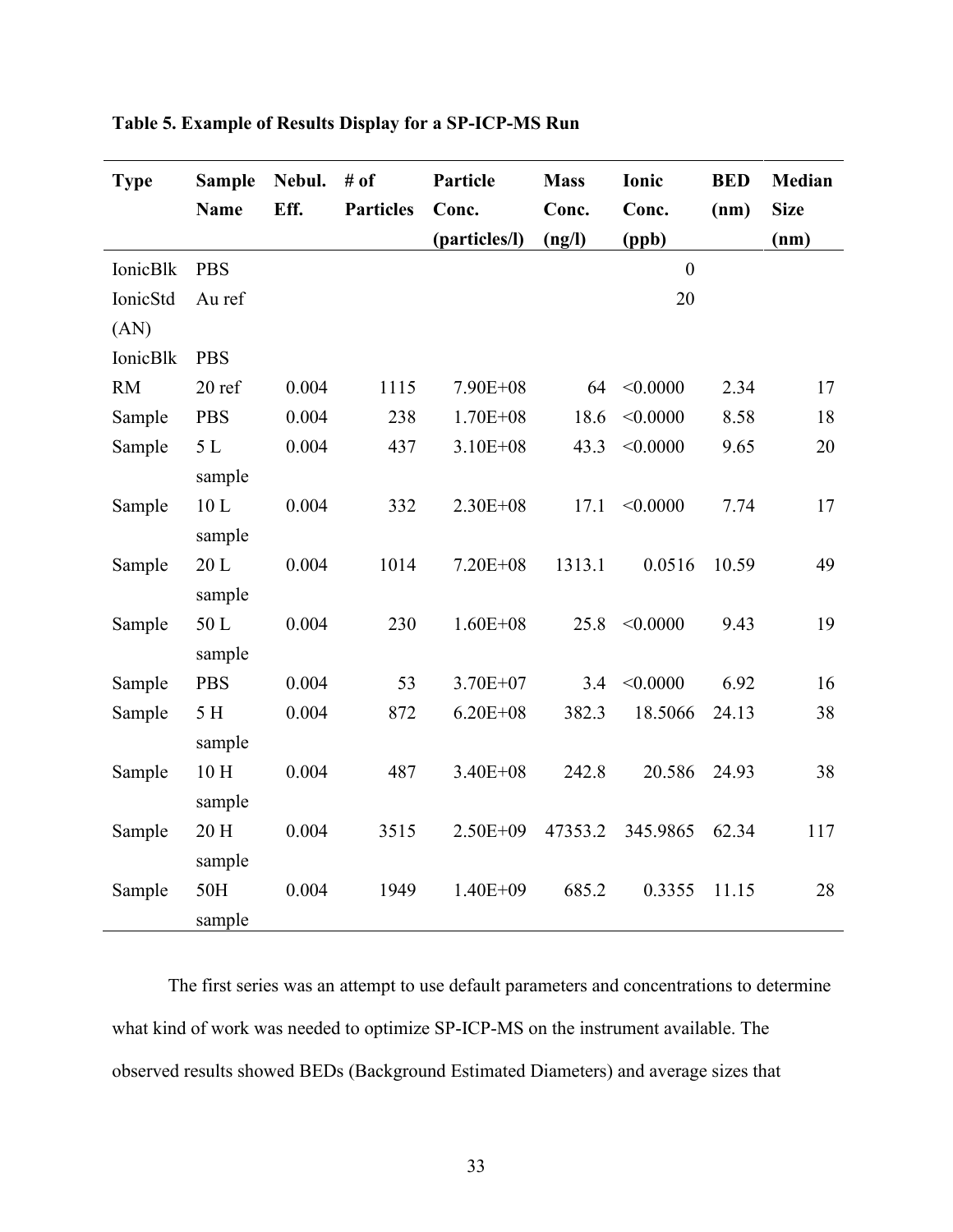| <b>Sample Name</b> | <b>Average Size (nm)</b> | <b>Average BED</b> (nm) |
|--------------------|--------------------------|-------------------------|
| <b>50 RM</b>       | $33 \pm 12.75$           | $8.81 \pm 0.53$         |
| $50 \text{ nm}$    | $44 \pm 36.12$           | $7.94 \pm 1.66$         |
| $10 \text{ nm}$    | $24.67 \pm 3.30$         | $7.77 \pm 0.84$         |
| $5 \text{ nm}$     | $21 \pm 3.74$            | $7.75 \pm 1.94$         |
|                    |                          |                         |

**Table 6. Average Particle Size and Average Background Estimated Diameter for the first series of SP-ICP-MS samples.**

differed from expected values. The observed particle sizes for the first series samples were either in tight groups around 21 nm and 25 nm or disperse groupings around 44 nm and 33 nm, as shown in Table 6. Both the 44 nm and the 33 nm groupings were for the same 50 nm sample, which was a solution that was supposed to contain about 8.9 pg/ml of gold in the form of 50 nm AuNPs according to the manufacturer. The difference between the RM and nm samples was simply the calculation method that the software used when analyzing the raw data points. The approximately 25 nm grouping was from the 10 nm sample, which was a solution that was supposed to contain about 11.6 pg/ml of gold in the form of 10 nm AuNPs according to the manufacturer. Also, the 21 nm grouping was from the 5 nm sample, which was a solution that was supposed to contain about 11.6 pg/ml of gold in the form of 5 nm AuNPs according to the manufacturer. In all four of the analyzed data sets there was an observed BED of about 8 nm, which was a problem considering that 8 nm is larger than the smallest expected sample and over three-fourths the size of the middle expected sample. This set of results seemed to indicate that the SP-ICP-MS technique would be applicable to larger nanoparticles and caused the researchers to speculate that there was aggregation in the samples, as these results were acquired before the SEM measurements were taken.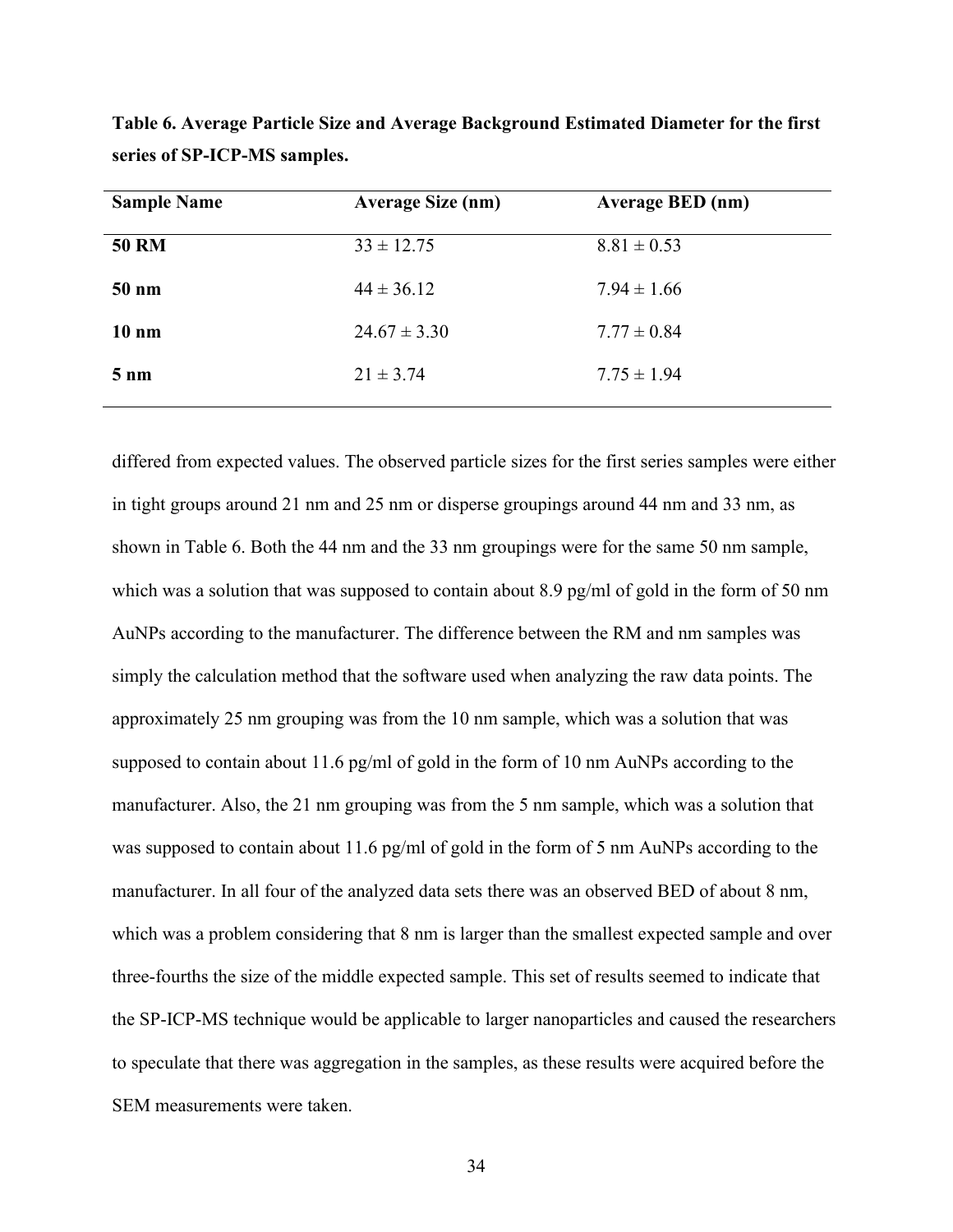| <b>Sample Name</b> | <b>Average Size (nm)</b> | <b>Average BED</b> (nm) |
|--------------------|--------------------------|-------------------------|
| <b>50 RM</b>       | $47 \pm 0.71$            | $7.16 \pm 0.47$         |
| $50 \text{ nm}$    | $21.67 \pm 0.94$         | $2.9 \pm 0.54$          |
| $10 \text{ nm}$    | $8.67 \pm 1.89$          | $2.13 \pm 0.37$         |
| $5 \text{ nm}$     | $10.67 \pm 2.05$         | $2.87 \pm 0.57$         |

**Table 7. Average Particle Size and Average Background Estimated Diameter for the second series of SP-ICP-MS samples.**

The second series had concentrations such that a low but measureable number of particles were detected during a sample test. These results were more reliable but still differed from the expected values. The observed particle sizes for the second series samples were in four tight groups at the size values of 47 nm, 22 nm, 9 nm, and 11 nm, as shown in Table 7. In this series both the 47 nm group and the 22 nm group were again from the same 50 nm sample solution, which was a solution that was supposed to contain 1.78 ng/ml of gold in the form of 50 nm AuNPs. This concentration of material was supposed to ensure that at least 360 particles would be analyzed during the 1-minute timeframe that the samples were tested, which means that there is at least 6 nanoparticle events analyzed per second throughout the test. The 9 nm grouping was from the 10 nm sample solution, which was supposed to contain 11.6 pg/ml of gold in the form of 10 nm AuNPs. This concentration of material was supposed to ensure that at least 360 particles would be analyzed during the 1-minute timeframe that the samples were tested. The 11 nm grouping was from the 5 nm sample solution, which was supposed to contain 11.6 pg/ml of gold in the form of 5 nm AuNPs. This concentration of material is to ensure that at least 360 particles would be analyzed during the 1-minute timeframe that the samples were tested. The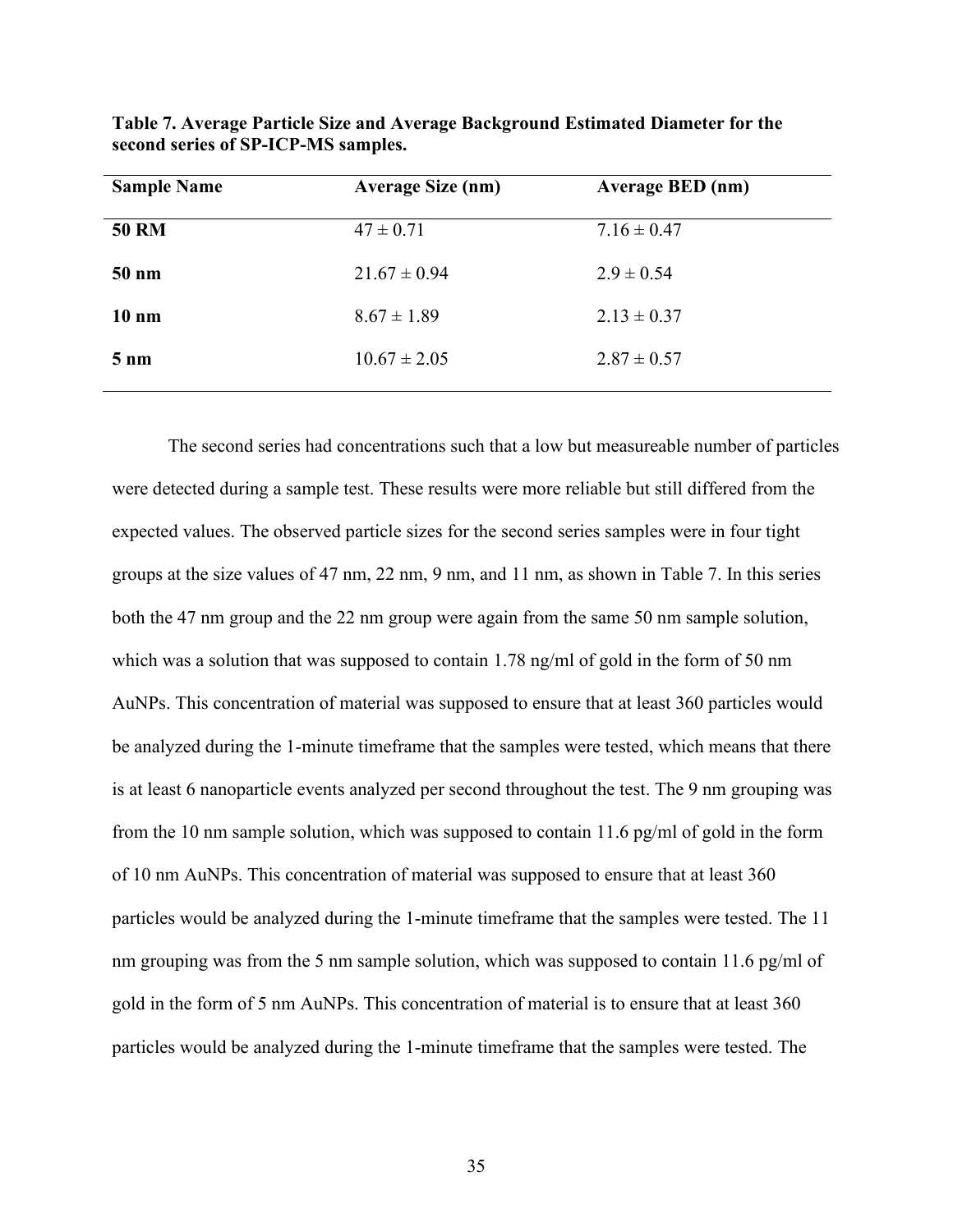observed BED sizes were more acceptable with this series at about 3 nm or about 2 nm for all three AuNP samples and about 7 nm for the RM sample. This set of results indicated that with optimization SP-ICP-MS could be a technique used for all sizes of nanoparticles, since the basic optimization efforts of increasing the sample to noise ratio in the data and tuning the instrument to be more sensitive to gold caused results with more acceptable standard deviations as well as BEDs that were not overwhelming compared to the expected sizes of the tested particles. But the variation seen with the particle sizes for the 50 nm solution samples and the average particle size found for the 5 nm sample made it clear that the AuNP original solutions needed to be investigated for aggregation, after this series of samples were run the SEM tests were started.

The third series had concentrations where equivalent numbers of particles were detected during a run for all three of the sample types. The data showed good BEDs like the second series and average sizes that were closer to the expected values. The RM sample was changed to the 10 nm AuNP samples, since the intended use of SP-ICP-MS was to continue investigating materials like the QDs that were used earlier, which have a diameter of 3.5 nm. Also a calibration check conducted at the midpoint of the calibration curve is commonly more effective than a check that uses an endpoint solution. The observed particle sizes for the third series samples were seven fairly well grouped sets at the size values of 36 nm, 30 nm, 11 nm, 10 nm, 9 nm, and two groups at about 8 nm, as shown in Table 8. The 36 nm and the 30 nm groups were from two samples that had different concentrations of gold but were all in the form of 50 nm AuNPs from the same stock solution. The 11 nm and the 10 nm groups were from two samples that had different concentrations of gold but were all in the form of 10 nm AuNPs from the same stock solution. The 9 nm group and one of the two 8 nm groups were from two samples that had different concentrations of gold but were all in the form of 5 nm AuNPs from the same stock solution. The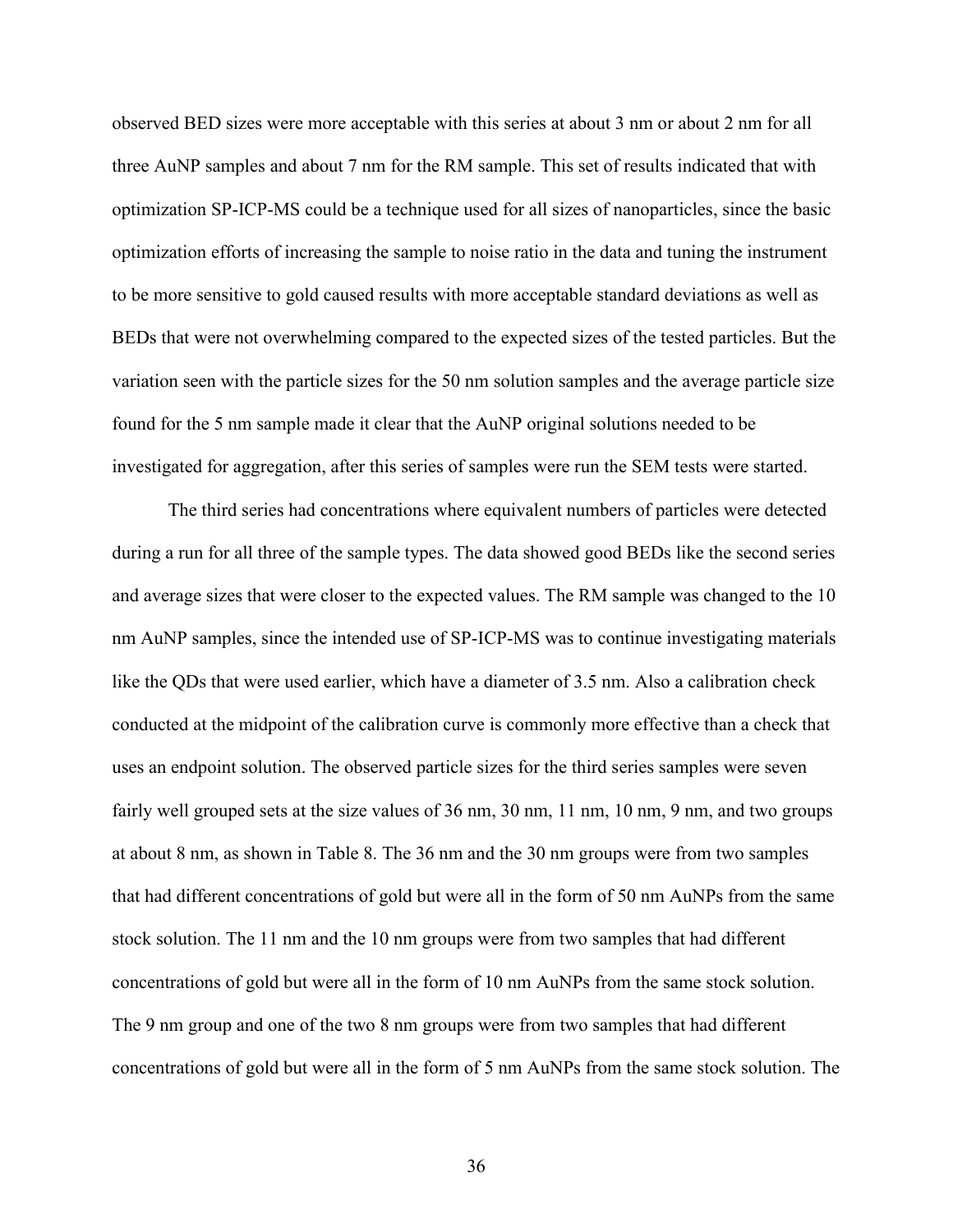| <b>Sample Name</b> | <b>Average Size (nm)</b> | <b>Average BED</b> (nm) |
|--------------------|--------------------------|-------------------------|
| <b>10 RM</b>       | $7.75 \pm 0.43$          | $2.98 \pm 0.56$         |
| 50 L               | $35.8 \pm 12.2$          | $5.71 \pm 0.362$        |
| 50 U               | $30 \pm 11.19$           | $4.1 \pm 1.69$          |
| 10 <sub>L</sub>    | $10.8 \pm 3.76$          | $3.58 \pm 1.08$         |
| 10 U               | $10 \pm 4.20$            | $4.08 \pm 1.80$         |
| 5L                 | $8.8 \pm 3.19$           | $4.21 \pm 1.91$         |
| 5U                 | $8 \pm 3.95$             | $3.38 \pm 1.36$         |
|                    |                          |                         |

**Table 8. Average Particle Size and Average Background Estimated Diameter for the third series of SP-ICP-MS samples.**

last set of particles sizes grouped at about 8 nm was from the same sample that formed the 11 nm group but the software used a different set of equations to convert the raw data into results since this was the data points of the RM sample. The observed BED sizes seen were higher than the second series values at about 4 nm with an outlier of about 6 nm but were still acceptable for determining the size of the tested AuNPs. This set of results indicates that SP-ICP-MS is capable of determining expected values with a good calibration sample is used to set up the run. Overall, there was a trend that the more concentrated a solution used for sampling was the higher the values for the observed particle sizes were determined to be.

The fourth series had the 20 nm AuNP sample added to provide a more reliable reference material to base the software calculations on as well as the addition of PBS to attempt to increase the stability the analyzed samples. An effective increase in stability for the analyzed samples would simply have been a cessation of continued aggregation or a reversal of observed aggregation. This series still showed results that differed from expected values. The observed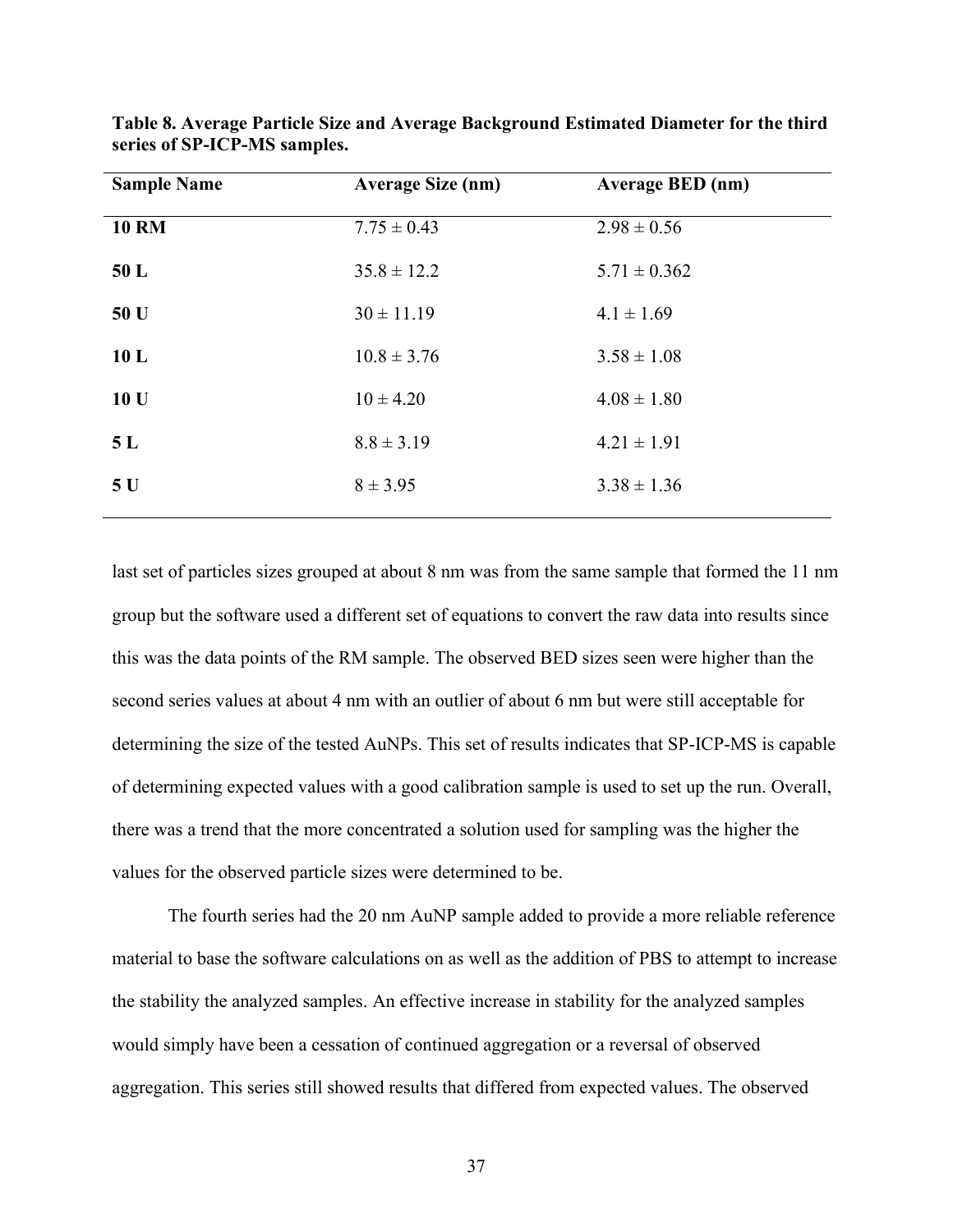particle sizes for the fourth series samples were seven disperse groupings, one tight grouping, and three single data points. The seven disperse groupings were at particle size values of 90.5 nm, 58 nm, 50 nm, 45.5 nm, 41.5 nm, 32.5 nm, and 27 nm, as shown in Table 9. The three single data points were particle sizes of 28 nm, and two of 38 nm, and the one tightly grouped set was at 17 nm, as shown in Table 9. The 90.5 nm and 58 nm groups as well as the 28 nm data point were all from samples that had varying concentrations of the same solution that contained the 50 nm AuNPs. The 41.5 nm and 17 nm groups were from the same sample solution that contained the 20 nm AuNPs. The 50 nm and 32.5 nm groups as well as one of the 38 nm data point were all

| <b>Sample Name</b> | <b>Average Size (nm)</b> | <b>Average BED</b> (nm) |
|--------------------|--------------------------|-------------------------|
| <b>20 RM</b>       | $17 \pm 1.63$            | $3.76 \pm 1.44$         |
| 50 H               | 28                       | 11.15                   |
| 50L                | $58 \pm 39$              | $16.22 \pm 6.79$        |
| 50 U               | $90.5 \pm 12.5$          | $21.91 \pm 1.87$        |
| 20 L               | $41.5 \pm 7.5$           | $12.74 \pm 2.15$        |
| 10H                | 38                       | 24.93                   |
| 10L                | $32.5 \pm 15.5$          | $17.07 \pm 9.33$        |
| 10 U               | $50 \pm 7$               | $16.47 \pm 2.95$        |
| 5H                 | 38                       | 24.13                   |
| 5L                 | $27 \pm 7$               | $12.48 \pm 2.83$        |
| 5U                 | $45.5 \pm 11.5$          | $17.25 \pm 3.27$        |

**Table 9. Average Particle Size and Average Background Estimated Diameter for the fourth series of SP-ICP-MS samples.**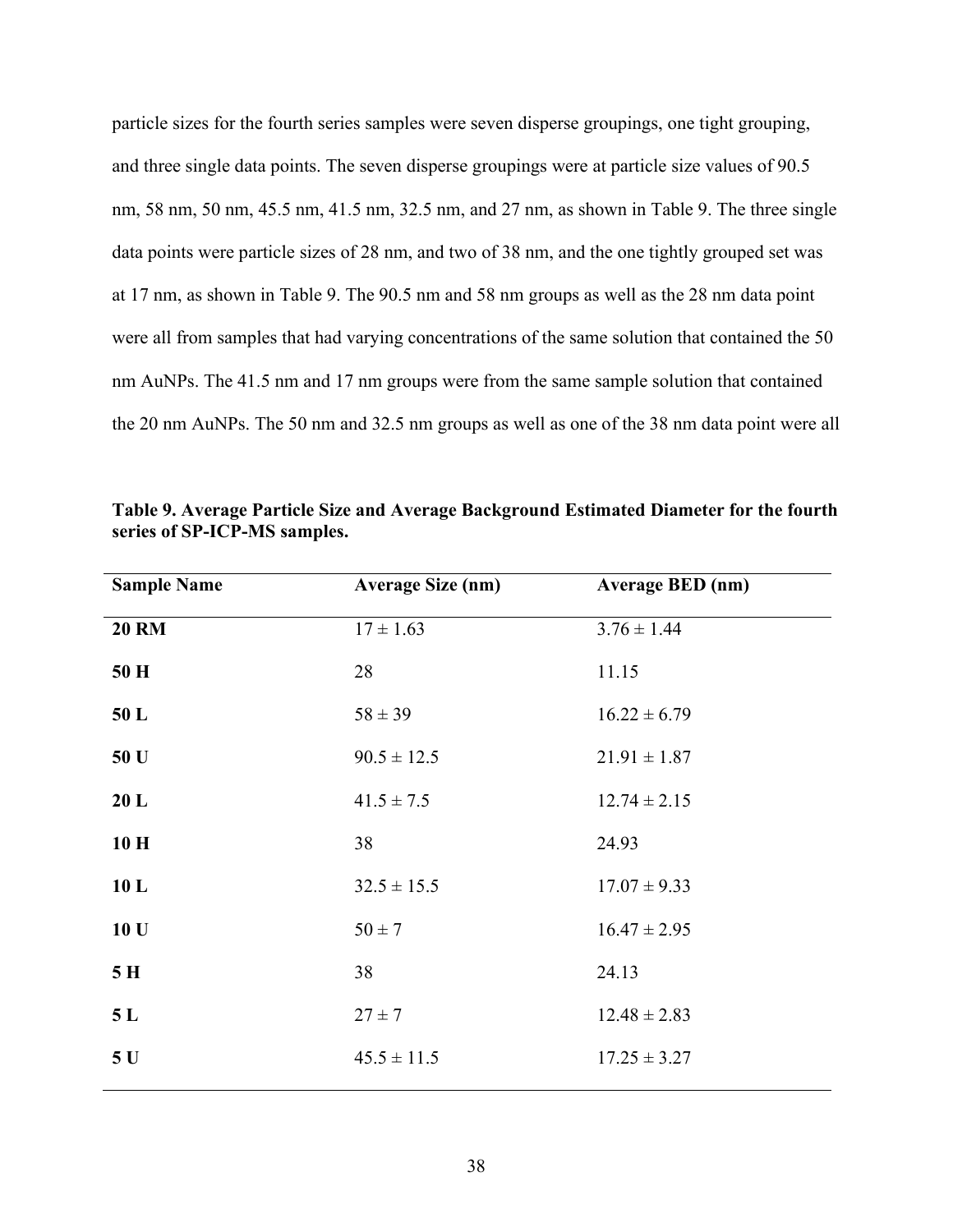from samples that had varying concentrations of the same solution that contained the 10 nm AuNPs. The 45.5 nm and the 27 nm groups as well as the other 38 nm data point were all from samples that had varying concentrations of the same solution that contained the 5 nm AuNPs. The observed BED size ranged from 25 nm to 11 nm in this series with an outlier of about 4 nm for the RM sample. Using the newest AuNP as the calibration material in this series seems to have shown that there was aggregation present in all three of the original nanoparticle solutions. One interesting development from the results of this fourth series is that the trend of increasing particle size with increasing concentration has transitioned into a parabolic trend where the minimum of the curve is when about 300 particles per minute are being analyzed. Which implies that there is an optimum particle number around the 300 particles per minute value where the number of nanoparticle events are isolated enough that the program can easily distinguish the nanoparticle event data points from noise data points, but frequent enough that noise data points are not misidentified as nanoparticle event data points. The evidence from the BED indicates that the PBS solvent increases the ambient noise of the measurement even when a blank containing PBS is used, which is unfortunate since there seemed to be a stability problem with the test samples in this study.

These stability problems, or evidence of aggregation, have a few known sources and solutions. First, the longer that a NP solution is stored after the synthesis occurs the more individual NPs will bond to other individual NPs creating more and more aggregates. The interaction that causes the Au in two separate individual NPs to start the bonding of the two NPs is an extension of the hydrophobic effect where the ionic coating on the individual NPs weakens such that the Au on the surfaces of the NPs is pressured into coalescing. Secondly, the same hydrophobic effect causes aggregation when a NP solution is diluted because the ionic coating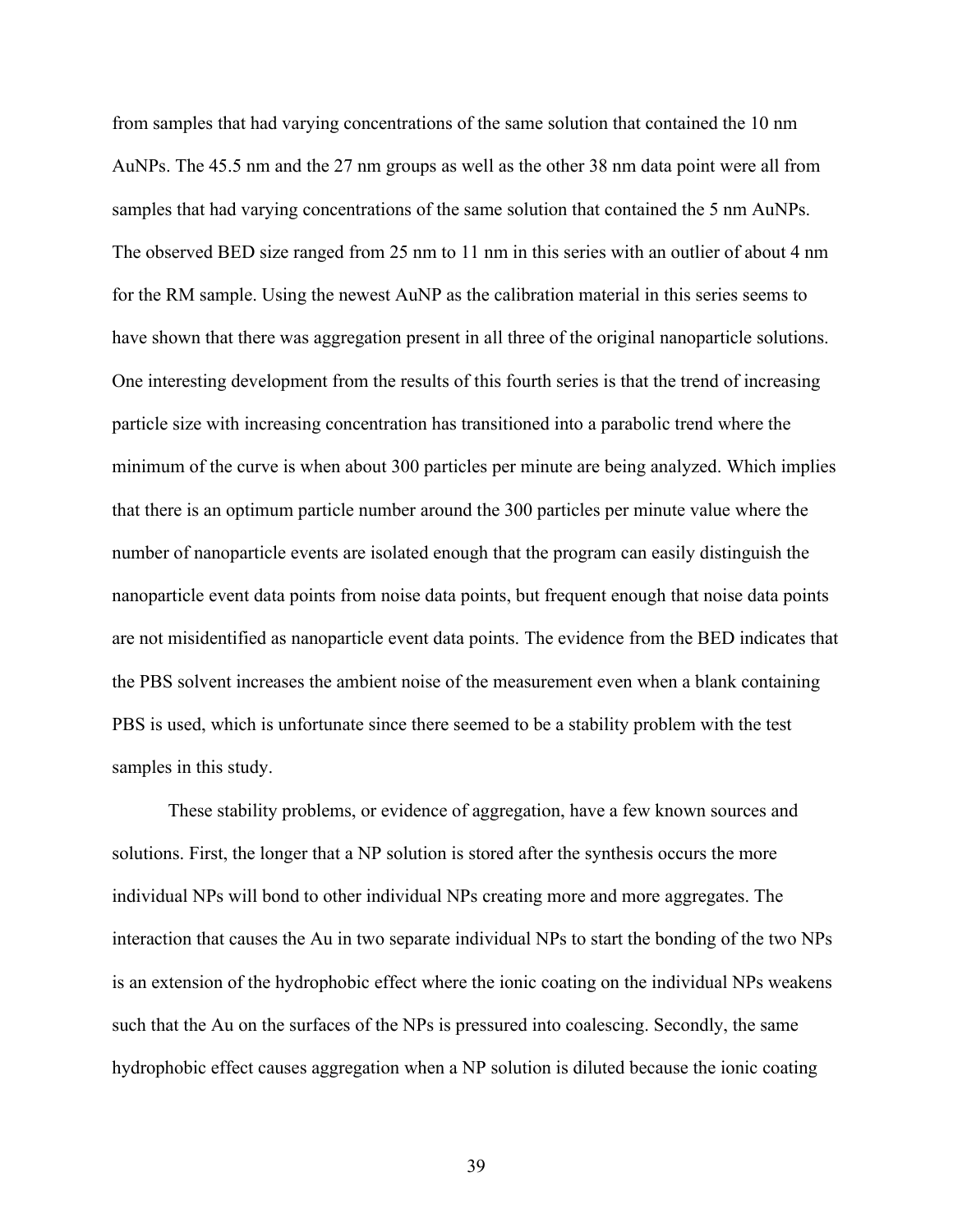diffuses off of the individual NP surfaces to maintain the ionic equilibrium of the solution. Therefore, the fact that the three original solutions were old and had unspecified storage conditions for that duration make the conclusion that the solutions were aggregated reasonable if not highly probable.

#### **DLS**

DLS measurements were conducted to correlate how monodispersed the original AuNP samples were during SP-ICP-MS testing and to verify that there were signs of degradation in the samples. There were two sets of numbers that came out as data and those two numbers were effective diameters and PDI values. For the 50 nm unfiltered samples the effective diameter varied from 58.94 nm to 1920.71 nm with two frequently seen diameters, which were 115 nm and 60 nm. The 10 nm unfiltered samples had effective diameters that ranged from 32.70 nm to 1869.76 nm with the three most frequently seen diameters being 1300 nm, 1000 nm, and 33 nm. The 5 nm unfiltered samples had effective diameters ranging from 38.30 nm to 3898.23 nm with the three most frequently seen diameters being 1050 nm, 700 nm, and 40 nm. Table 10 shows the raw data from the unfiltered sample tests.

The 50 nm nylon filtered samples had effective diameters ranging from 0.00 nm to 2282.04 nm with the three most frequently seen diameters being 1250 nm, 750 nm, and less than 1 nm. The 10 nm nylon filtered samples had effective diameters ranging from 0.15 nm to 562.67 nm with three most frequently seen diameters being 450 nm, 40 nm, and less than 1 nm. The 5 nm nylon filtered samples had effective diameters ranging from 0.27 nm to 2512.14 nm with the three most frequently seen diameters being 400nm, 39 nm, and less than 1 nm. Table 11 shows the raw data from the nylon-filtered sample tests.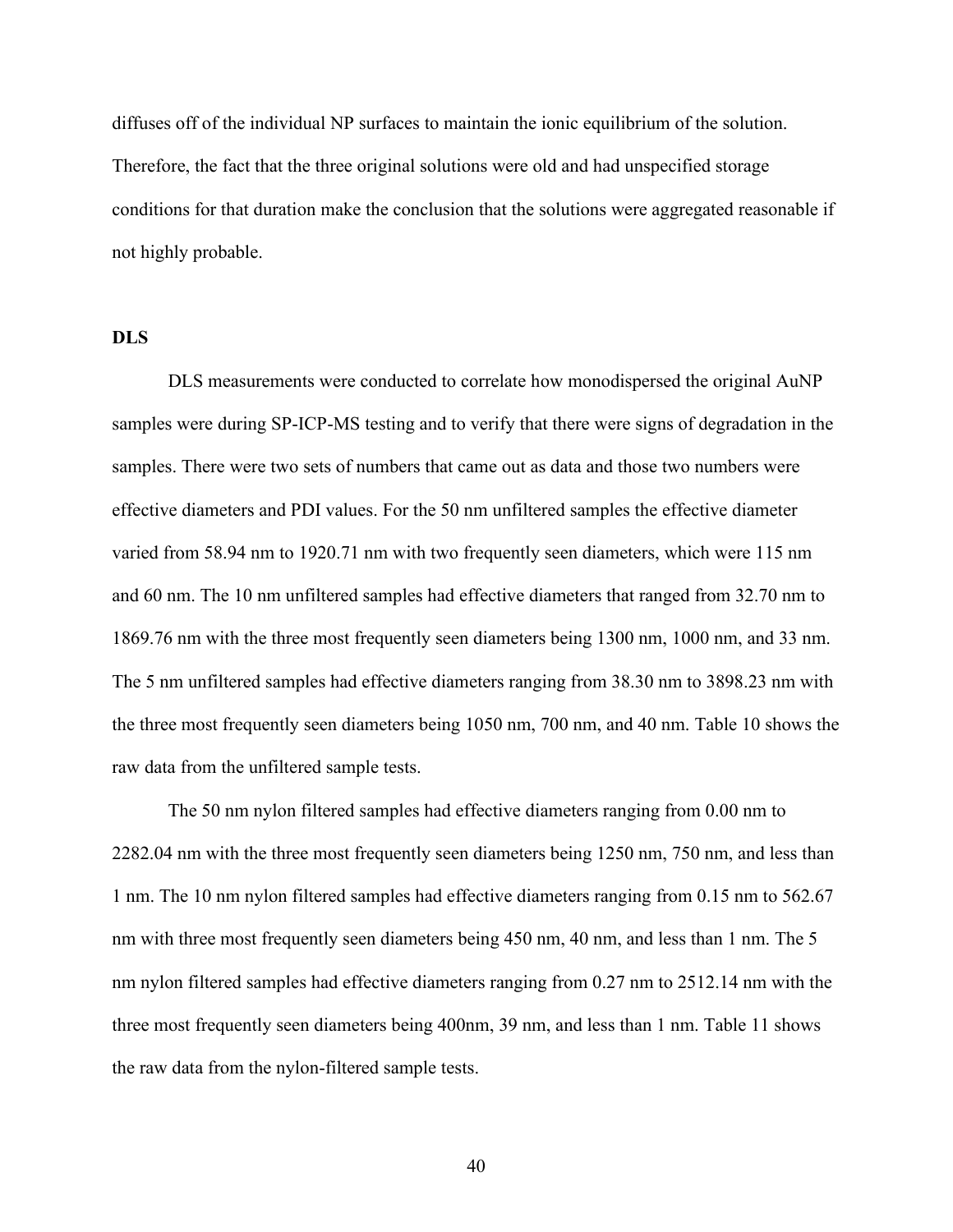| <b>Sample</b>   |          | <b>Effective Diameter (nm)</b> |         |       |                           | <b>Poly-dispersion Index Values</b> |  |
|-----------------|----------|--------------------------------|---------|-------|---------------------------|-------------------------------------|--|
| <b>Name</b>     | Run 1    | Run 2                          | Run 3   | Run 1 | Run 2                     | Run 3                               |  |
| 50 nm           | 91.21    | 1087.08                        | 93.24   | 0.286 | 0.259                     | 0.295                               |  |
| 50 nm           | 1435.49  | 2598.75                        | 127.65  | 0.334 | 0.0533                    | 0.28                                |  |
| 50 nm           | 1920.71  | 113.25                         | 115.07  | 0.225 | 0.276                     | 0.208                               |  |
| 50 nm           | 117.54   | 111.70                         | 119.57  | 0.196 | 0.209                     | 0.194                               |  |
| 50 nm           | 63.04    | 59.85                          | 59.79   | 0.148 | 0.176                     | 0.183                               |  |
| 50 nm           | 58.94    | 59.93                          | 59.08   | 0.161 | 0.145                     | 0.168                               |  |
| $10 \text{ nm}$ | 8054.54  | 2577.57                        | 3673.80 | 0.986 | 0.502                     | 0.623                               |  |
| $10 \text{ nm}$ | 635.08   | 469.06                         | 495.11  | 0.446 | 0.372                     | 0.470                               |  |
| $10 \text{ nm}$ | 915.96   | 1036.35                        | 941.31  | 0.006 | 0.224                     | 0.0.92                              |  |
| $10 \text{ nm}$ | 1296.68  | 1869.75                        | 1321.98 | 0.941 | 3.935                     | 1.025                               |  |
| $10 \text{ nm}$ | 32.70    | 34.94                          | 33.32   | 0.368 | 0.373                     | 0.383                               |  |
| $10 \text{ nm}$ | 33.50    | 33.35                          | 33.13   | 0.384 | 0.400                     | 0.375                               |  |
| $5 \text{ nm}$  | 10645.02 | 5889.86                        | 1820.60 | 0.569 | 0.300                     | 0.382                               |  |
| $5 \text{ nm}$  | 1085.8   | 800.98                         | 960.09  | 0.249 | 0.187                     | 0.215                               |  |
| 5 nm            | 407.68   |                                |         |       | 398.20 378.08 0.469 0.485 | 0.446                               |  |
| $5 \text{ nm}$  | 1047.38  | 3898.23                        | 1068.19 | 0.512 | 33.452                    | 1.437                               |  |
| $5 \text{ nm}$  | 740.15   | 724.73                         | 689.35  | 0.312 | 0.353                     | 0.367                               |  |
| $5 \text{ nm}$  | 38.50    | 38.47                          | 38.31   | 0.315 | 0.309                     | 0.304                               |  |
| $5 \text{ nm}$  | 41.63    | 41.05                          | 41.39   | 0.308 | 0.329                     | 0.297                               |  |

| Table 10. Raw data from the DLS analysis of Unfiltered Samples. |
|-----------------------------------------------------------------|
|-----------------------------------------------------------------|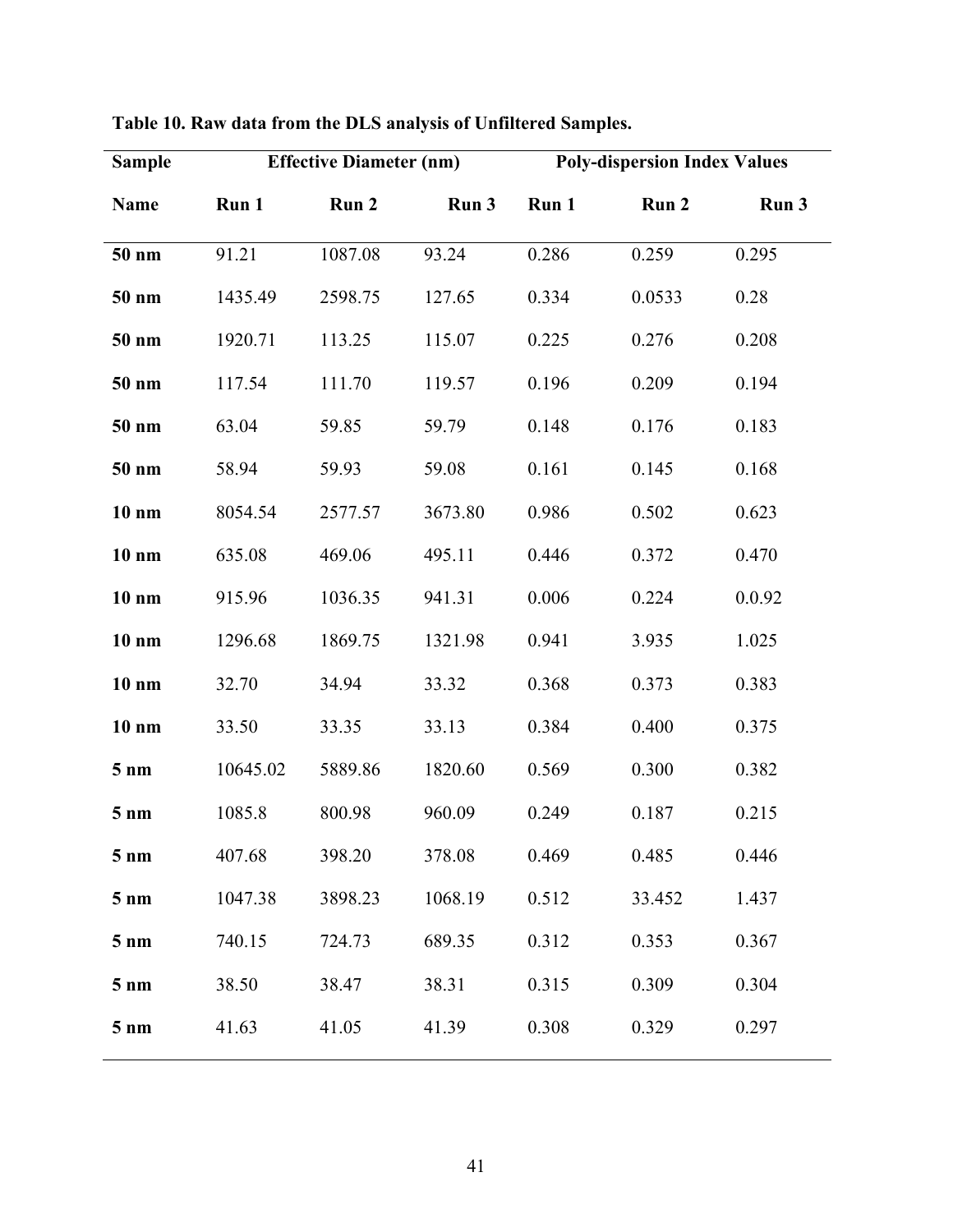The 50 nm glass fiber filtered sample had effective diameters ranging from 56.21 nm to 60.39 nm with the most frequently seen diameter being 59 nm. The 10 nm glass fiber filtered sample had effective diameters ranging from 234.67 nm to 346.73 nm with the most frequently

| Run 1<br>Run 2<br>Run 3<br>Run 1<br>Run 2<br>Run 3<br><b>Name</b><br>0.19<br>1.28<br>0.08<br>0.389<br>0.233<br>0.436<br>50 nm<br>0.551<br>713.34<br>0.394<br>0.461<br>50 nm<br>1215.39<br>814.23<br>756.34<br>1330.28<br>0.493<br>0.395<br>0.604<br>50 nm<br>1052.15<br>0.15<br>0.00<br>0.41<br>0.341<br>0.000<br>0.361<br>50 nm<br>50 nm<br>0.651<br>0.680<br>2282.04<br>25.71<br>1606.28<br>0.833<br>0.400<br>0.486<br>0.526<br>$10 \text{ nm}$<br>417.48<br>556.28<br>564.27<br>0.26<br>0.45<br>0.362<br>0.293<br>0.455<br>$10 \text{ nm}$<br>0.29<br>0.15<br>0.417<br>$10 \text{ nm}$<br>0.26<br>436.75<br>0.407<br>0.302<br>0.411<br>$10 \text{ nm}$<br>37.50<br>36.95<br>41.82<br>0.419<br>0.408<br>$10 \text{ nm}$<br>40.96<br>0.401<br>0.424<br>0.405<br>42.70<br>42.22 | <b>Sample</b>  |      | <b>Effective Diameters</b> |         |       | <b>Poly-Dispersion Values</b> |       |  |  |
|---------------------------------------------------------------------------------------------------------------------------------------------------------------------------------------------------------------------------------------------------------------------------------------------------------------------------------------------------------------------------------------------------------------------------------------------------------------------------------------------------------------------------------------------------------------------------------------------------------------------------------------------------------------------------------------------------------------------------------------------------------------------------------|----------------|------|----------------------------|---------|-------|-------------------------------|-------|--|--|
|                                                                                                                                                                                                                                                                                                                                                                                                                                                                                                                                                                                                                                                                                                                                                                                 |                |      |                            |         |       |                               |       |  |  |
|                                                                                                                                                                                                                                                                                                                                                                                                                                                                                                                                                                                                                                                                                                                                                                                 |                |      |                            |         |       |                               |       |  |  |
|                                                                                                                                                                                                                                                                                                                                                                                                                                                                                                                                                                                                                                                                                                                                                                                 |                |      |                            |         |       |                               |       |  |  |
|                                                                                                                                                                                                                                                                                                                                                                                                                                                                                                                                                                                                                                                                                                                                                                                 |                |      |                            |         |       |                               |       |  |  |
|                                                                                                                                                                                                                                                                                                                                                                                                                                                                                                                                                                                                                                                                                                                                                                                 |                |      |                            |         |       |                               |       |  |  |
|                                                                                                                                                                                                                                                                                                                                                                                                                                                                                                                                                                                                                                                                                                                                                                                 |                |      |                            |         |       |                               |       |  |  |
|                                                                                                                                                                                                                                                                                                                                                                                                                                                                                                                                                                                                                                                                                                                                                                                 |                |      |                            |         |       |                               |       |  |  |
|                                                                                                                                                                                                                                                                                                                                                                                                                                                                                                                                                                                                                                                                                                                                                                                 |                |      |                            |         |       |                               |       |  |  |
|                                                                                                                                                                                                                                                                                                                                                                                                                                                                                                                                                                                                                                                                                                                                                                                 |                |      |                            |         |       |                               |       |  |  |
|                                                                                                                                                                                                                                                                                                                                                                                                                                                                                                                                                                                                                                                                                                                                                                                 |                |      |                            |         |       |                               |       |  |  |
|                                                                                                                                                                                                                                                                                                                                                                                                                                                                                                                                                                                                                                                                                                                                                                                 |                |      |                            |         |       |                               |       |  |  |
|                                                                                                                                                                                                                                                                                                                                                                                                                                                                                                                                                                                                                                                                                                                                                                                 | $5 \text{ nm}$ | 1.02 | 623.24                     | 1769.42 | 0.376 | 0.540                         | 0.289 |  |  |
| 0.27<br>341.77<br>0.131<br>0.085<br>0.354<br>2512.14<br>$5 \text{ nm}$                                                                                                                                                                                                                                                                                                                                                                                                                                                                                                                                                                                                                                                                                                          |                |      |                            |         |       |                               |       |  |  |
| 474.11<br>496.8<br>0.324<br>0.459<br>0.485<br>306.76<br>$5 \text{ nm}$                                                                                                                                                                                                                                                                                                                                                                                                                                                                                                                                                                                                                                                                                                          |                |      |                            |         |       |                               |       |  |  |
| 40.30<br>0.310<br>39.37<br>0.337<br>0.301<br>38.93<br>$5 \text{ nm}$                                                                                                                                                                                                                                                                                                                                                                                                                                                                                                                                                                                                                                                                                                            |                |      |                            |         |       |                               |       |  |  |
| 39.19<br>0.321<br>0.313<br>0.328<br>$5 \text{ nm}$<br>38.99<br>39.44                                                                                                                                                                                                                                                                                                                                                                                                                                                                                                                                                                                                                                                                                                            |                |      |                            |         |       |                               |       |  |  |

**Table 11. Raw data from the DLS analysis of the Nylon-Filtered Samples.**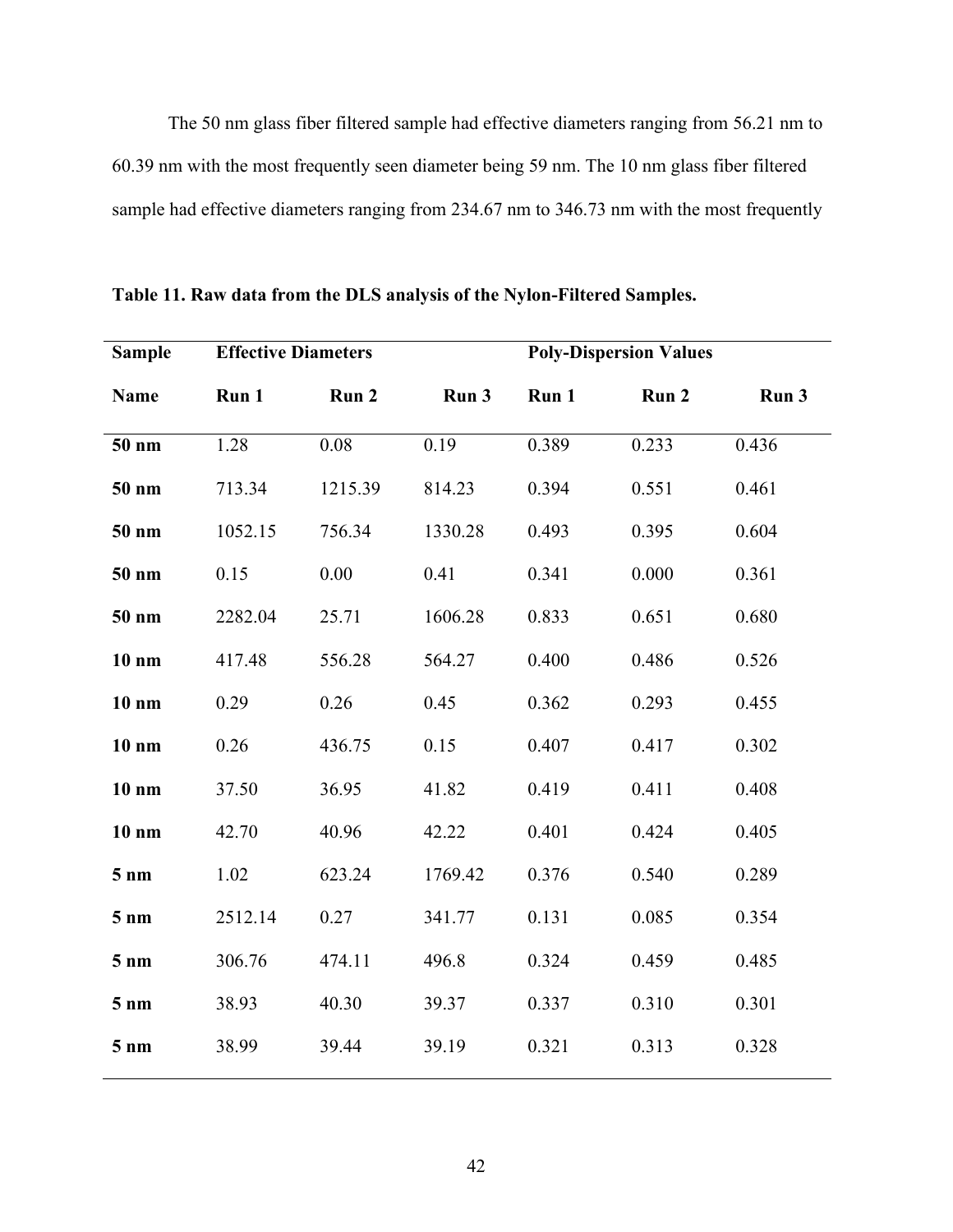seen diameter being 300 nm. The 5 nm glass fiber filtered sample had effective diameters ranging from 42.21 nm to 48.87 nm with the most frequently seen diameter being 45 nm. Table 11 shows the raw data from the glass fiber filtered sample tests. In Table 12, a summary of the effective diameter data along with averages and sample breakdown is shown.

The 50 nm unfiltered samples PDI ranged from 0.145 to 0.276 with the average PDI being 0.191. The 10 nm unfiltered samples PDI ranged from 0.006 to 3.935 with the average PDI being 0.709 and the average PDI excluding outliers being 0.456. The 5 nm unfiltered samples PDI ranged from 0.297 to 33.452 with the average PDI being 3.191 and the average PDI excluding the outliers being 0.440. Table 10 shows the raw data from the unfiltered sample tests.

The 50 nm nylon filtered sample PDI ranged from 0.000 to 0.833 with the average PDI being 0.455 nm and the average PDI excluding outliers being 0.461. The 10 nm nylon filtered sample PDI ranged from 0.293 to 0.527 with the average PDI being 0.408. The 5 nm nylon filtered sample PDI ranged from 0.085 to 0.540 with the average PDI being 0.330. Table 11

| <b>Sample</b>   |        | <b>Effective Diameters</b> |        | <b>Poly-Dispersion Values</b> |       |       |  |
|-----------------|--------|----------------------------|--------|-------------------------------|-------|-------|--|
| <b>Name</b>     | Run 1  | Run 2                      | Run 3  | Run 1                         | Run 2 | Run 3 |  |
| 50 nm           | 60.39  | 60.24                      | 59.56  | 0.161                         | 0.182 | 0.176 |  |
| 50 nm           | 56.21  | 57.72                      | 59.25  | 0.181                         | 0.181 | 0.155 |  |
| $10 \text{ nm}$ | 308.54 | 346.73                     | 304.36 | 0.329                         | 0.362 | 0.341 |  |
| $10 \text{ nm}$ | 234.67 | 283.67                     | 299.34 | 0.281                         | 0.305 | 0.343 |  |
| $5 \text{ nm}$  | 42.21  | 47.48                      | 48.87  | 0.202                         | 0.094 | 0.082 |  |
| $5 \text{ nm}$  | 45.03  | 42.18                      | 43.83  | 0.199                         | 0.285 | 0.252 |  |
|                 |        |                            |        |                               |       |       |  |

**Table 12. Raw data from the DLS analysis of the Glass Fiber Filtered Samples.**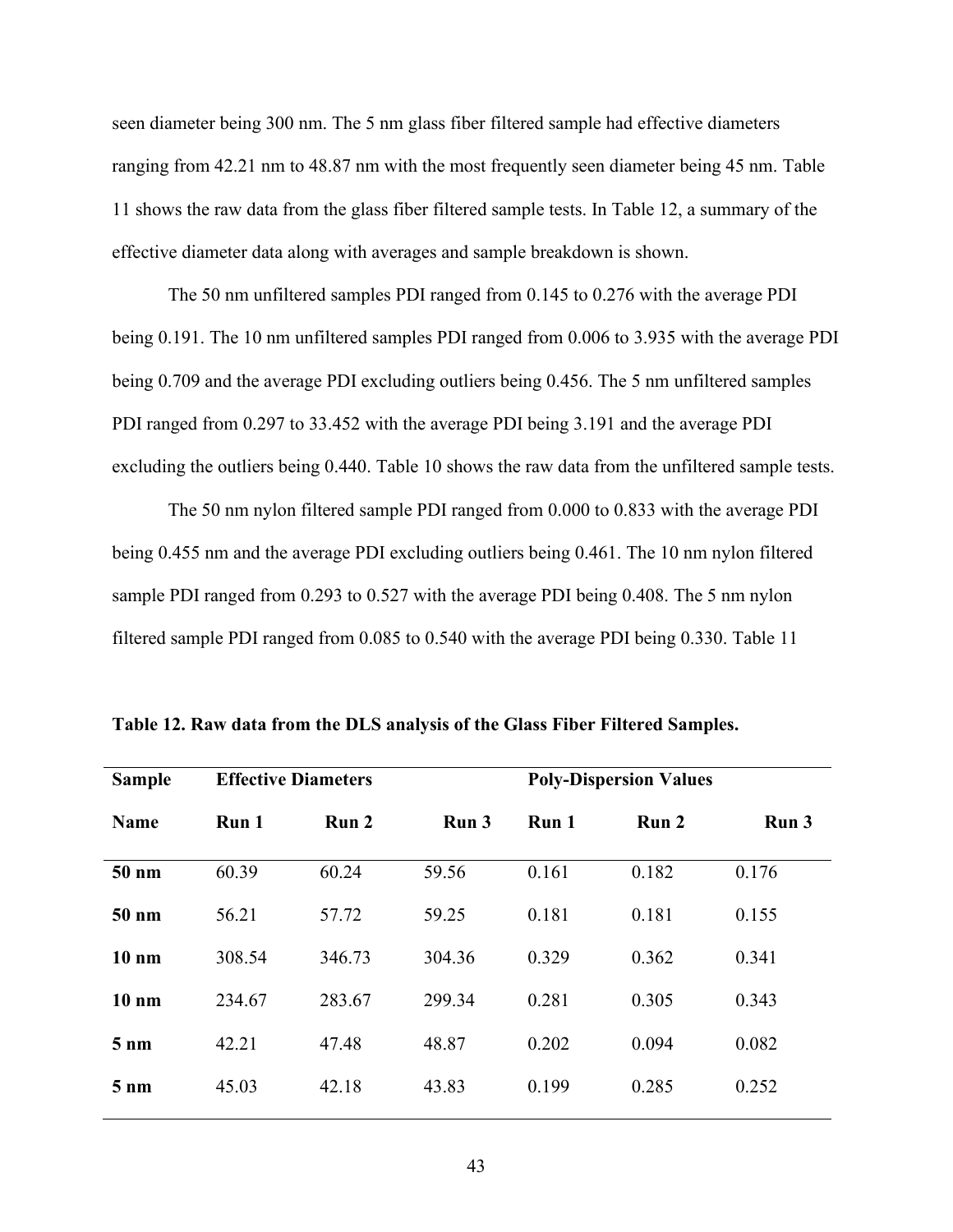shows the raw data from the nylon-filtered sample tests.

The 50 nm glass fiber filtered sample PDI ranged from 0.155 to 0.182 with the average PDI being 0.173. The 10 nm glass fiber filtered sample PDI ranged from 0.291 to 0.362 with the average PDI being 0.329. The 5 nm glass fiber filtered sample PDI ranged from 0.082 to 0.285 with the average PDI being 0.186. Table 12 shows the raw data from the glass fiber filtered sample tests. In Table 13, a summary of the PDI value data along with averages and sample breakdown is shown.

As there is a high variance shown in all six sets of data presented from the DLS analysis, in conjunction with the relatively high precision seen in each individual set, little effort is needed to infer that the three original samples used for the SP-ICP-MS analysis were not ideal materials for the work that was intended. In all three sample preparation methods, the results showed that the effective diameters and PDI values of the three AuNP solutions varied significantly while up to two different samples were tested throughout the entire analysis of the DLS methodology. This consistent trend of variation seen when comparing the different sample preparation methods indicates that the original solutions were to blame for the results as opposed to the DLS method. With the variations seen in the effective diameters being on the scale of order of magnitude versus standard deviation there is high probability that the three original solutions were affected by size altering effects. These specific size altering effects that might be affecting the solutions could be a few known phenomena such as Oswald Ripening or aggregation, both of which would explain the increased overall particle size and the significantly varied particle size results. Oswald Ripening explains the data because in this phenomenon the material that makes up the particles in solution transfers between particles to cause individual particles to grow or shrink toward the size extreme that the particle is closer to when the ripening begins. Aggregation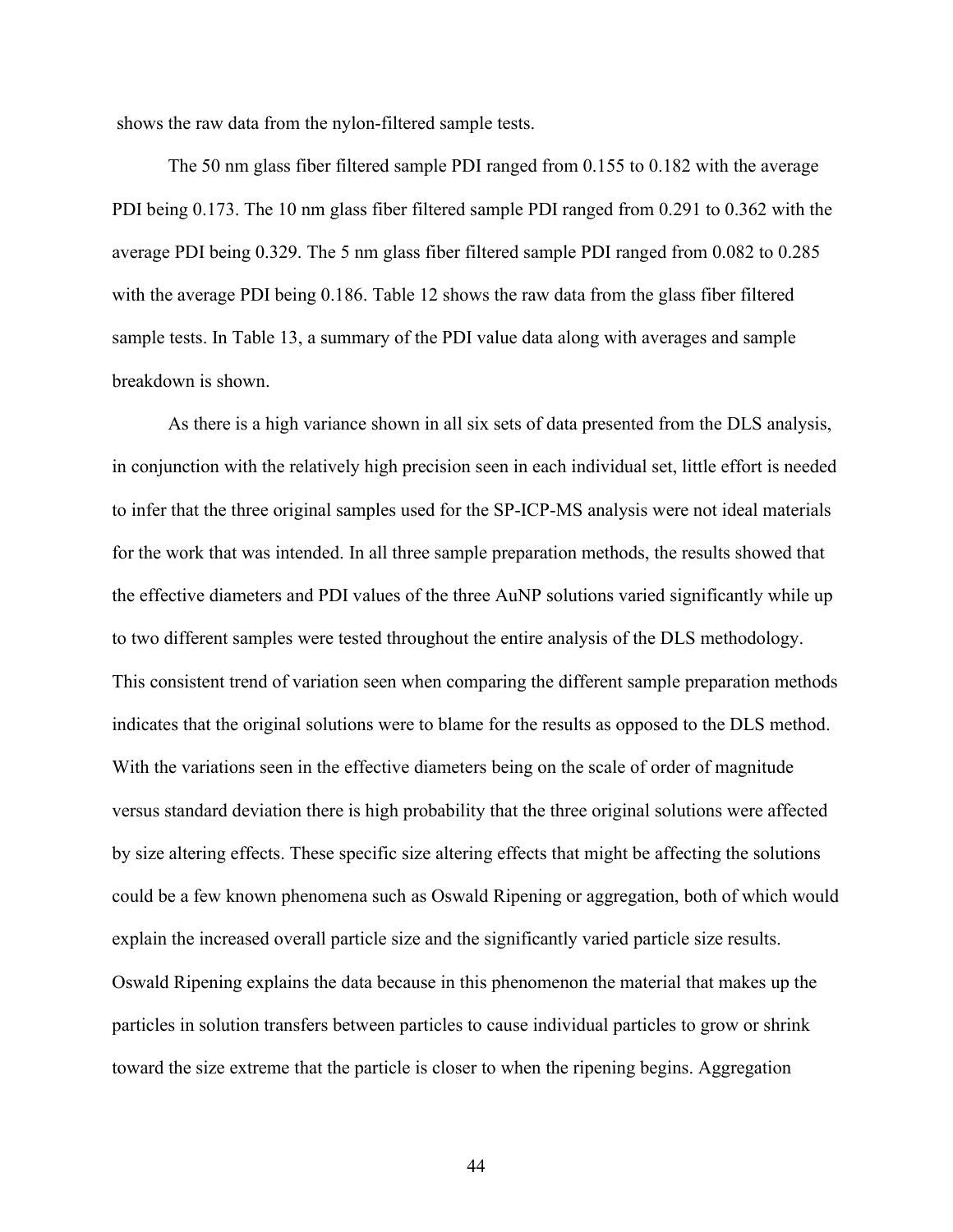| <b>Sample</b>   | <b>Filter</b> | <b>Effective Diameter (nm)</b> |         |                | <b>Poly-dispersion Index Values</b> |         |                |
|-----------------|---------------|--------------------------------|---------|----------------|-------------------------------------|---------|----------------|
| <b>Name</b>     | <b>Name</b>   | Range                          | Average | <b>Std Dev</b> | Range                               | Average | <b>Std Dev</b> |
| 50 nm           | Unfiltered    | 58.94-                         | 460.66  | 744.87         | $0.0533 -$                          | 0.211   | 0.066          |
|                 |               | 2598.75                        |         |                | 0.334                               |         |                |
| 50 nm           | Nylon         | $0-$                           | 653.19  | 706.46         | $0 - 0.680$                         | 0.455   | 0.192          |
|                 |               | 2282.04                        |         |                |                                     |         |                |
| 50 nm           | Glass         | $56.21 -$                      | 58.90   | 1.48           | $0.155 -$                           | 0.173   | 0.011          |
|                 | Fiber         | 60.39                          |         |                | 0.182                               |         |                |
| $10 \text{ nm}$ | Unfiltered    | $32.70 -$                      | 1304.90 | 1899.80        | $0.006 -$                           | 0.661   | 0.838          |
|                 |               | 8054.54                        |         |                | 3.935                               |         |                |
| $10 \text{ nm}$ | Nylon         | $0.15 -$                       | 147.89  | 212.07         | $0.293 -$                           | 0.408   | 0.057          |
|                 |               | 564.27                         |         |                | 0.526                               |         |                |
| $10 \text{ nm}$ | Glass         | 234.67-                        | 296.22  | 33.48          | $0.291 -$                           | 0.329   | 0.024          |
|                 | Fiber         | 346.73                         |         |                | 0.362                               |         |                |
| $5 \text{ nm}$  | Unfiltered    | $38.31 -$                      | 1466.41 | 2472.40        | $0.187 -$                           | 1.981   | 7.042          |
|                 |               | 10645.02                       |         |                | 33.452                              |         |                |
| $5 \text{ nm}$  | Nylon         | $0.27 -$                       | 450.78  | 705.87         | $0.085 -$                           | 0.330   | 0.113          |
|                 |               | 2512.14                        |         |                | 0.540                               |         |                |
| $5 \text{ nm}$  | Glass         | $42.21 -$                      | 44.98   | 2.47           | $0.082 -$                           | 0.186   | 0.075          |
|                 | Fiber         | 48.87                          |         |                | 0.285                               |         |                |
|                 |               |                                |         |                |                                     |         |                |

**Table 13. Ranges and Averages of the Effective Diameters and PDI values for each of the DLS Samples.**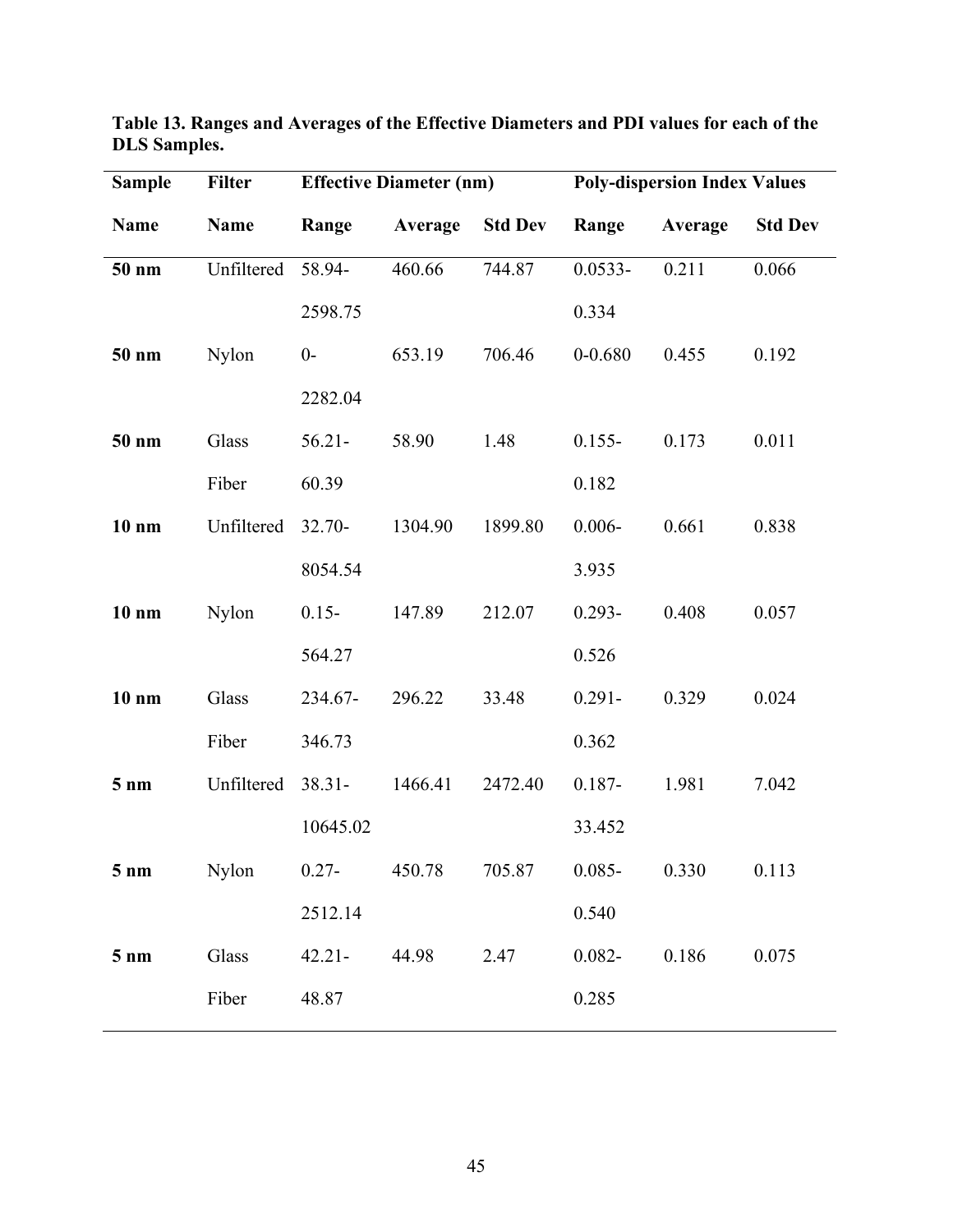explains the data because there should be some particles of the original size still present in solution even after the aggregate size has grown substantially compared to the original particle size. When looking at the variations seen in the PDI value results there is significant evidence that the original solutions are no longer monodispersed solutions, which is indicated by the single diameter value given by the manufacturer on the label but have aged into poly-disperse solutions. Overall, there is considerable evidence showing that the sample solutions were not the expected monodisperse nanoparticle solutions, which means that the sample solutions are the most likely cause for the troubles seen in acquiring repeatable SP-ICP-MS data. Now whether the trouble came from the variable size, the variable consistency in particles, or some mixture of both would require an in-depth analysis of the original solutions that was not conducted in this set of research.

#### **Computer Analysis**

This analysis was conducted in the attempt to better understand how the software running the SP-ICP-MS tests was calculating results for these runs and to see if that provided any insights into the observed inconsistent results. To start the analysis, an understanding of the data flow and calculations were gathered by studying the ICP-MS MassHunter Workstation Single Nanoparticle Application book which was provided with the instrument and software. The formulas that the software uses to calculate the results were used as shown in the book or rearranged to be used in the analysis. An overview of the data flow that occurs in the software is shown in Figure 4.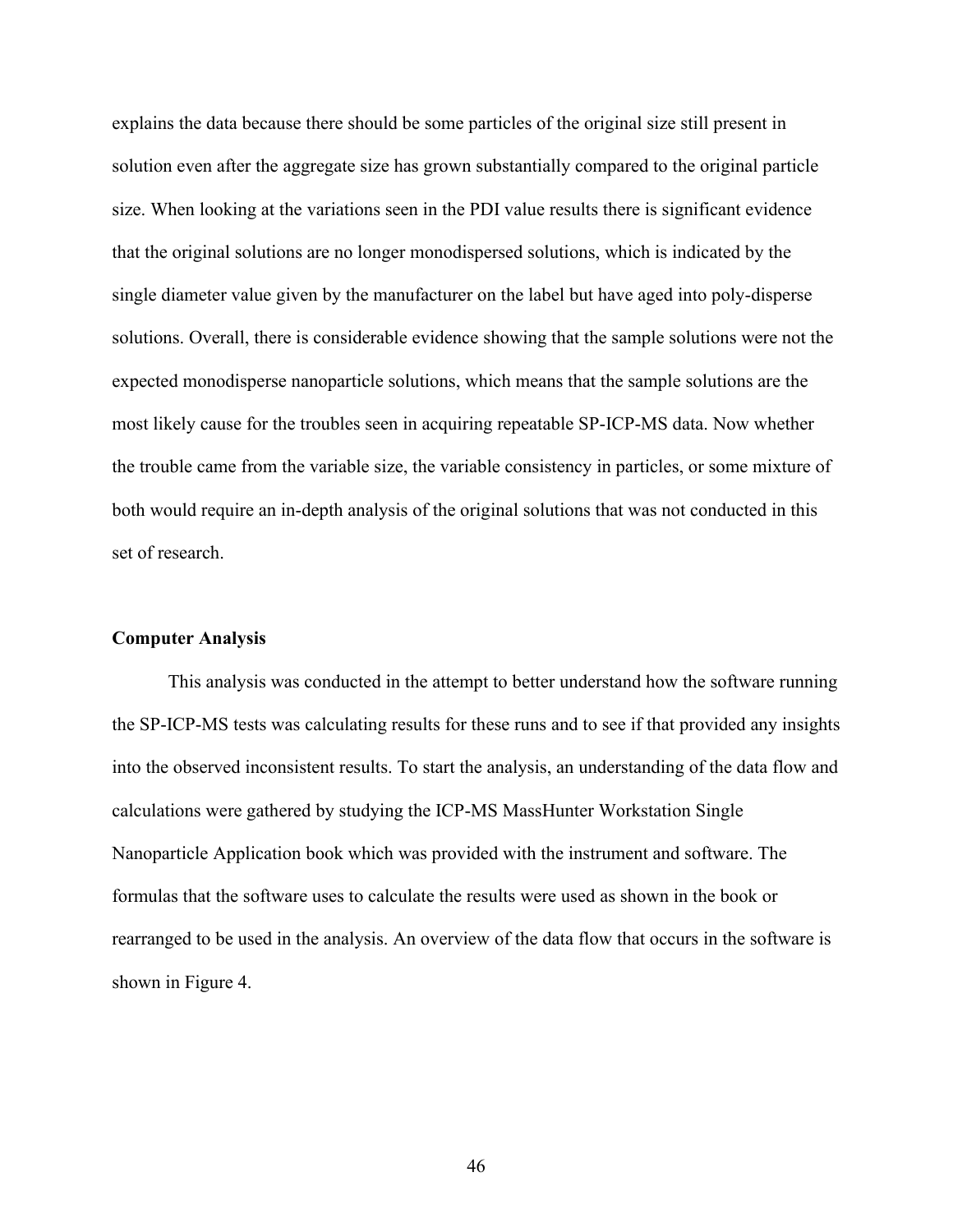

**Figure 4. Schematic showing the Analysis Data Workflow of the software used with the SP-ICP-MS instrumentation.**

The calculations in the analysis were completed in the order that the software is expected to conduct the calculations. That way the comparison of the hand derived data and the computergenerated data is as directly relatable as possible in their raw forms. Therefore, the first parameter calculated was the Response Factor (*s*). In the software, *s* is the value used to convert a signal peak into a comparable amount to the analyte substance based on experimental standards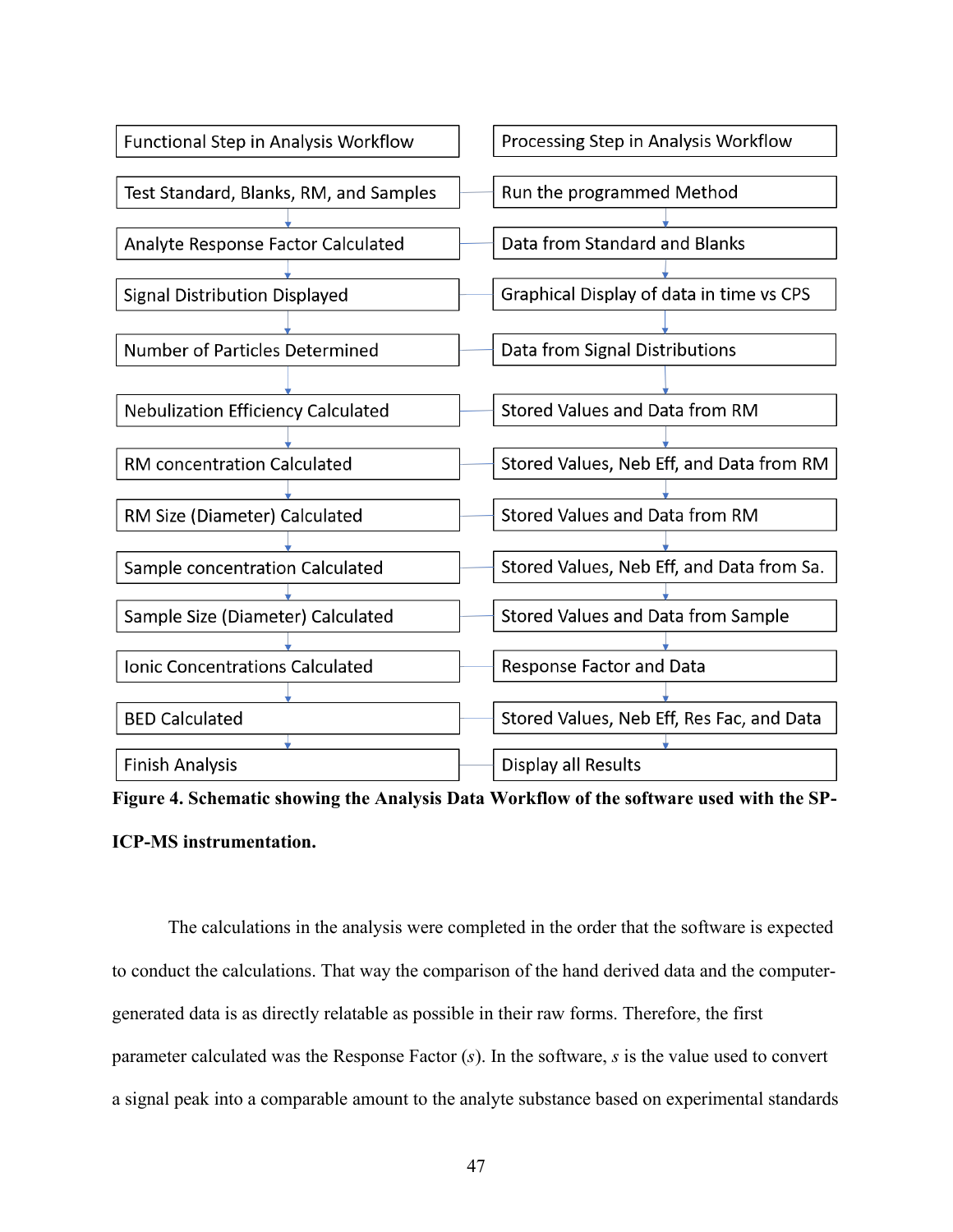tested during the course of the method. Initially the *s* was calculated using the average signal intensity of the Au+  $(I_{Ion})$ , the average signal intensity of the blanks  $(I_{blk})$ , and the known concentration of the Au+ solution (*CIon*) as shown in Equation 1.

**Equation 1. Response Factor formula**

$$
s = \frac{(I_{lon} - I_{blk})}{C_{lon}}
$$

These initial calculations resulted in a *s* value of around 1450 CPS/ppb, which means that each ppb of Au from the sample that is introduced to the nebulizer is expected to produce a detector response of 1450 Counts collected Per Second. When comparing the initial handderived *s* value to the default *s* value, the hand-derived *s* value seemed low but reasonable compared to the default *s* value of 20000 CPS/ppb. This *s* value was compared to the computergenerated value, which was back calculated from the Nebulization Efficiency  $(\Pi_n)$ .

Back-calculating *s* from  $\prod_n$  required some rearrangement of equations since the applicable equations for  $\prod_n$  did not include *s* as a factor. The equation used to calculate  $\prod_n$  based on the RM concentration, which is the route used by the software during the conducted experiments, is shown in Equation 2. In Equation 2, *N<sup>p</sup>* is number of particles detected and *T* is the time of analysis run and *V* is the sample flow rate and *Cstd* is the concentration of the RM solution while *mstd* is the calculated mass of an individual RM particle.

#### **Equation 2. Nebulization Efficiency formula that uses the Reference Material Concentration**

$$
\eta_n = \frac{N_p}{\left(\frac{C_{std} \times 10^3}{m_{std}}\right) V(T)}
$$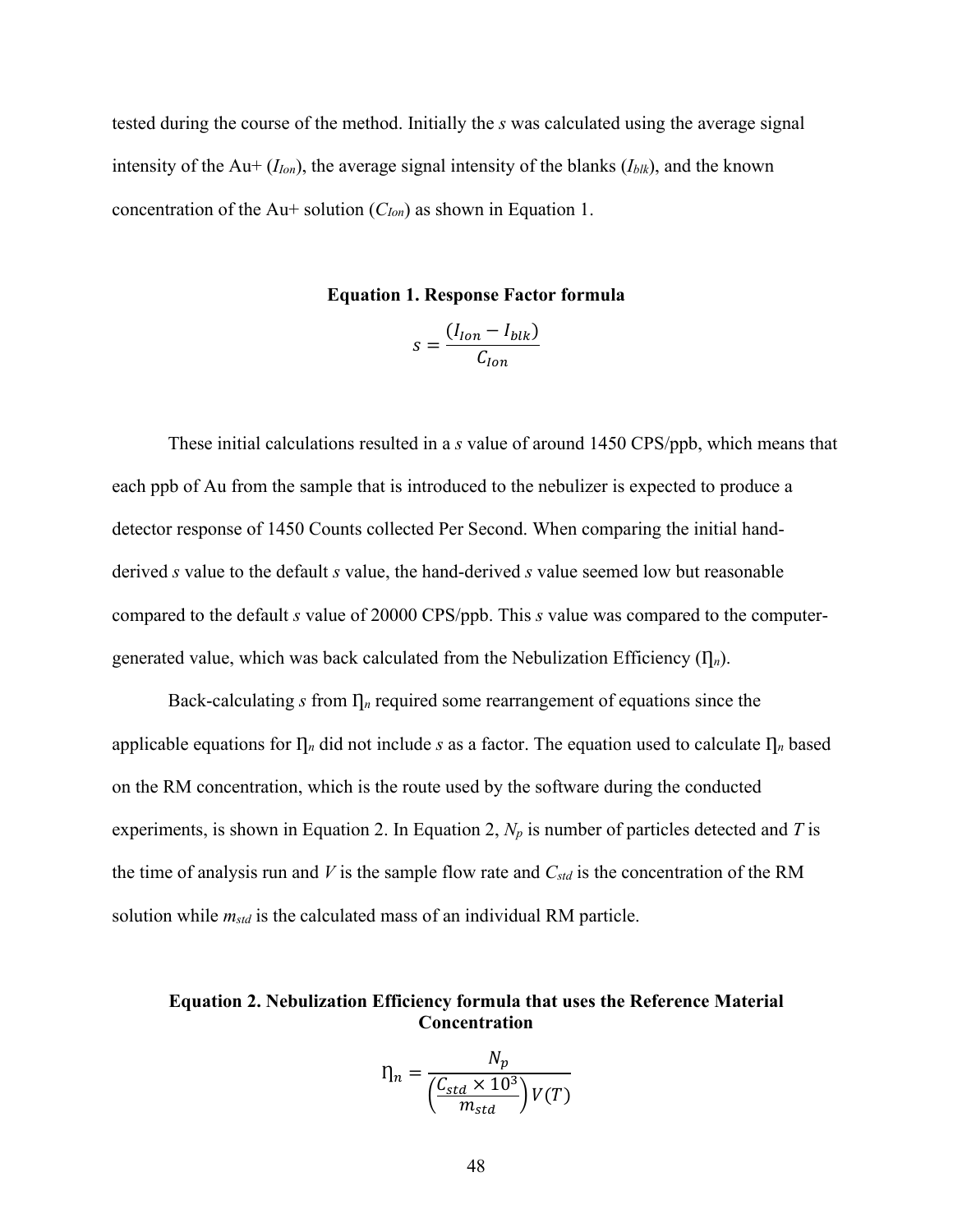Equation 3 shows the equation used to calculate  $\eta_n$  based on the RM size, which is useful in this scenario because of the presence of *s* in the equation. In Equation 3, *dstd* is the diameter of the RM particles and *ρstd* is the density of the RM inside the particles and *s* is the response factor of the analyte element and  $I_p$  is the peak intensity of the RM sample and  $t_d$  is the integration time and *V* is the flow rate and  $f_d$  is the molar fraction, which represents how much of the total RM particle the analyte element composes.

**Equation 3. Nebulization Efficiency formula that uses the Reference Material Size**  $\left(\frac{4}{2}\right)$  $\left(\frac{4}{3}\pi\right)\left(\frac{d_{std}}{2}\right)$ std |<br>2 | 3  $\rho_{std}(s)$ 60

$$
\eta_n = \frac{(3^{n}) (1 \ 2 \ 1)^{Pstd(3)00}}{(I_p) t_d(V) f_d(10^{12})}
$$

In order to find the computer-generated value for *s*, Equation 2 and Equation 3 were set equal to each other and then the entire argument was solved to equal *s*. After solving the argument for *s* the equation that defines the Standard Particle Mass (*mstd,* fg), shown as Equation 4, was used to simplify the solved equation.

#### **Equation 4. Standard Particle Mass formula**

$$
m_{std} = \left(\frac{4}{3}\pi\right) \left( \left[\frac{d_{std}}{2 \times 10^7}\right]^3 \right) \rho_{std}(10^{15})
$$

The result of solving and simplifying the argument is shown in Equation 5.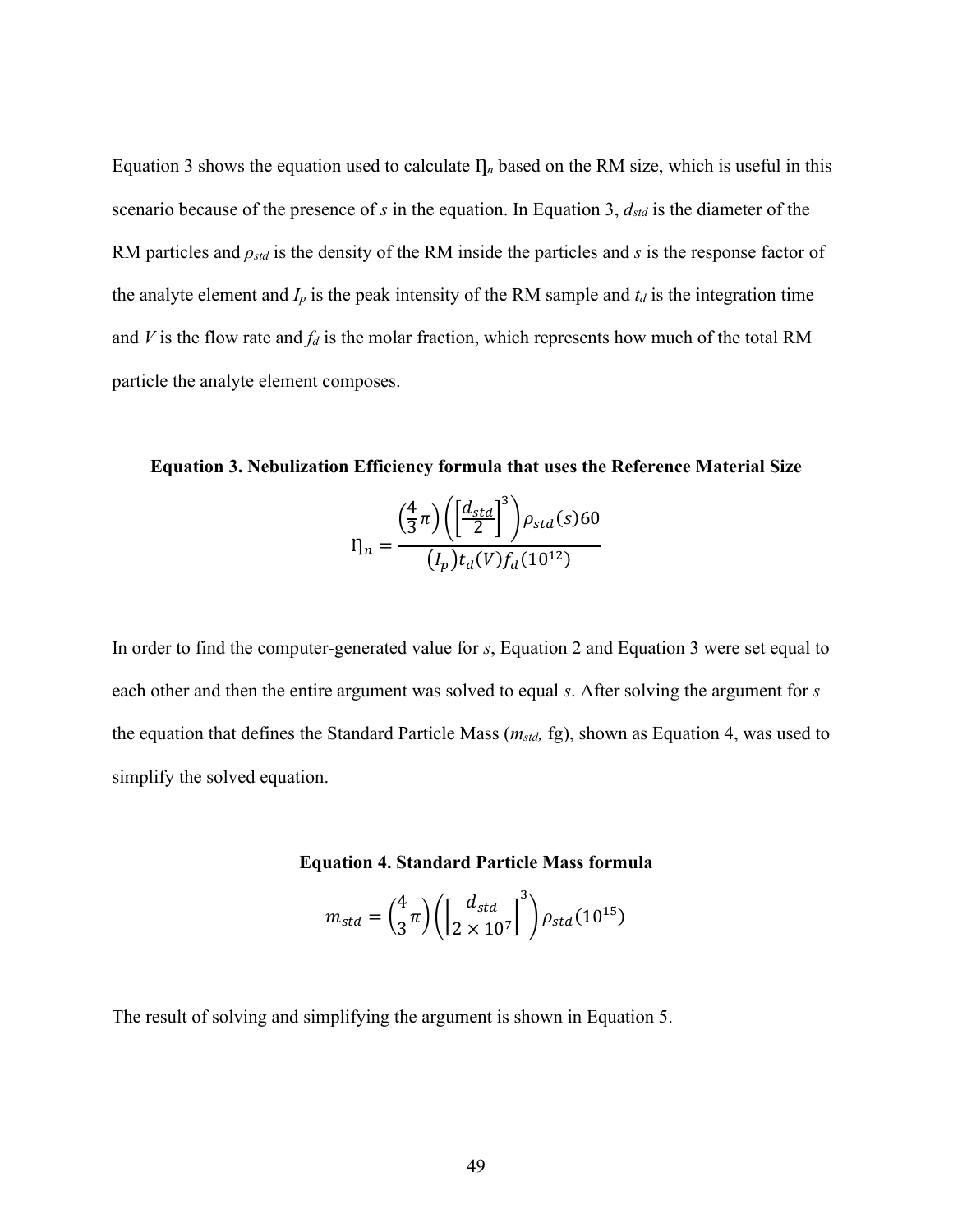#### **Equation 5. Response Factor formula back-calculated from Nebulization Efficiency formulas**

$$
s = \frac{\eta_n(I_p)t_d(V)f_d(10^{12})}{\left(\frac{4}{3}\pi\right)\rho_{std}\left(\left[\frac{d_{std}}{2}\right]^3\right)60}
$$

When the known values of 0.0003 sec for  $t_d$ , 0.364 ml/min for *V*, 1 for  $f_d$ , 20 nm for  $d_{std}$ , 19.37 g/cm<sup>3</sup> for  $\rho_{std}$  and the given values of 0.004 for  $\Pi_n$ , 6095842 CPS for  $I_p$  were input into Equation 5 the computer-generated value of *s* was found to be 546949 CPS/ppb.

The *s* value generated by the instrument's software is only about 0.3% of the value from Equation 5, and the source of the discrepancy is not clear, and may simply reflect variations in units used not clarified in the software documentation. This conclusion was reached by considering that both the *s* value and the  $\eta_n$  value are constants as well as the fact that the determined values are inconsistent.

Therefore, the thought occurred that possibly the software integrated the peaks in the raw data to form the data used for the calculations made by the software. After manually going through one entire sample's worth of data and conducting a rough estimate of the integration process. The hand integrated data was again analyzed for the necessary values, which were then compared to the values found for the same variables in the nonintegrated raw data to determine if integrating the raw data actually aided in making the software calculations match the hand derived calculations. The comparison showed that the values for the variables practically stayed the same, with the major difference being that the integrated values were a little less consistent than the nonintegrated values when comparing the values to the software given values.

Since the attempts to rectify the hand-derived *s* value with the computer-generated s value were unfruitful, the decision was made that a return to the basics was necessary. The basic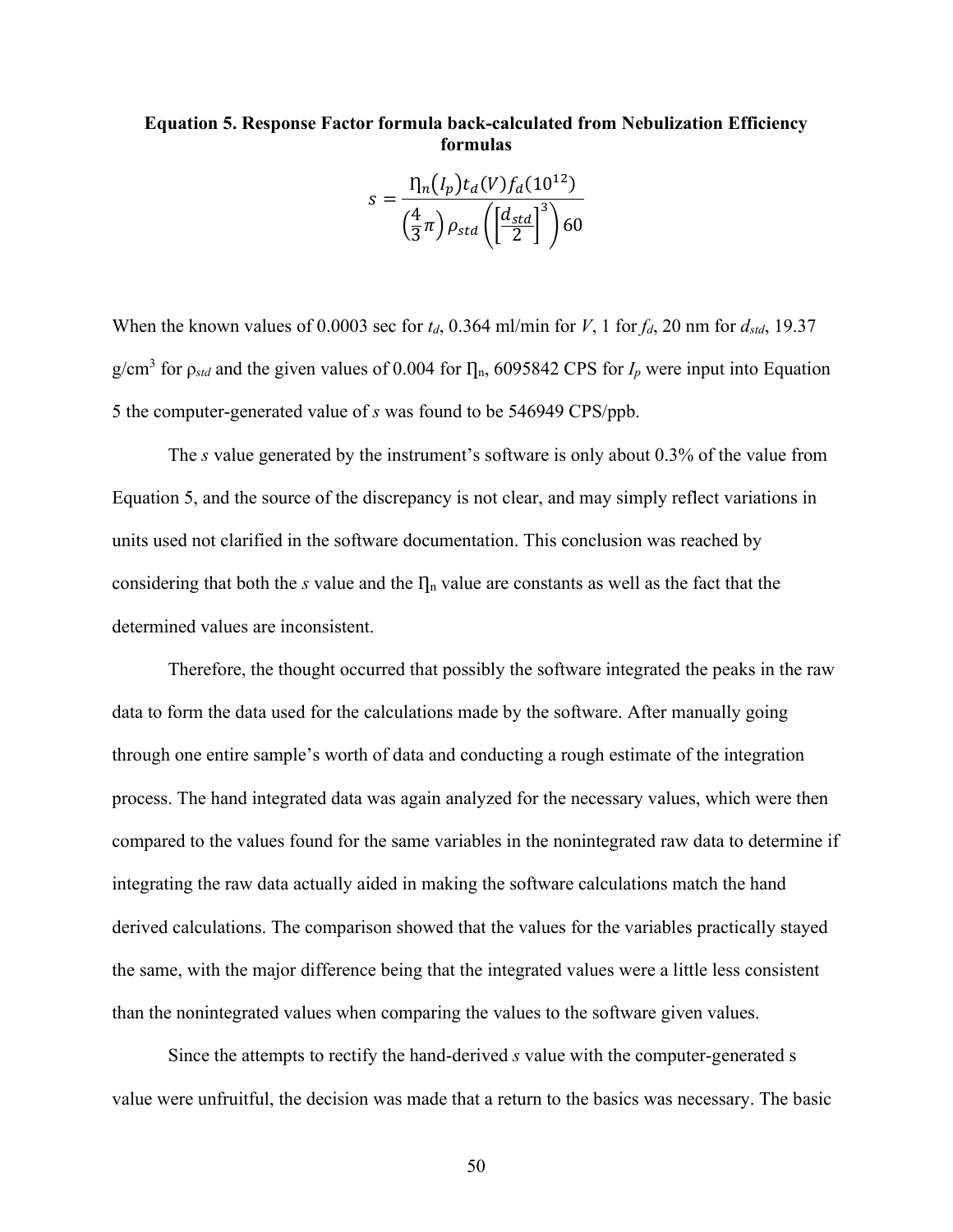that was chosen for study was the *mstd*, partly because this value is not supposed to change unless the diameter of the RM and/or the density of the RM changes. Both the diameter and the density of the RM are parameters that the researcher is supposed to input into the software while creating the method for running tests on their samples. In the case of the current test being analyzed the RM diameter was input as 20 nm and the density of the RM was input as 19.37  $g/cm<sup>3</sup>$ . So the hand derived *mstd* was calculated to be 0.081 fg according to Equation 4, which is how the software is supposed to calculate *mstd*.

To determine if the software was using the same value for the *mstd*, the *mstd* was backcalculated from the  $I_n$ . Equation 2 was rearranged to solve for  $m_{std}$  as shown in Equation 6.

#### **Equation 6. Standard Particle Mass formula rearranged from Nebulization Efficiency formula (Equation 2)**

$$
m_{std} = \frac{\eta_n(V)T(C_{std} \times 10^3)}{N_p}
$$

After inputting the known values of 20000 ng/L for *Cstd*, 0.39 ml/min for *V*, 1 min for *T* and the given values of 0.004 for  $\eta_n$ , 1115 particles for  $N_p$  into Equation 6 a  $m_{std}$  value of 26.117 fg was found. Once again a significant difference in numerical values for a variable was found when comparing the hand derived value to the computer generated value.

With the failed attempt to rectify *mstd* values in conjunction with the inability to rectify *s* values, the conclusion was reached that the software is analyzing data in a manner that is not consistent with the manual given by the software provider. This inconsistency could be from some underlying calculation that the software is conducting in the background that affects the displayed results. Or this inconsistency could result from the specific interactions between the coding logic and the analysis instrumentation, which could be causing a manipulation of values in an unexpected way compared to the workflow shown in Figure 4. A third possible cause of the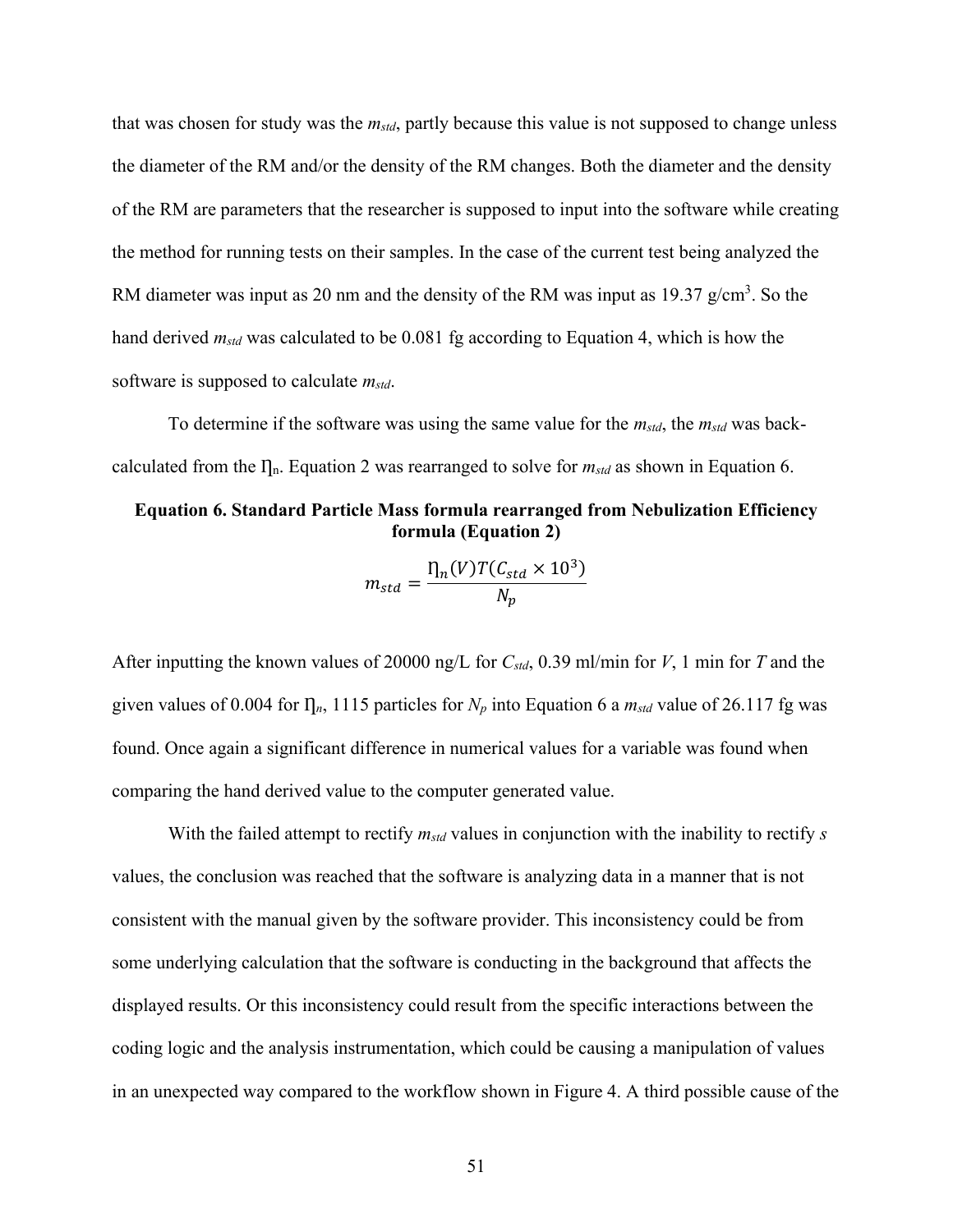inconsistency is that formulas in the given manual are not the same formulas that the software is using during analysis. No matter what the true cause of inconsistencies are there is ample evidence that there is a need for reworking the analysis software of SP-ICP-MS before the method is ready for practical research use.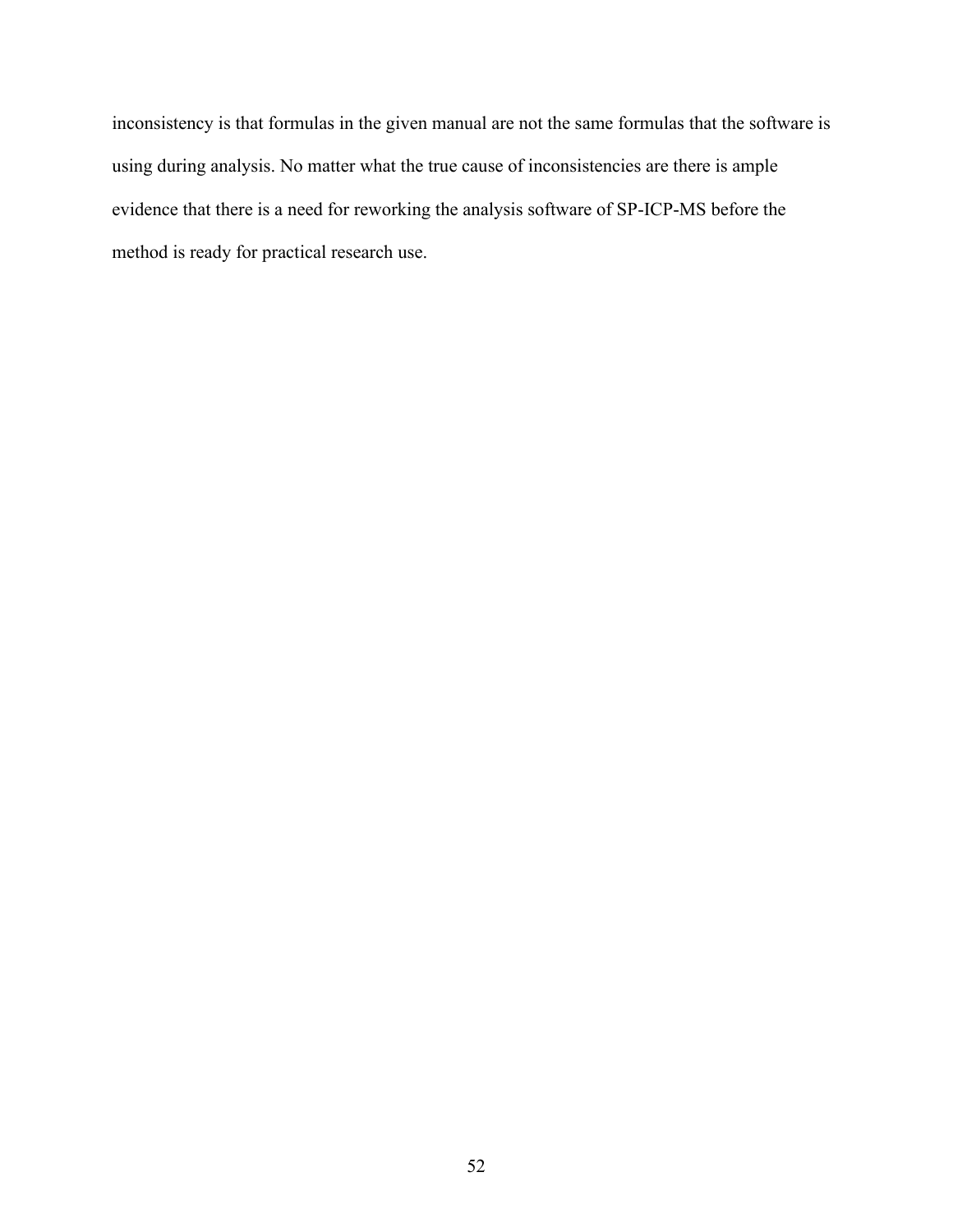#### **CONCLUSIONS**

#### **Analysis of QDs from Fichter Lab**

The main goal of the collaboration with the Fichter lab was accomplished as there was a successful analysis of composition data. As shown in the results section, the ICP-MS analysis of the provided QDs was completed and the bulk formula of the QDs were found. Even though the ratios of the 5 elements in the QDs were found to be unexpected compared to the predicted bulk formulas, empirical bulk formulas were determined through the analysis. Any further research concerning the QD bulk formulas would need to come about through the Fichter lab, as that research group knows what procedures were used in the synthesis of the QDs and what can be done to troubleshoot the synthesis process. Another aspect of the need for the Fichter lab to be involved in further research is that there is an unknown need for achieving the expected bulk formulas of the QDs. However, continued collaboration is not possible because the Fichter research lab has been disbanded.

#### **Suitability of SP-ICP-MS for Characterizing NPs**

The data as well as the previously known features indicate that the original intention of showing that SP-ICP-MS has the potential to become the next generation of gold standard characterization methodology for nanomaterials is achievable, even with this study not providing confirming data. This indication of achievable status comes from the previously known features of SP-ICP-MS claiming that all four of the essential characteristics of nanoparticles can be estimated, if not determined. In addition to the claim, the data showed that all four characteristics are calculated or displayed during analysis even if the data in question did not show good reproducibility all four characteristics did have values or displays given from each analysis.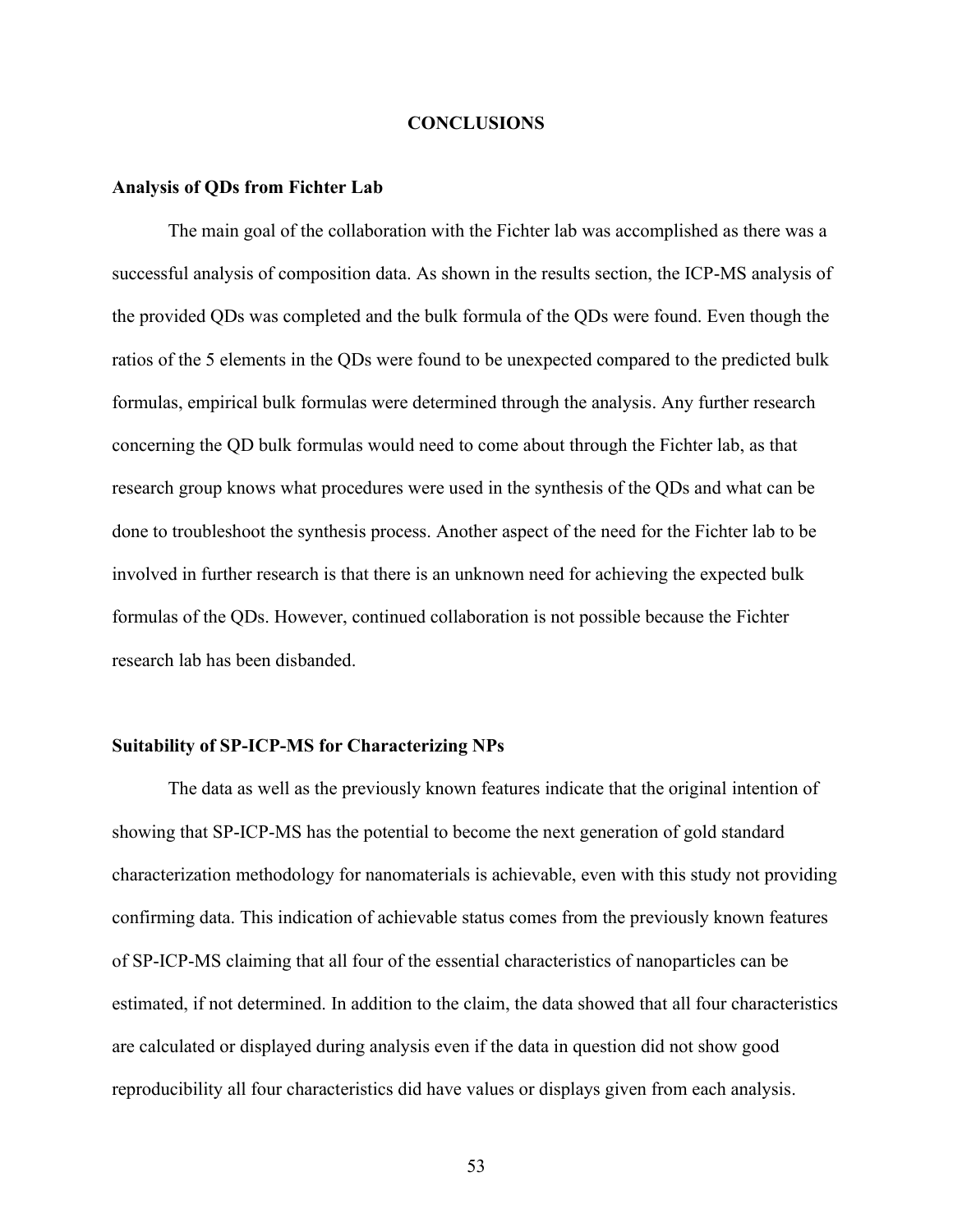Unfortunately, the computer analysis that was completed attempting to recreate the displayed results from the raw data and the provided equations was not as successful as desired to confirm the full extent of the original intention, as shown previously in the results section. So, while the current capabilities of the method do not fulfill the full extent of the original expectations, the idea that SP-ICP-MS is the next step in analytical nanomaterial methodology can still be inferred via the completed analysis on multiple nanomaterials.

Problems with how the software converts the raw data to the displayed values comprise this researcher's current reasoning for the method not being in widespread current use. An inability to determine the value of the response factor from the raw data is at the heart of the software problems, especially since the response factor determinations would logically occur in the calibration portion of a testing run and the fact that the value is a foundational aspect of the current calculations. This could mean that the provided equations are not strictly followed by the software or that the software applies the provided equations in a manner that is inconsistent with the logic schemes provided alongside the equations. Either way that scenario would necessitate the standardization of the calculation suite for the technique to be functional in the proposed use.

All together SP-ICP-MS has been shown to provide a more manageable method for nanomaterial characterization when compared to the current best techniques, assuming that wellsynthesized nanoparticles are used as standards. With the capability to test at least three of the four, if not all, required characteristics in a single test both time and monetary investments are decreased. In addition to decreasing investments for the characterization of nanomaterials, the single test provides the opportunity for nearly all studies done on these materials to use a single method, which will greatly increase consistency in results and aid in reproducibility studies. In conclusion, SP-ICP-MS is a single technique that is capable of providing characterization data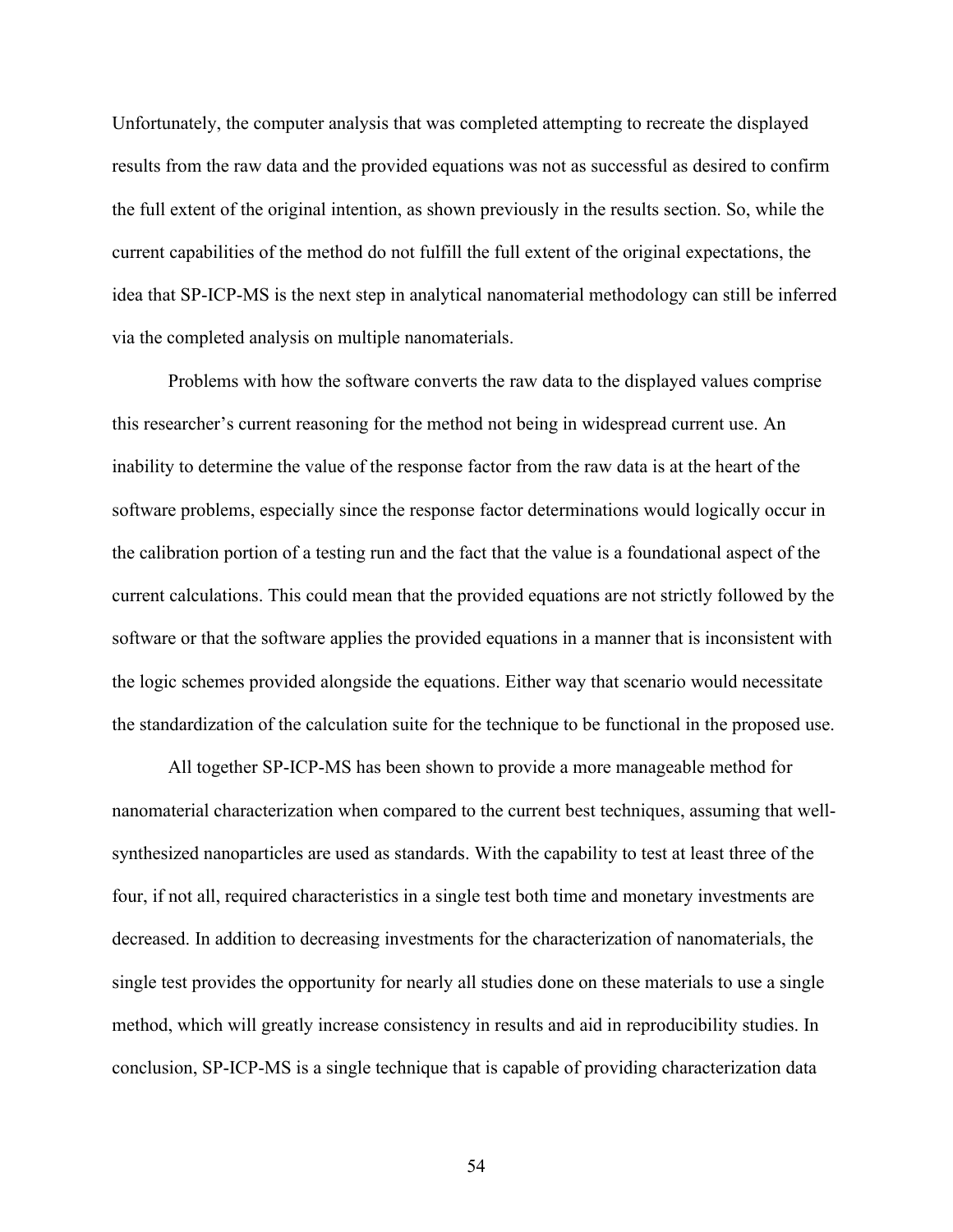with decreased investment from researchers, once the calculation methods used in accompanying softwares are optimized to succinctly analyze the raw data into software display values.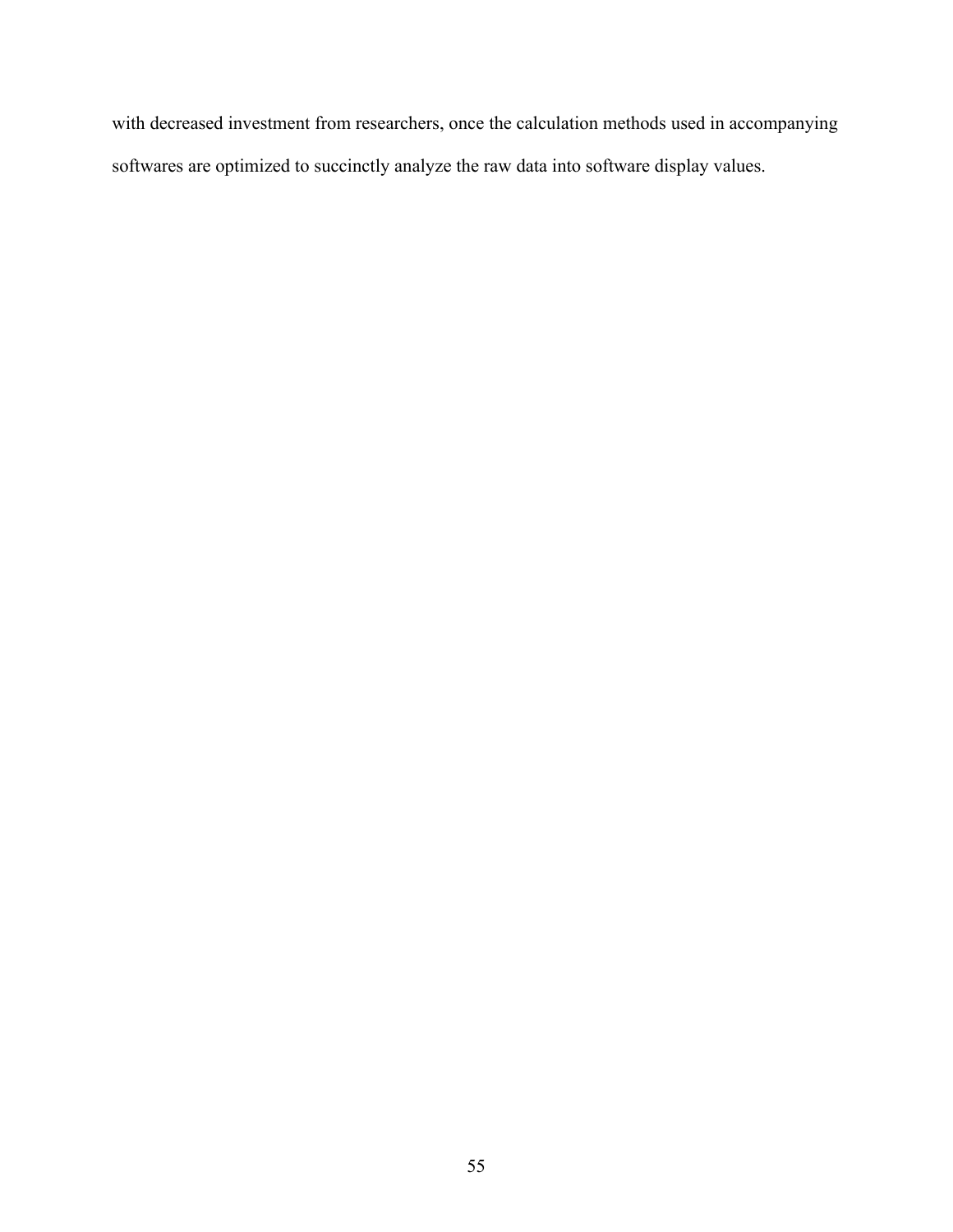#### **REFERENCES**

- 1. Bridges, J., De Jong, W., Jung, T. & Rydzynski, K. Risk Assessment of Products of Nanotechnologies. Risk Assessment of Products of Nanotechnologies. *European Commission* (2009).
- 2. Khin, M., Nair, A., Babu, V., Murugan, R. & Ramakrishna, S. A review on nanomaterials for environmental remediation. *Energy & Environmental Science* **5**(8). 8075. (2012).
- 3. Sennac, S. Single particle analysis of nanomaterials using the Agilent 7900 ICP-MS. *Agilent Technologies, Inc*. (2014). at [https://grupobiomaster.com/wp](https://grupobiomaster.com/wp-content/uploads/2015/05/1285.pdf)[content/uploads/2015/05/1285.pdf](https://grupobiomaster.com/wp-content/uploads/2015/05/1285.pdf)
- 4. Tiny Considerations for Working with Nanomaterials. (2019).
- 5. Bae, K., Chung, H. & Park, T. Nanomaterials for cancer therapy and imaging. *Molecules and Cells* **31**, 295-302 (2011).
- 6. Pillai, G. Nanomedicines for Cancer Therapy: An Update of FDA Approved and Those under Various Stages of Development. *SOJ Pharmacy & Pharmaceutical Sciences* (2014). doi:10.15226/2374-6866/1/2/00109
- 7. Fernandez-Fernandez, A., Manchanda, R. & Mcgoron, A. J. Theranostic Applications of Nanomaterials in Cancer: Drug Delivery, Image-Guided Therapy, and Multifunctional Platforms. *Applied Biochemistry and Biotechnology* **165**, 1628–1651 (2011).
- 8. Bera, D., Qian, L., Tseng, T.-K. & Holloway, P. H. Quantum Dots and Their Multimodal Applications: A Review. *Materials* **3**, 2260–2345 (2010).
- 9. Richman, E. & Hutchison, J. The Nanomaterial Characterization Bottleneck. *ACS Nano* **3**, 2441-2446 (2009).
- 10. Kato, H., Nakamura, A., Takahashi, K. & Kinugasa, S. Accurate Size and Size-Distribution Determination of Polystyrene Latex Nanoparticles in Aqueous Medium Using Dynamic Light Scattering and Asymmetrical Flow Field Flow Fractionation with Multi-Angle Light Scattering. *Nanomaterials.* **2**, 15-30 (2012).
- 11. Nguyen, H., Park, J., Kang, S. & Kim, M. Surface Plasmon Resonance: A Versatile Technique for Biosensor Applications. *Sensors.* **15**, 10481-10510 (2015).
- 12. Zeng, S., Baillargeat, D., Ho, H. & Yong, K. Nanomaterials enhanced surface plasmon resonance for biological and chemical sensing applications. *Chemical Society Reviews* **43**, 3426 (2014).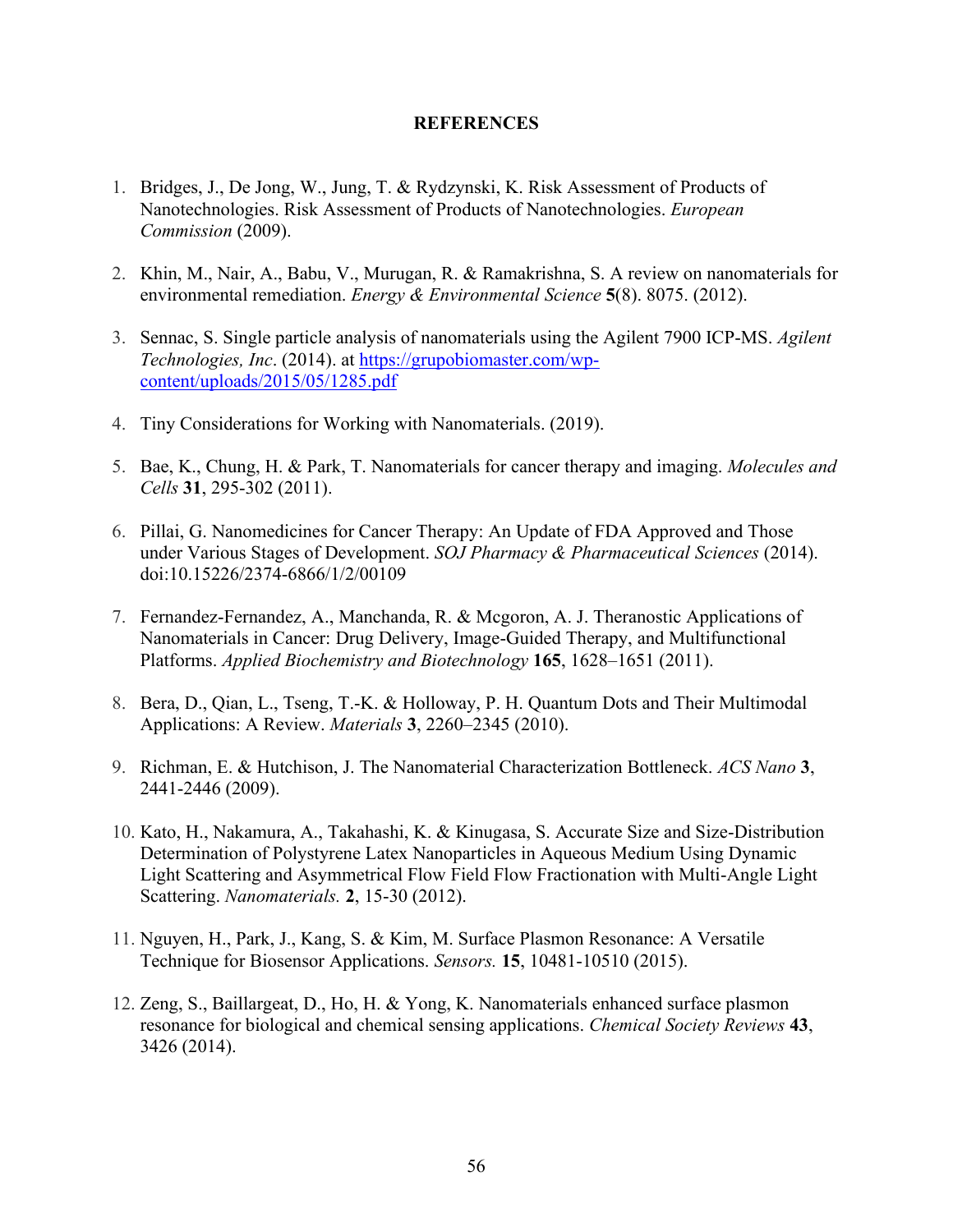- 13. Meermann, B. & Nischwitz, V. ICP-MS for the analysis at the nanoscale a tutorial review. *Journal of Analytical Atomic Spectrometry* **33**, 1432-1468 (2018).
- 14. Inkson, B. Materials Characterization Using Nondestructive Evaluation (NDE) Methods. *Woodhead Publishing* 17-43 (2016). at <https://www.sciencedirect.com/science/article/pii/B978008100040300002X>
- 15. MassHunter Workstation Single Nanoparticle Application. *Agilent Technologies, Inc.* (2017).
- 16. Okuda-Shimazaki, J., Takaku, S., Kanehira, K., Sonezaki, S. & Taniguchi, A. Effects of Titanium Dioxide Nanoparticle Aggregate Size on Gene Expression. *International Journal of Molecular Sciences* **11**, 2383-2392 (2010).
- 17. Touriniemi, J., Cornelis, G. & Hassellöv, M. Size Discrimination Capabilities of Single-Particle ICPMS for Environmental Analysis of Silver Nanoparticles. *Anal. Chem.* **84**, 9, 3965-3972 (2012).
- 18. Hadioui, M., Peyrot, C. & Wilkinson K.J. Improvements to Single Particle ICPM by the Online Coupling of Ion Exchange Resins. *Anal. Chem.* **86**, 10, 4668-4674 (2014).
- 19. Lee, S., Bi, X., Reed, R.B., Ranville, J.F., Herckes, P. & Westerhoff, Paul. Nanoparticle Size Detection Limits by Single Particle ICP-MS for 40 Elements. *Environ. Sci. Technol.* **48**, 17, 10291-10300 (2014).
- 20. Hadioui, M., Merdzan, V. & Wilkinson, K.J. Detection and Characterization of ZnO Nanoparticles in Surface and Waste Waters Using Single Particle ICPMS. *Environ. Sci. Technol.* **49**, 10, 6141-6148 (2015).
- 21. Pace, H.E., Rogers, N.J., Jarolimek, C., Coleman, V.A., Gray, E.P., Higgins, C.P. & Ranville, J.F. Single Particle Inductively Coupled Plamsa-Mass Spectrometry: A Performance Evaluation and Method Comparison in the Determination of Nanoparticle Size. *Environ. Sci. Technol.* **46**, 22, 12272-12280 (2012).
- 22. Laborda, F., Bolea, E. & Jiménez-Lamana, J. Single Particle Inductively Coupled Plasma Mass Spectrometry: A Powerful Tool for Nanoanalysis. *Anal. Chem.* **86**, 5, 2270-2278 (2014).
- 23. Pace, H.E., Rogers, N.J., Jarolimek, C., Coleman, V.A., Higgins, C.P. & Ranville, J.F. Determining Transport Efficiency for the Purpose of Counting and Sizing Nanoparticles via Single Particle Inductively Coupled Plasma Mass Spectrometry. *Anal. Chem.* **83**, 24, 9361- 9369 (2011).
- 24. Meyer, S., Gonzalez de Vega, R., Xu, X., Du, Z., Doble, P.A. & Clases, D. Characterization of Upconversion Nanoparticles by Single-Particle ICP-MS Employing a Quadrupole Mass Filter with Increased Bandpass. *Anal. Chem.* **92**, 22, 15007-15016 (2020).